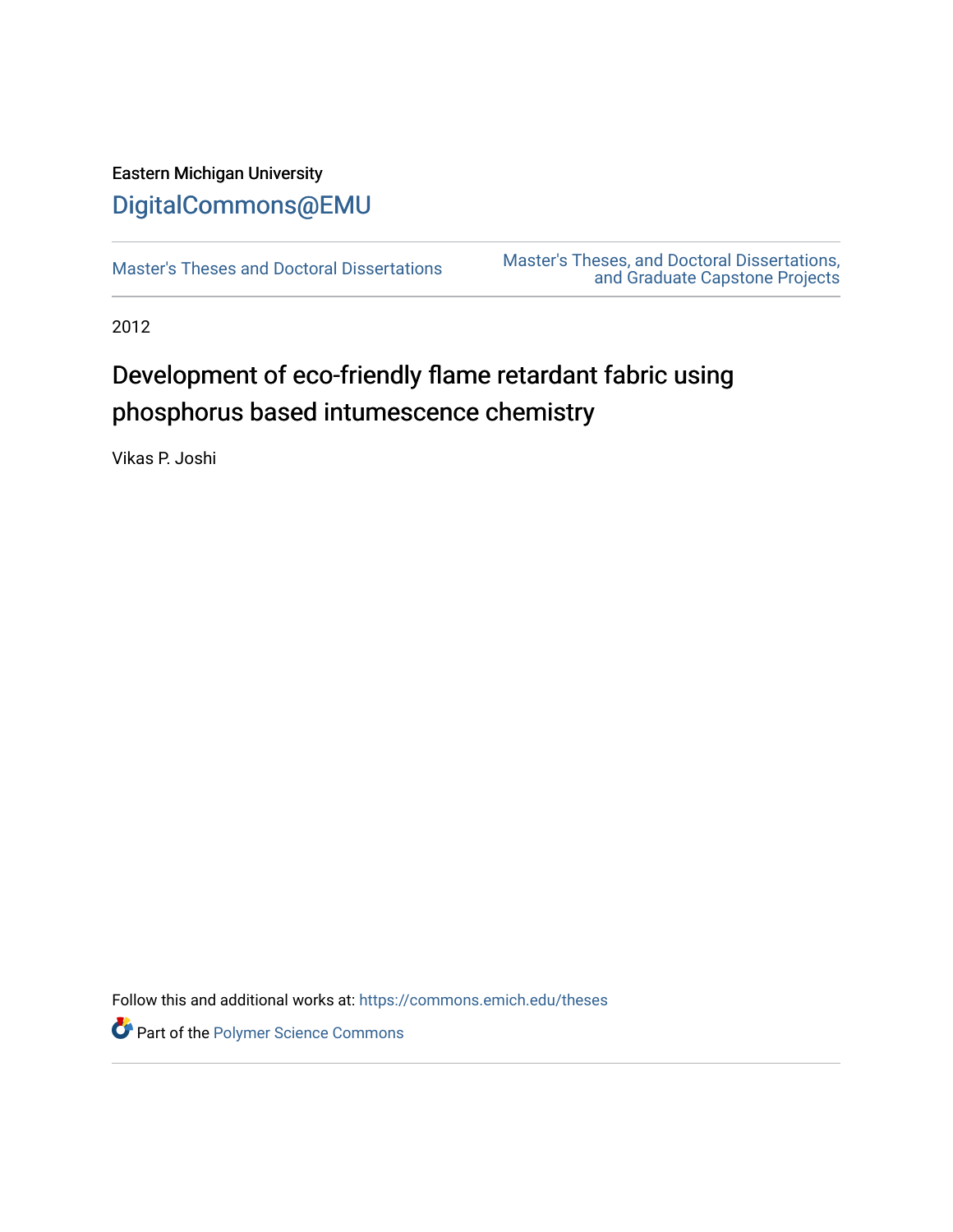Development of Eco-friendly Flame Retardant Fabric Using Phosphorous based Intumescence Chemistry

By

Vikas P. Joshi

Thesis

Submitted to School of Technology Studies

Eastern Michigan University

In partial fulfillment of the requirements

for the degree of

#### MASTER OF SCIENCE

In

Apparel, Textiles and Merchandising

Thesis Committee:

Dr. Subhas Ghosh, Chair

Prof. John Boyless

Dr. Vijay Mannari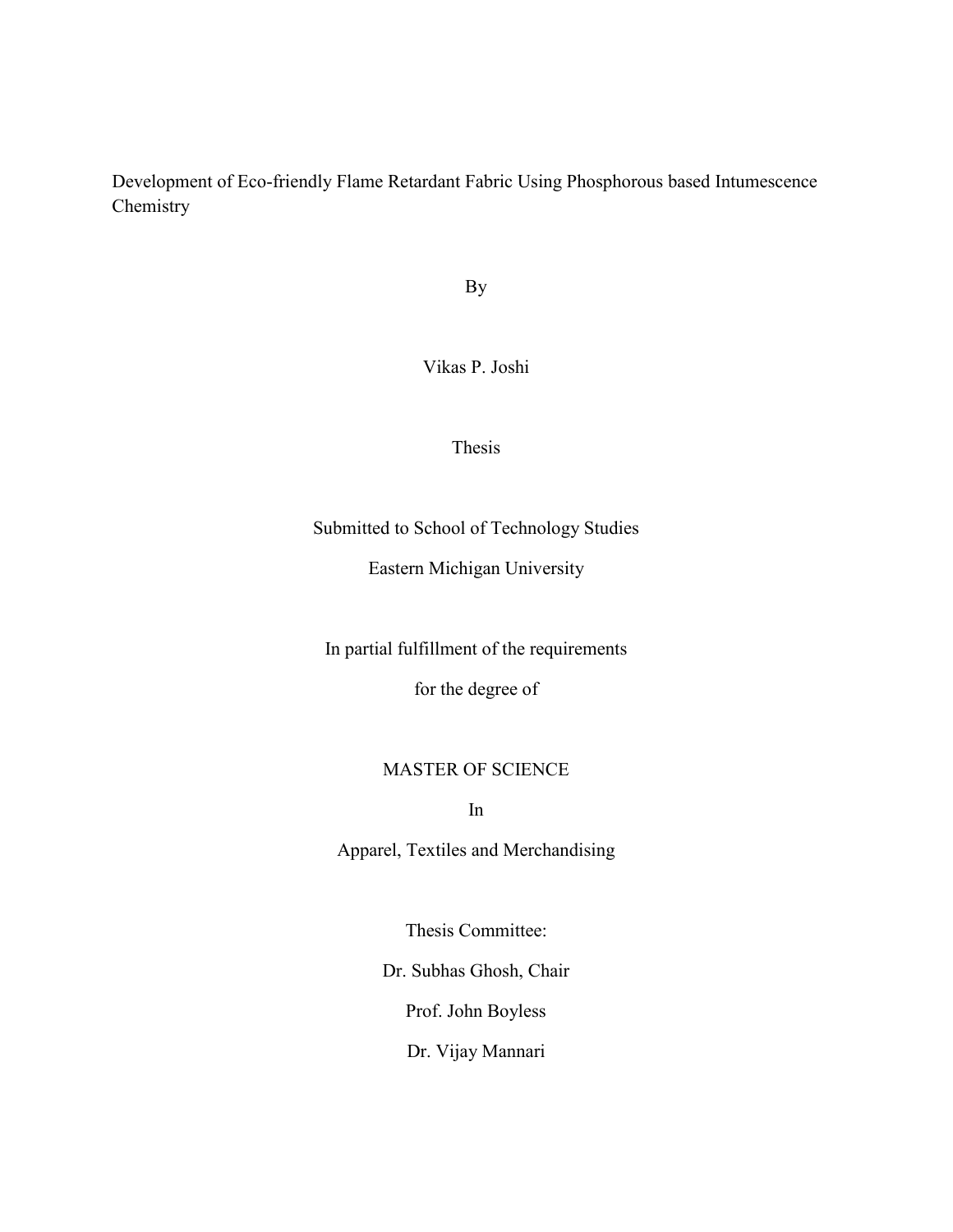#### Acknowledgement

<span id="page-2-0"></span>I want to extend my sincere thanks to Dr. Subhas Ghosh for offering his valuable guidance throughout my master's program. I owe significant amount of success to Dr. Ghosh for his advice during my thesis. I would like to express my heartfelt gratitude to my thesis committee members Prof. John Boyless and Dr. Vijay Mannari for their assistance and support during my thesis.

I also appreciate the help and suggestions given by Dr. Gopakumar.

Finally I would like to dedicate my success to my loving family who has been a constant source of inspiration to me.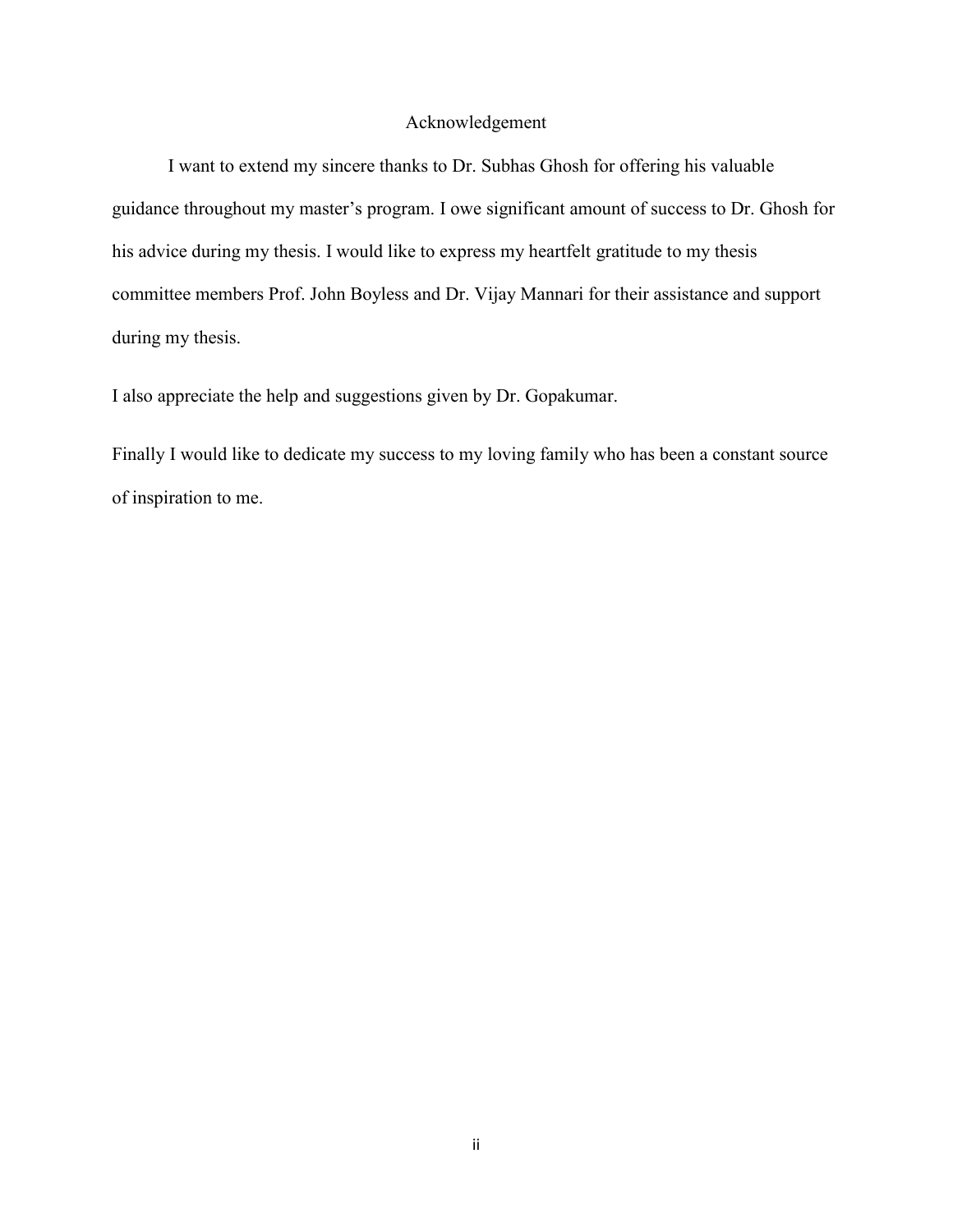#### Abstract

<span id="page-3-0"></span>The research aims at developing Eco-friendly flame retardant textile fabric using phosphorous based intumescence chemistry. Phosphorous in the structure of Spirocyclic pentaerythriol diphosphoryl chloride (SPDPC) acts as the main group to impart flame retardancy. Intermediate compounds were synthesized in the laboratory and finally converted into sol. The silane sol was applied to the textile material using pad-dry-cure method. The intermediate compounds and the coated material were tested using Fourier transform infrared spectroscopy (FTIR), Differential scanning calorimeter (DSC), and Thermogravemetric analysis (TGA) testing instruments. Vertical flammability testing was performed as per ASTM D-6413 standards to test the fabric for its flame retardancy. Tensile testing of the coated fabric was performed as per ASTM D5035 standards. Change in thickness of the coated fabric was measured as per ASTM B499 test method. The research concludes that phosphorous based intumescence chemistry is effective in imparting flame retardancy to the cotton textile substrate. The change in tensile strength and thickness of coated textile substrate was found to be statistically significant.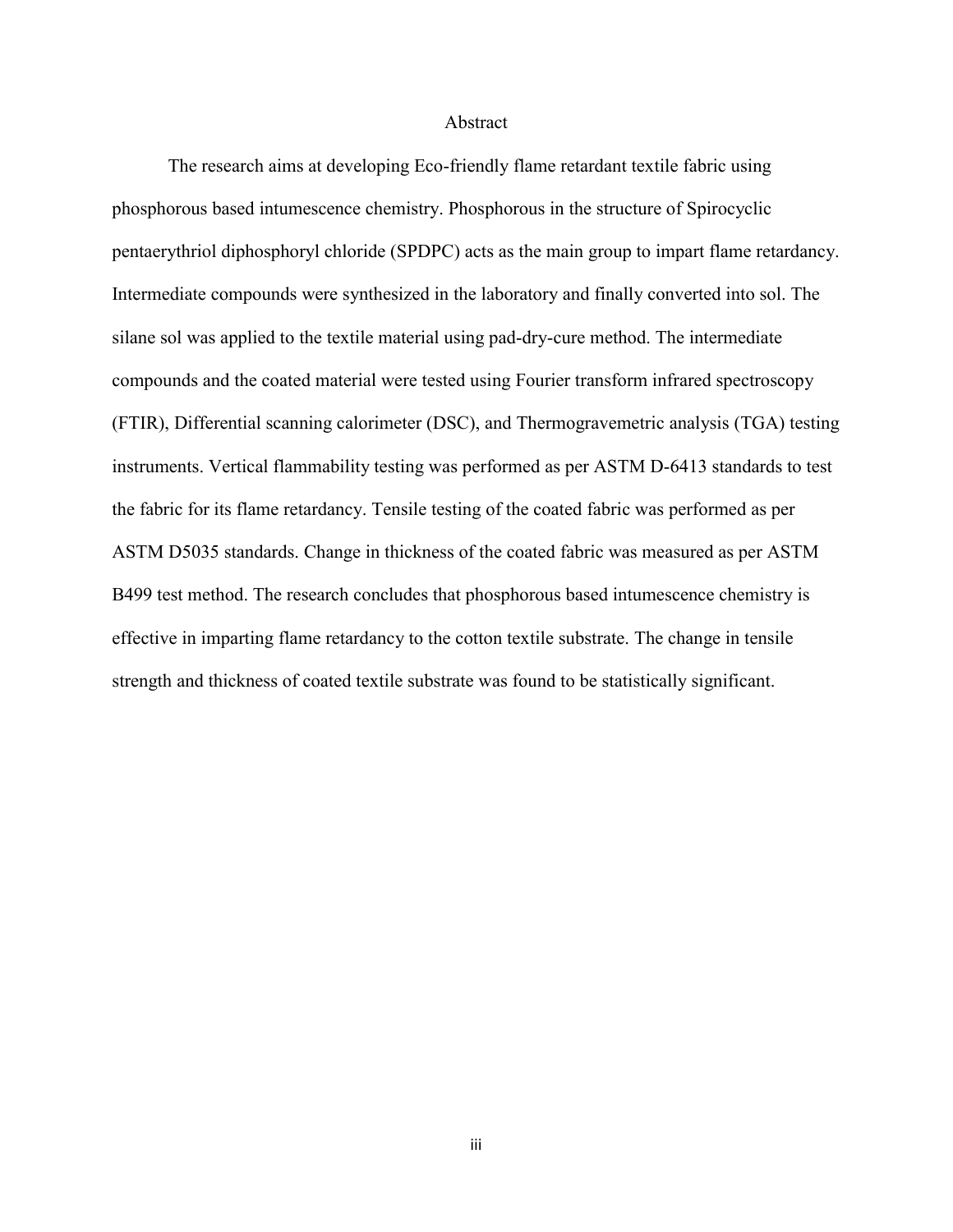| In current research Bis-silane is converted into sol and applied to cotton fabric using pad-dry- |  |
|--------------------------------------------------------------------------------------------------|--|
|                                                                                                  |  |
|                                                                                                  |  |
|                                                                                                  |  |
|                                                                                                  |  |
|                                                                                                  |  |
|                                                                                                  |  |
|                                                                                                  |  |
|                                                                                                  |  |
|                                                                                                  |  |
|                                                                                                  |  |
| Synthesis of Bis diglycol Spirocyclic pentaerythriol bisphosphorate (BSPB) 13                    |  |
|                                                                                                  |  |
|                                                                                                  |  |
|                                                                                                  |  |
|                                                                                                  |  |
| FTIR technique to determine the presence of necessary chemical groups and bonds in               |  |
| Differential scanning calorimeter (DSC) to test melting behavior of SPDPC  15                    |  |
|                                                                                                  |  |

### Table of Contents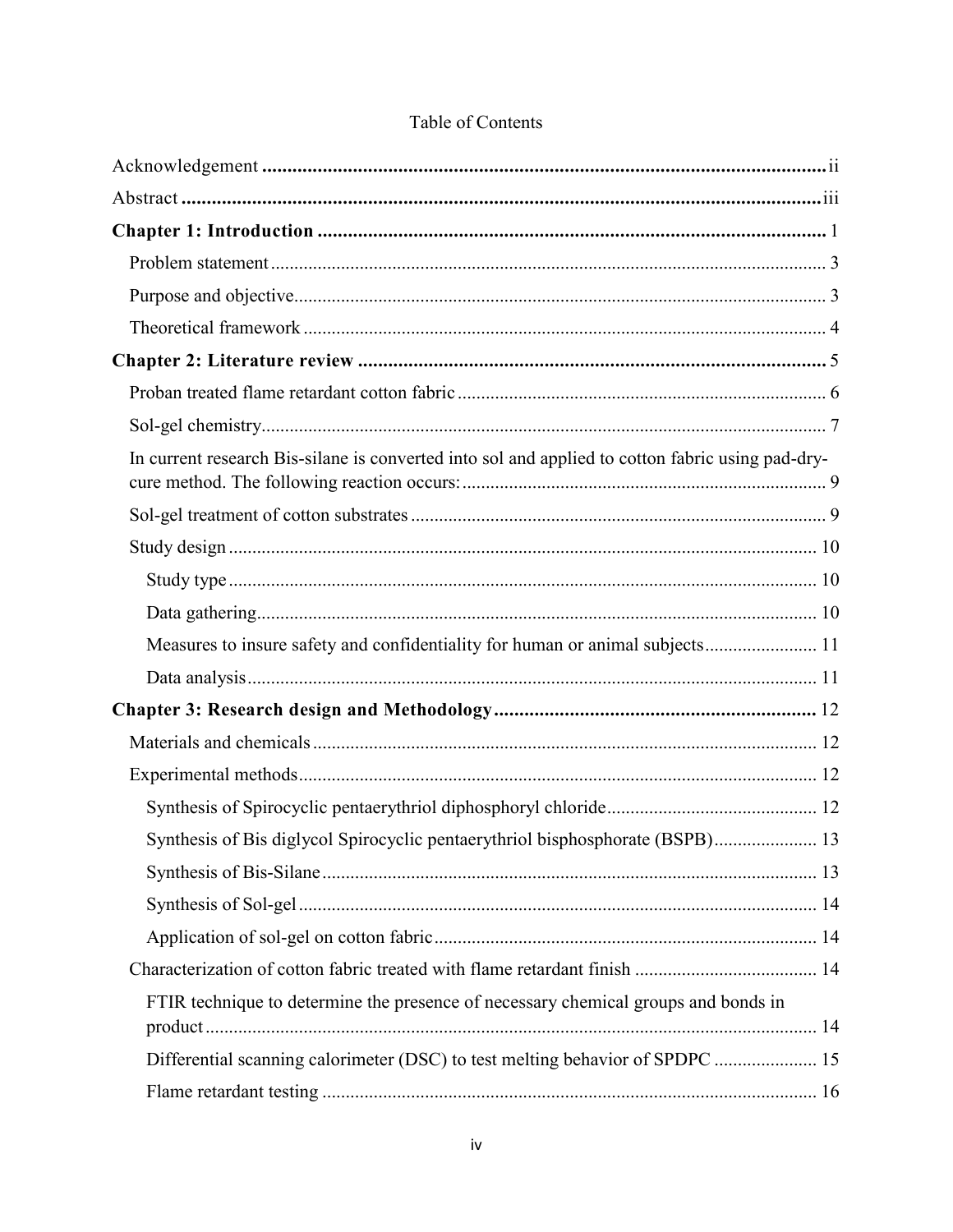| Synthesis of SPDPC: Reaction of Phosphorous Oxychloride and pentaerythriol  18             |  |
|--------------------------------------------------------------------------------------------|--|
|                                                                                            |  |
|                                                                                            |  |
|                                                                                            |  |
|                                                                                            |  |
|                                                                                            |  |
|                                                                                            |  |
|                                                                                            |  |
| Thermo gravimetric analysis (TGA) testing of thermal behavior of flame-retardant coated    |  |
| Textile testing to test physical properties of Flame retardant coated textile substrate 31 |  |
|                                                                                            |  |
|                                                                                            |  |
| Test results for vertical flame retardant testing of coated fabric35                       |  |
|                                                                                            |  |
|                                                                                            |  |
|                                                                                            |  |
|                                                                                            |  |
|                                                                                            |  |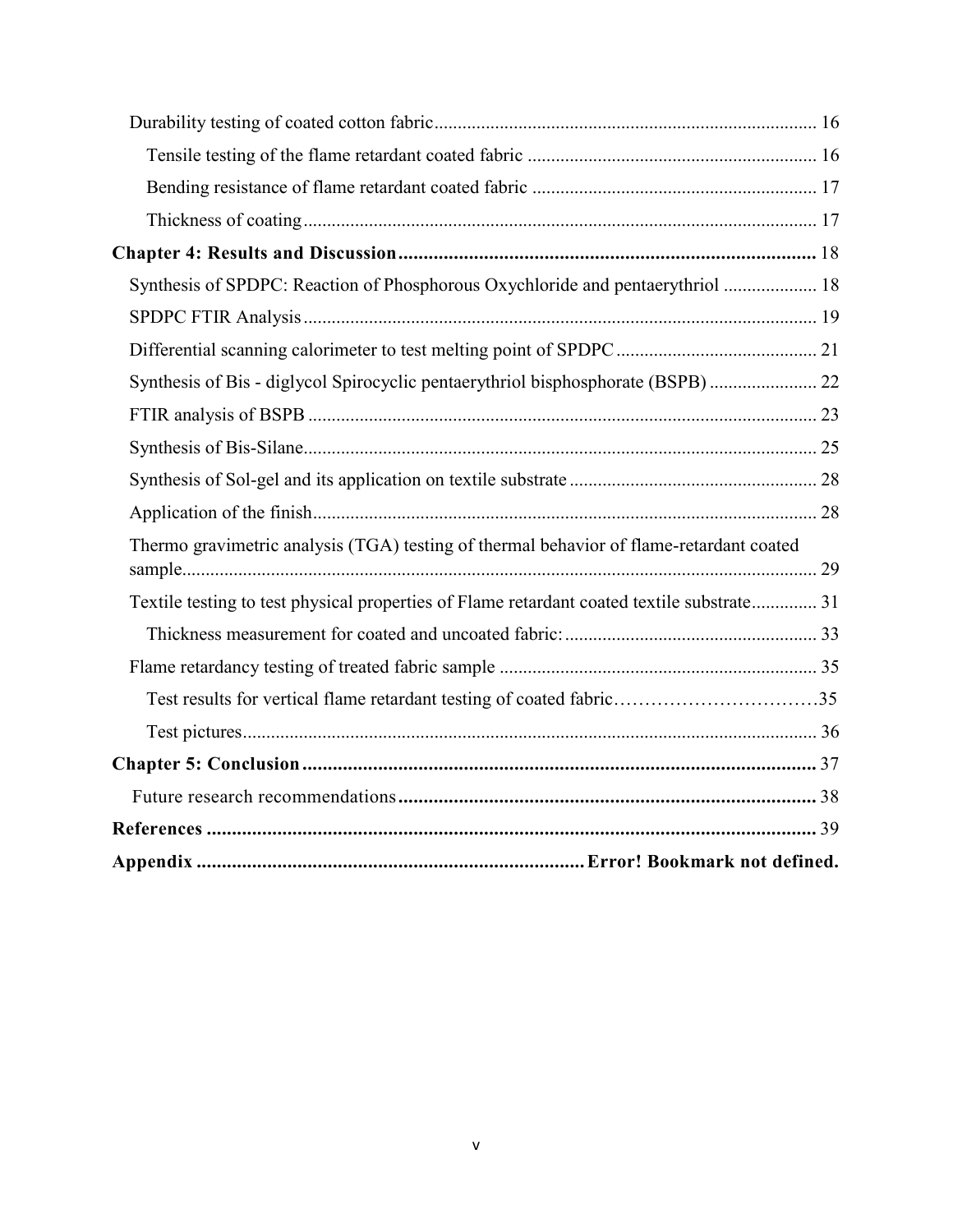|                | List of Figures<br>Figure                                                          | Page |
|----------------|------------------------------------------------------------------------------------|------|
| $\mathbf{1}$   |                                                                                    |      |
| $\overline{2}$ |                                                                                    |      |
| 3              |                                                                                    |      |
| 4              |                                                                                    |      |
| 5              |                                                                                    |      |
| 6              |                                                                                    |      |
| $\tau$         |                                                                                    |      |
| 8              |                                                                                    |      |
| 9              |                                                                                    |      |
|                |                                                                                    |      |
|                |                                                                                    |      |
|                |                                                                                    |      |
|                |                                                                                    |      |
|                | 14 Comparative illustration of the burn sample in the Vertical flammability test36 |      |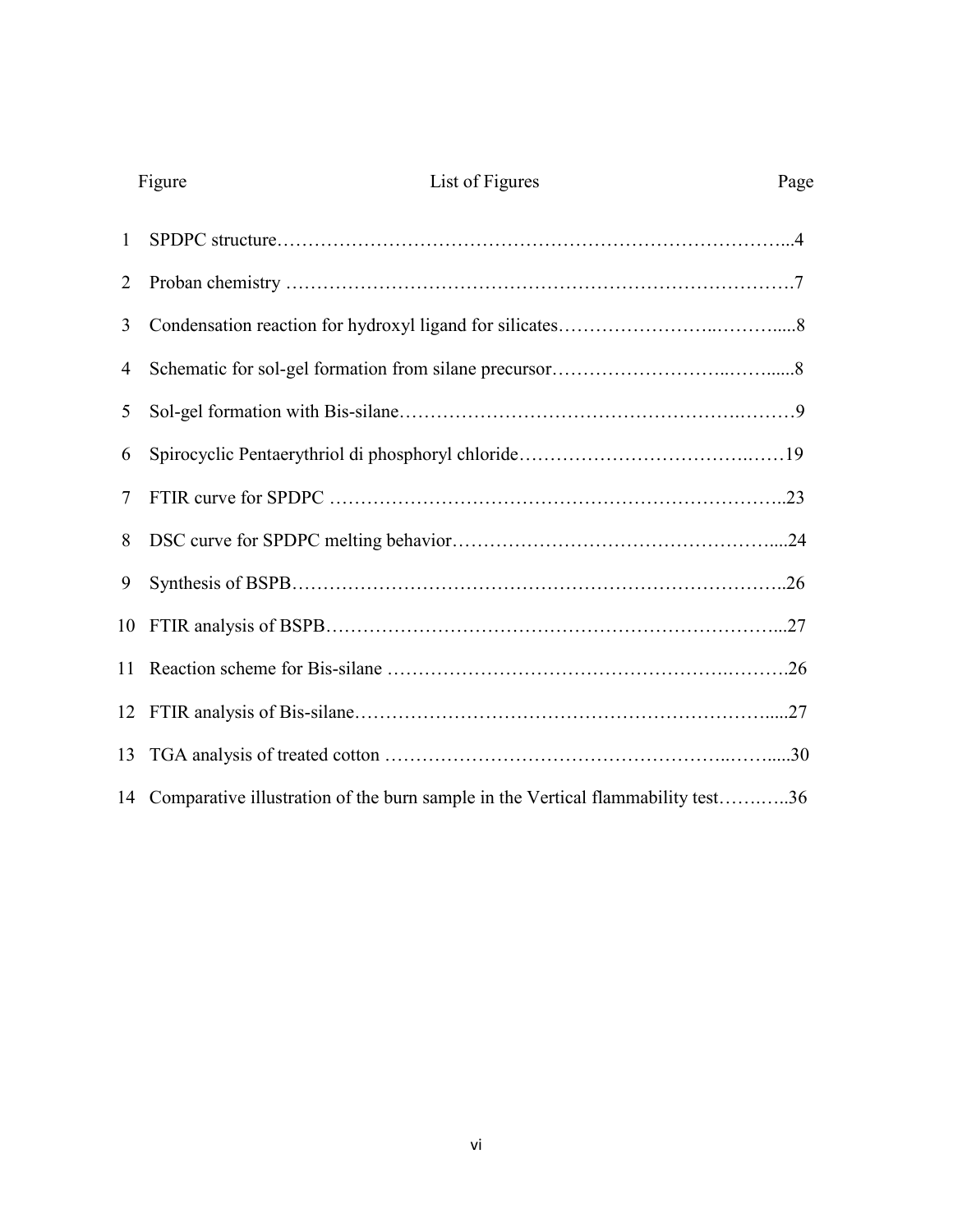<span id="page-7-0"></span>

| Table | List of Tables | Page |
|-------|----------------|------|
|       |                |      |
|       |                |      |
|       |                |      |
|       |                |      |
|       |                |      |
|       |                |      |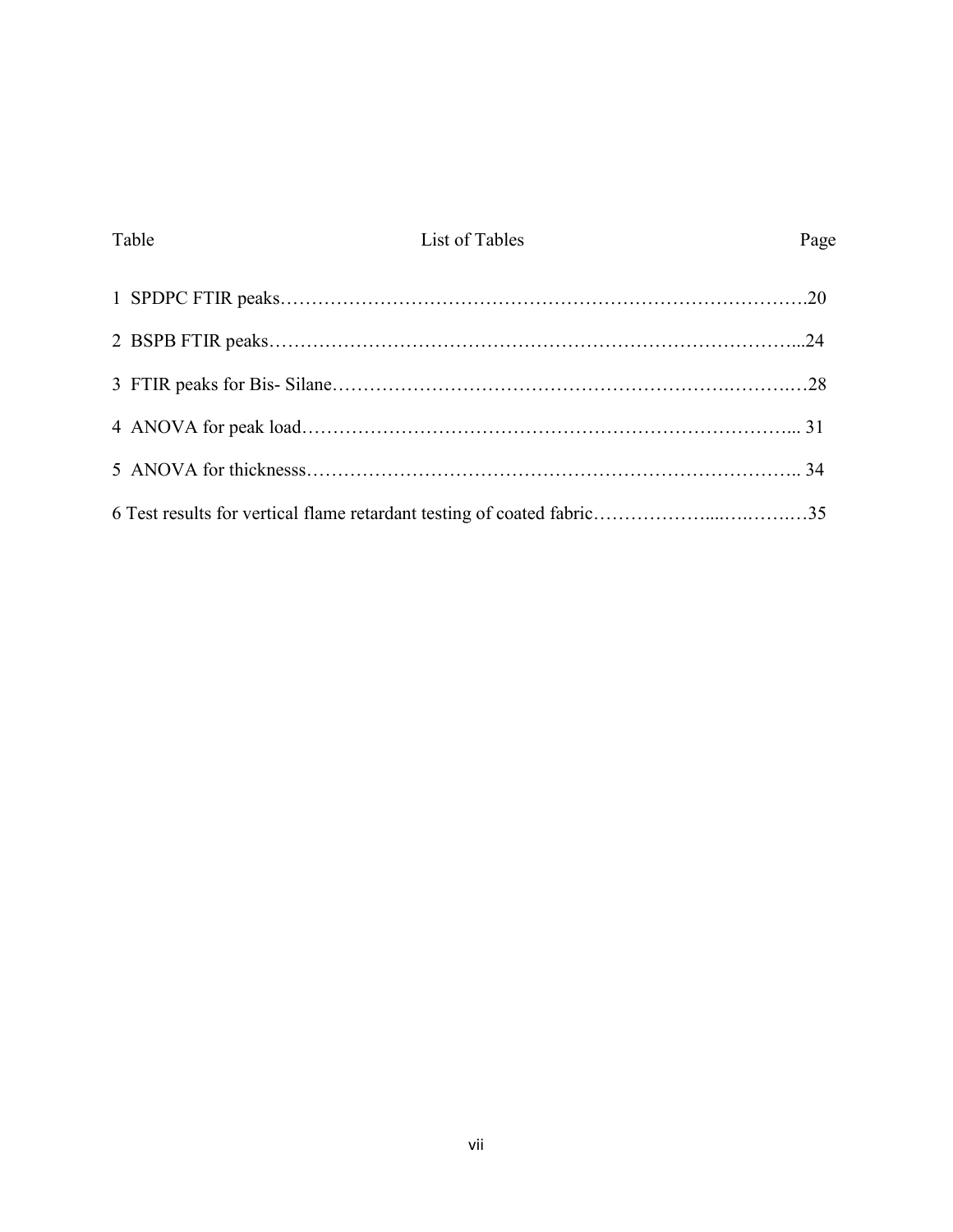#### Chapter 1: Introduction

Textile fabrics, like any other solid substrates, experience a rise in temperature when exposed to the heat source. Textile substrate catches fire when the substrate reaches the ignition temperature and initiates the pyrolytic decomposition of the fiber material in textile substrate. The possible products of this pyrolytic reaction are combustible gases, noncombustible gases, and carbonaceous char. These combustible gases mix with the oxygen in air and produce flame.

 Flame retardants were developed to minimize financial and life losses that occurred due to fire. These flame retardants have following major actions in case of fire:

1. The flammability of textile material is reduced and hence the product ignites less easily under the influence of heat source (Hofer, 1999).

2. The flame spread is reduced in case there is ignition of textile substrate. This gives higher escape times from buildings and fire premises in case of fire (Hofer, 1999).

There are several requirements for safety of apparel and furnishing textiles. Some of them are discussed below:

1. Safety: In daily life situations, personal and organizational losses occur due to fire where furniture, wall coverings, curtains, and industrial fabrics act as fuel. These losses due to fire can be minimized by using textiles coated with fire retardant finish.

2. Federal law: It is federally mandatory that certain home furnishings and children clothing have certain degree of flame retardancy in them. Hence these classes of textiles must be treated with suitable flame retardant finishes (Beard and Marzi, n.d).

1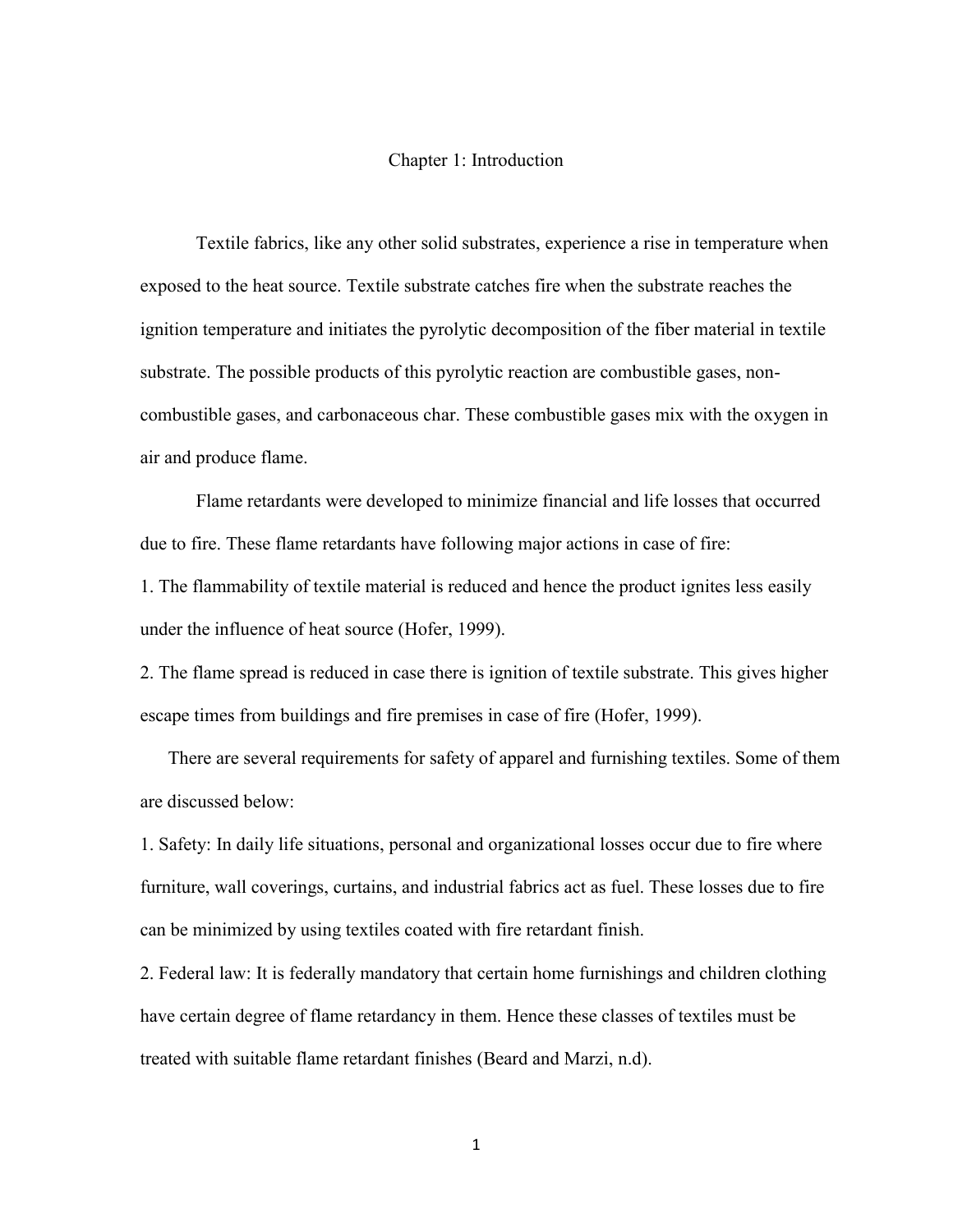Flame retardancy has been an area of keen interest among researchers and industrialists, and considerable work has been undertaken since early 1990 to investigate the behavior of intumescent in textile structures. The current established intumescent chemistry has few drawbacks and has few issues which need to be addressed.

The current flame retardant chemistry is mainly dominated with the use of brominated diphenyl oxide flame retardants and other halogen-based flame retardants (De wit, 2002). The European community (EC) and the US government have expressed concerns about formation of potentially carcinogenic and highly toxic substances during combustion of these halogen based flame retardants (De wit, 2002). Dermal exposure of halogen-based flame retardants may cause local irritation to skin, acute to long-term toxicity, genotoxicity, and mutagenicity.

In an effort to address the above concerns, the current studies is aimed at developing new nonhalogen-based eco-friendly intumescent flame retardant chemistry and apply it on textile substrates to make a flame retardant textile substrate.

This research is an effort to develop a phosphorous-based flame retardant that would minimize the health hazards caused by the presence of halogen compounds, especially bromine-based compounds. In this research a new technique to attach the phosphorous-based flame retardant to the textile substrate specifically, cotton with silane-based system to make the finish durable to normal laundering of textiles, will be investigated.

Owing to the possible health hazards because of the use of halogen-based fire retardants, research scientists, industry, and military are diligently working towards finding a new, less hazardous, more environmentally responsible and durable flame retardant.

2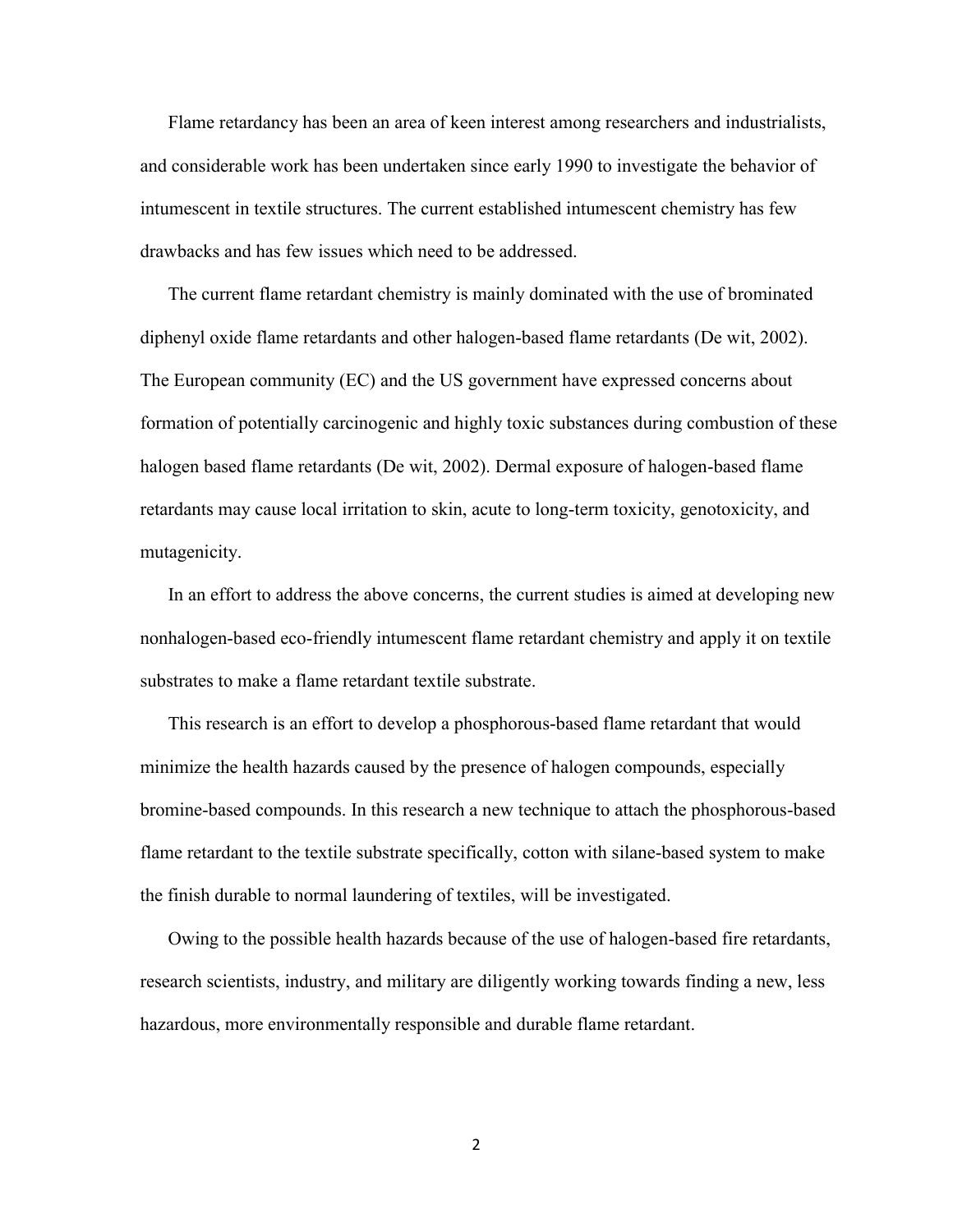<span id="page-10-0"></span>Problem statement

This research intends to develop an environmental friendly and durable fire- retardant fabric thus addressing the current problem associated with available fire retardant fabrics of producing toxic gases during ignition.

<span id="page-10-1"></span>Purpose and objective

#### Purpose:

This research aims at developing an eco-friendly flame retardant finish by synthesizing nonhalogen-based flame retardants and applying them to textile substrates, specifically cotton fabric.

Based on this purpose, the following four objectives emerged:

- 1. Synthesize Spirocyclic pentaerythriol diphosphoryl phosphorous (SPDPC) in the laboratory.
- 2. The synthesized SPDPC will be converted into Bis-diglycol Spirocyclic pentaerythriol bisphosphorate (BSPB).
- 3. Further, the BSPB will be attached to the fabric using sol gel chemistry to make ecofriendly flame retardant finish, which is durable to laundering.
- 4. Finally, essential tests would be conducted on the treated fabric to investigate the flame retardancy of fabric and other essential fabric properties such as tensile strength and change in stiffness of the coated cotton sample.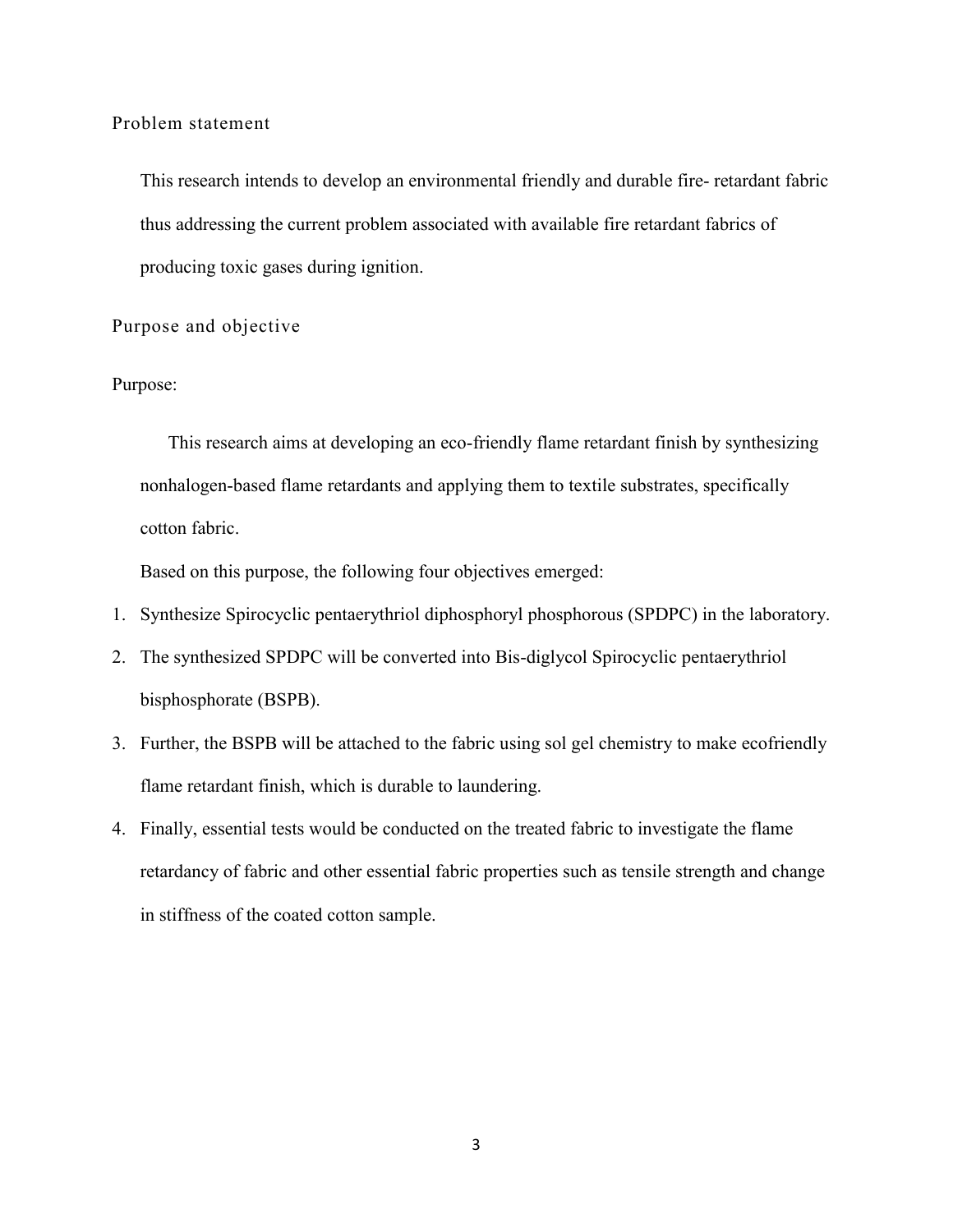#### <span id="page-11-0"></span>**Theoretical framework**

#### **SPDPC as flame retardant**

Spirocyclic pentaerythriol diphosphoryl chloride is a cyclic structure with phosphorous atom attached to its structure (Horrocks, 2005).



*Figure 1* .SPDPC structure

<span id="page-11-1"></span>Phosphorus present in the cyclic structure of SPDPC plays a vital role in imparting flame retardant property to the compound. It is proposed, therefore, that polyol phosphonyl chlorides like SPDPC will substitute active hydrogens present in fiber-forming molecules and thereby introduce substituent that is both a char promoter and a char former. In turn, this will decompose via a liquid intermediate phase following release of phosphoric acid as the monomeric or polymeric or polymeric form (Horrocks, 2001).

Fiber-forming polymers such as cellulose, polyamides, and polyester have –OH, - NH<sub>2</sub>, and –NH as the common active groups present in them. Cellulose, which is the main fiber-forming material in cotton, contains both primary hydroxyl (C [6] and C [4] positions) and secondary hydroxyl (C [3], [C4] positions) groups are possible phosphorylation sites.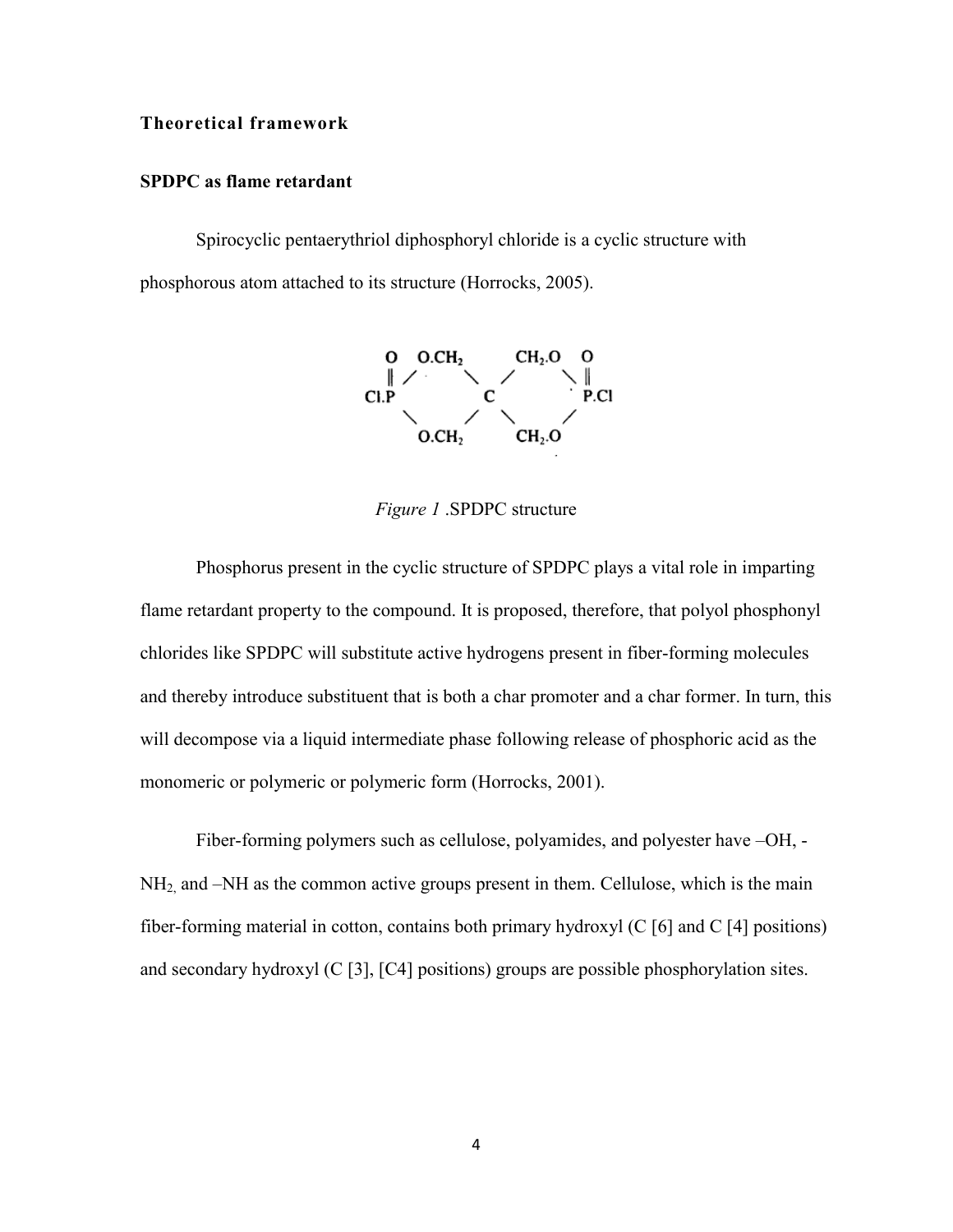#### Chapter 2: Literature review

<span id="page-12-0"></span>Over the years a considerable amount of work has been done to explore the potential of intumescent flame retardant fiber combinations to produce flame retardant effects in textile materials (Horrocks, 2000). With regard to the use of the established intumescent based on ammonium polyphosphate, melamine phosphate, and pentaerythriol derivatives, two major drawbacks are evident within the fiber and textile areas. First, they can only be applied as a fibrous surface treatment in a bonding resin that affects desirable textiles properties such as appearance and handle (Horrocks, 2000). Second, and perhaps of greater importance even for applications whose aesthetics are less important, are their relatively high solubility in water, hence poor fastness to laundering (Horrocks, 2000). Ideally, the intumescent should be integrated within the fiber structure at the molecular level. As a consequence, attempts to develop substantive intumescent treatments for cellulose, flame retardant cellulose, polyamide 6, polyamide 6, 6, and wool have been intensely researched since 1999 (Horrocks, 2001).

Few reviews concluded that fiber-substantive intumescence require following properties (Horrocks, 2005):

(i) The intumescent moiety within the fiber structure is a single molecular species; or (ii) The fiber functions as one of the intumescent components.

Nifant'ev et al. have demonstrated that by reacting SPDPC with melamine, a single intumescent molecule may be synthesized (Nifant'ev, 1965). More recently, SPDPC has been incorporated as a comonomer in polyesters and demonstrated its char-forming activity in these polyester thermoplastic polymer matrices (Wang L, 2010).

5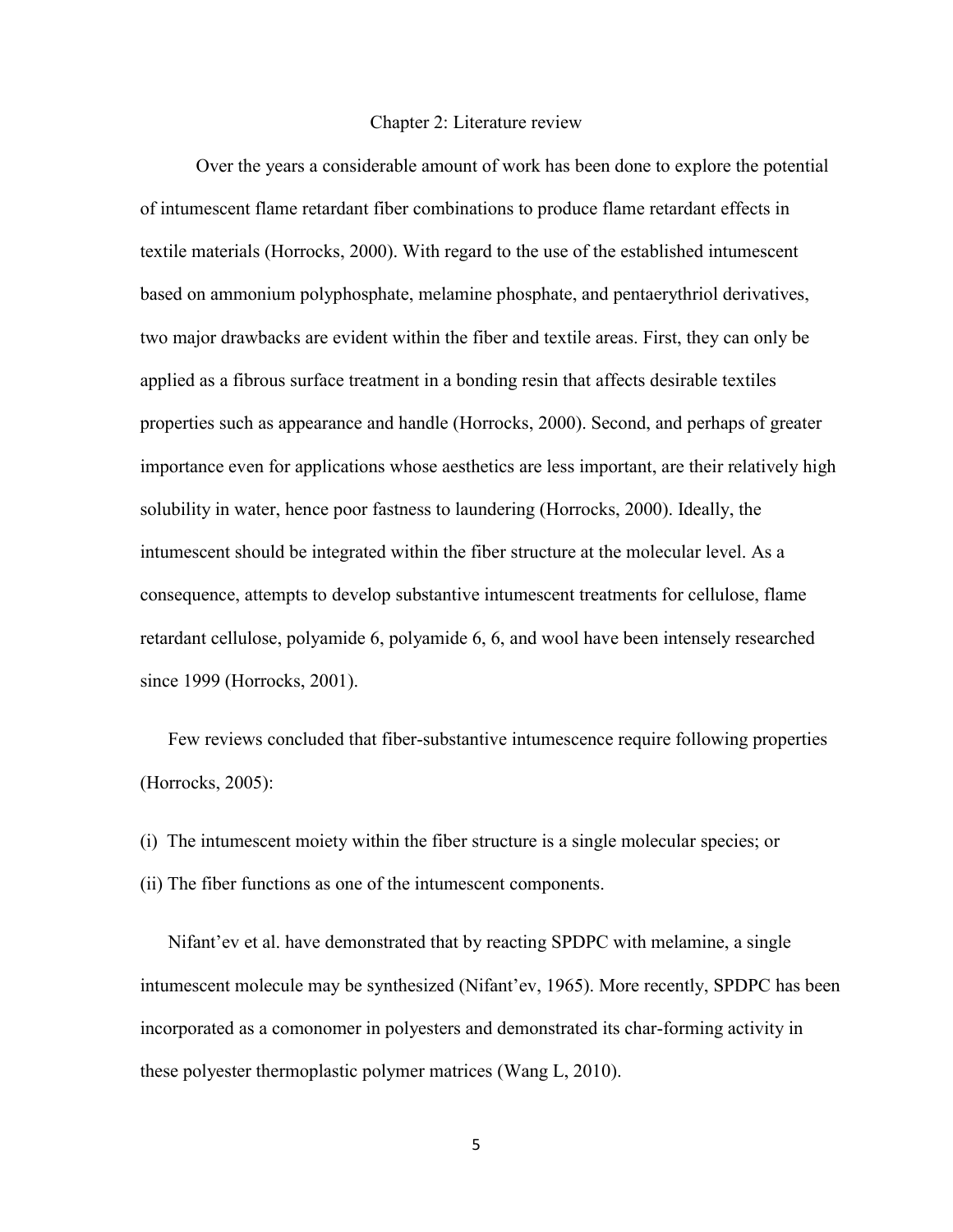These ideas have been extended by reacting polyol phosphoryl chlorides with fiberforming polymers, expecting the polyol to substitute active hydrogen in polymer substance to confer inherent intumescence (Wang L, 2010). SPDPC has been shown to transfer its intumescent properties onto cellulosic fibers following their phosphorylation (Horrocks, 2004). A feature of SPDPC is the six-membered cyclic phosphate structure, which contributes to its high yield during synthesis, and its general stability apart from its tendency to form char when heated (Horrocks, 2004).

The use of polyol phosphonyl chlorides as phosphorylating agents for cellulose is taken as means of introducing a char-forming center in association with an acid-generating moiety into a functional polymer like cellulose, which itself is potentially char-forming (Nifant'ev, 1965). Flame retardancy has been successfully introduced with polyol phosphonyl chloride specifically, Spirocyclic pentaerythriol di (phosphoryl chloride) (SPDPC) (Horrocks, 2005). Proban treated flame retardant cotton fabric

<span id="page-13-0"></span>PROBAN® is a process developed by Rhodia industries for imparting flame retardancy property to cellulosic and cellulosic blend textile substrates. Flame retardancy of proban process is based on phosphorous containing compound tetrakis (hydroxymethyl) phosphonium chloride (THPC). THPC is further reacted with urea, and the final product is applied on the cotton substrate using pad-dry-cure method. The fabric is further reacted with ammonia and oxidized with hydrogen peroxide. Proban forms an insoluble polymer in the interstices of fibers and yarns of the cotton fabric. Thus, there is no chemical bonding between cotton and proban, but proban is held mechanically to the cotton fibers (Horrocks, S.Anand, p.165). This is one of the reasons for the harsh feel of proban-treated cotton textiles.

6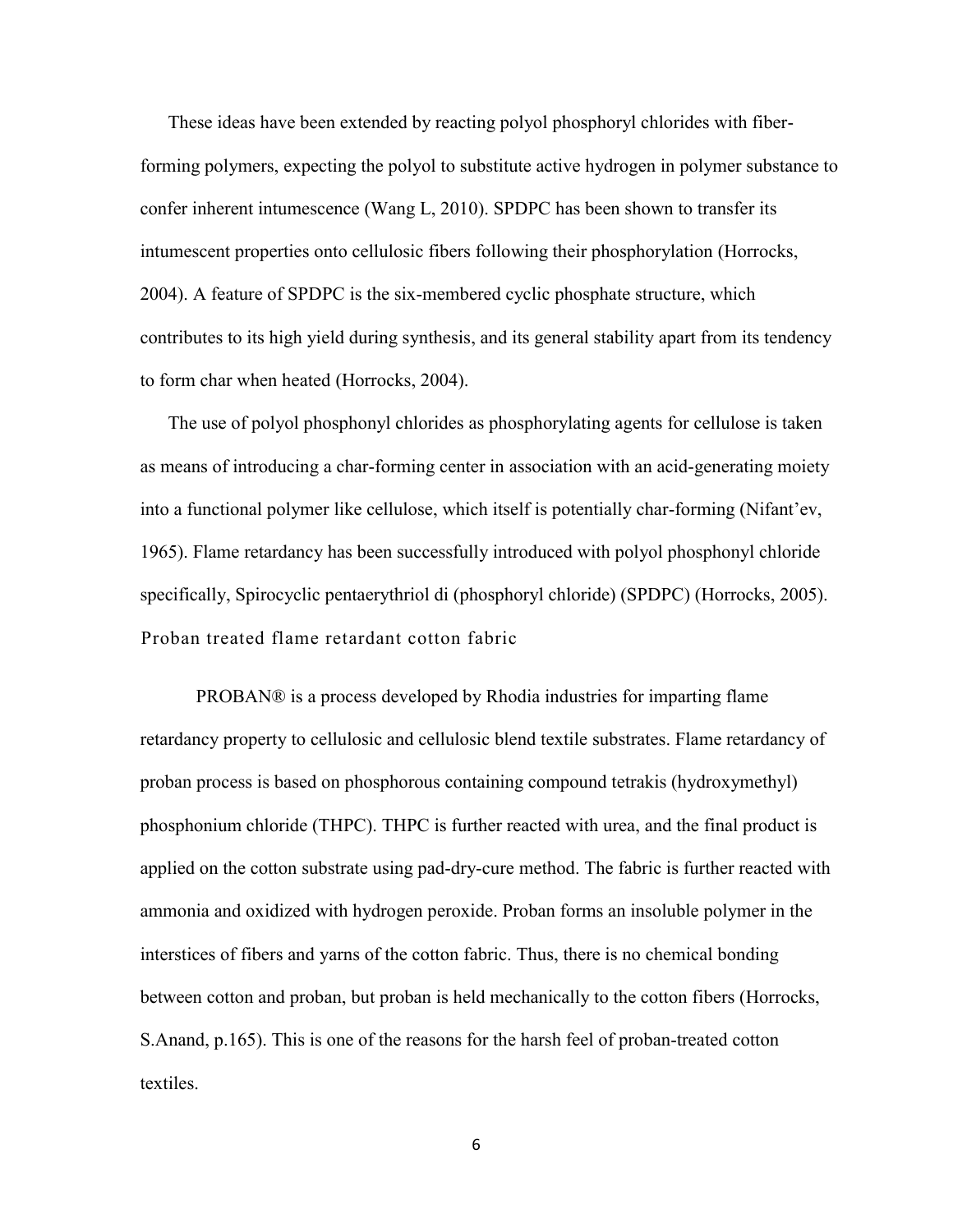

 *Figure2*. Proban chemistry.

Horrocks and Kandola et al, in their study for application of SPDPC on cotton substrate, studied flame retardant properties of proban-treated fabric with application of various phosphorous base flame retardants. His study concluded that a proban-treated cotton sample can be more easily phosphorylated than a pure cotton sample at  $160\degree C$  at various SPDPC: fiber ratios. The greatest phosphorous value occurs for proban-treated cotton: SPDPC ratio of 3:1 at 160 degree Celsius for 2h (Horrocks, 2005).

<span id="page-14-0"></span>Sol-gel chemistry

Sol-gel is defined as follows: Sol is made up of dispersed colloidal particles (size 1- 1000 nm) and a liquid phase together. Gels are interconnected, rigid networks with pores of sub-micrometer dimensions and polymeric chains whose average length is greater than a micrometer (Hench, 1990). C.J. Brinker (1991) noted that the sol-gel process uses inorganic or metal compounds as raw ingredients. These compounds are hydrolyzed and condensed in aqueous or organic solutions to form inorganic polymers with M-O-M bonds. Metal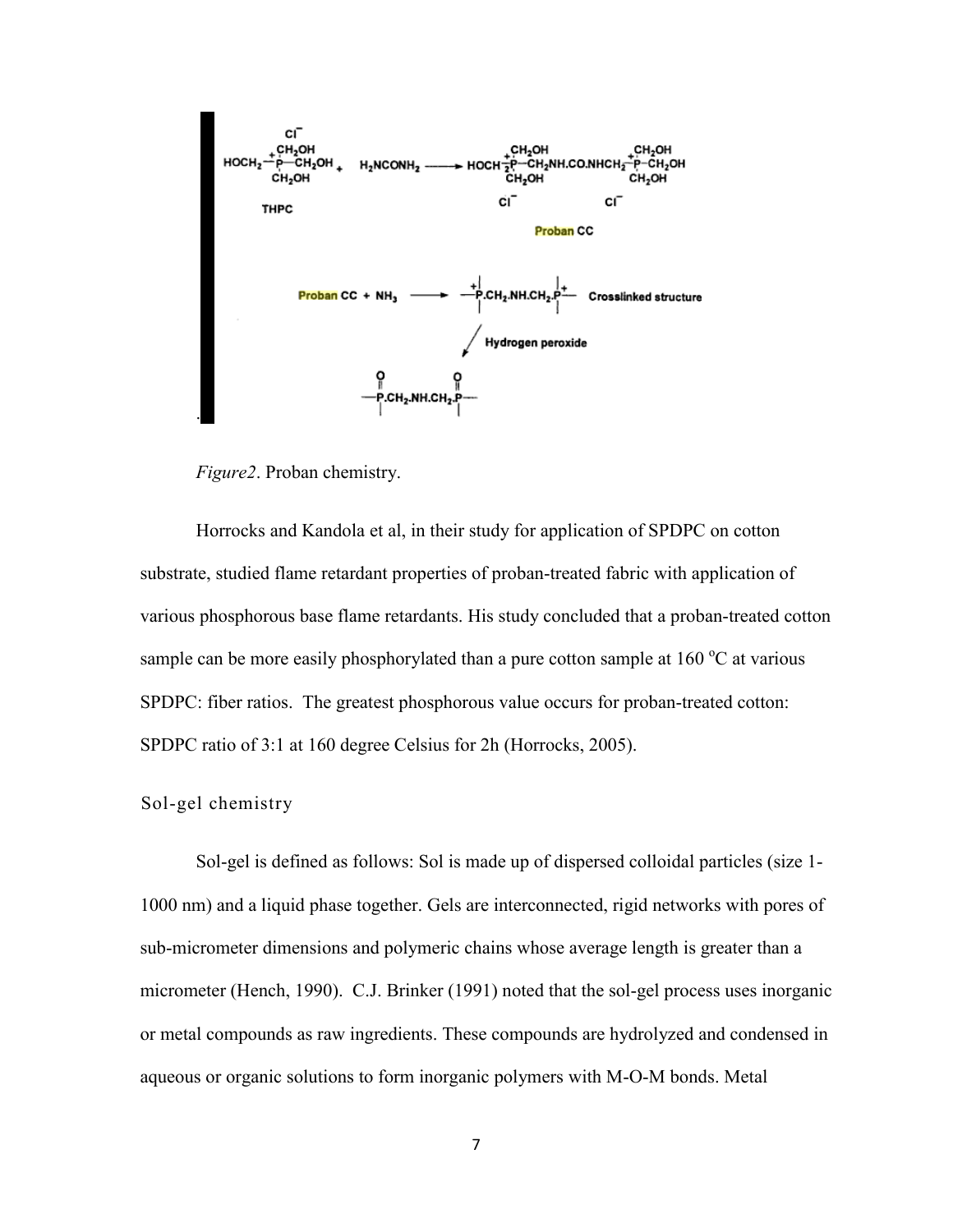alkoxides M  $(OR)$ <sub>z</sub>, where R is the alkyl group, are the most commonly used organic compounds. The alkoxides are dissolved in alcohol hydrolyzed by dissolving under acidic, neutral, or basic conditions. A typical condensation reaction for hydroxyl ligand M-O-M for silicates is shown below:

> $Si(OR)_{3}OH + Si(OR)_{4} \rightarrow (RO)_{3}Si-O-Si(OR)_{3} + ROH$  $2Si(OR)_3OH \rightarrow (RO)_3Si-O-Si(OR)_3 + H_2O$

 *Figure3*. Condensation reaction for hydroxyl ligand for silicates

Metals and metalloids surrounded by various ligands is a good example of sol-gel precursor. The precursors undergo polymerization to form a giant molecule and reach a stage where "gel" is formed. This point is called "gel point." Hench defined a gel as a "two component semi-solid system which is rich in liquid" (Hench, 1990). Sol gel-system is used for application of various finishes like soil repellent, flame retardant, perfume release, and antimicrobial finish on textile substrates. The application proceeds with drying and curing. Drying by evaporation results into shrinkage of the gel. This dried gel is known as "Xerogel." Xerogels have labile chemical sites that can be exploited for further modification of properties of coated surface.



<span id="page-15-0"></span>*Figure 4*. Schematic of sol-gel formation from silane precursor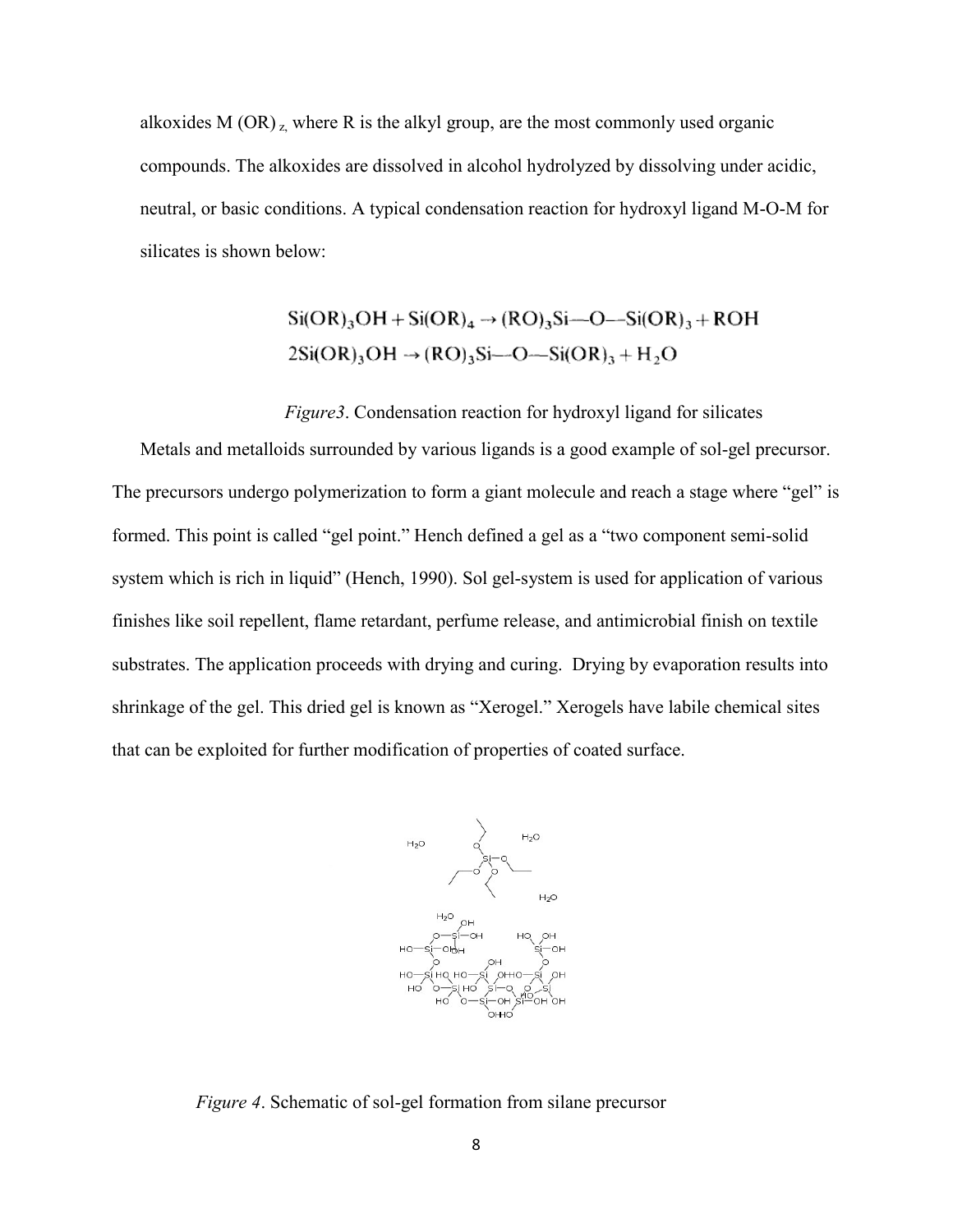<span id="page-16-0"></span>In current research Bis-silane is converted into sol and applied to cotton fabric using pad-dry-cure method. The following reaction occurs:



 *Figure 5*. Sol formations with Bis- silane

#### <span id="page-16-1"></span>**Sol-gel treatment of cotton substrates**

Cotton fabrics have been treated by a sol-gel process in order to create a silica compact coating on the fibers to enhance their thermal stability and flame retardancy. The effect of process parameters such as silica precursor: water molar ratio and drying conditions (temperature and time) has been thoroughly investigated and optimization has been done.

Jenny Alongi et al. applied sol-gel prepared using Tetramethoxy silane (TMOS) as a precursor for sol-gel preparation. Combustion behavior of cotton before and after the sol-gel treatments was studied, and it was concluded that improvement in flame retardancy of sol-gel coated cotton fabric can be related to the formation of silica coating on cotton fibers that acts as physical barrier to heat and oxygen diffusion. As a consequence it hinders cotton combustion, favoring cellulose carbonization and thus imparting the flame retardancy to the cotton fabric. The Silica coating was found resistant to washing treatment.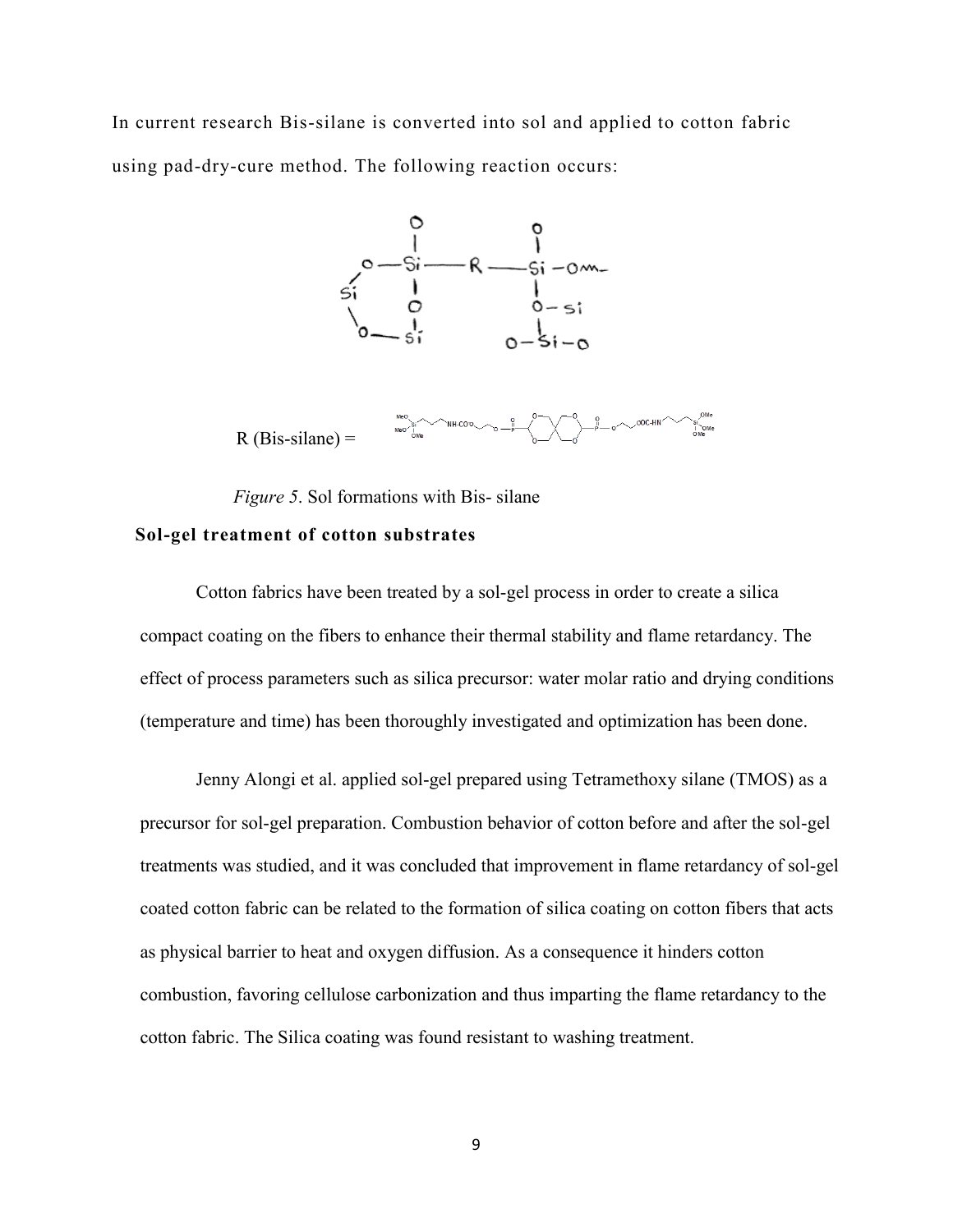The current research uses intumescent chemistry by using SPDPC as flame retardant and using sol-gel process to adhere the flame retardant onto cotton fabric using pad-dry-cure to impart flame retardancy onto cotton fabric.

#### <span id="page-17-0"></span>**Study design**

This study includes synthesis of basic flame-retardant SPDPC and further conversion of SPDPC to BSPB. A sol system will be prepared out of BSPB, and this sol-gel would be applied on cotton fabric using Pad-Dry-Cure process.

#### <span id="page-17-1"></span>**Study type**

The best optimum process for making eco-friendly flame retardant finish using the process described in study design would be the one that produces a fabric sample that gives maximum flame retardancy quotient on vertical flammability tester.

#### <span id="page-17-2"></span>**Data gathering**

Data were collected from the vertical flammability tester, which indicated the flame retardant properties of the cotton fabric. To test the flame retardant properties of the treated fabric, vertical flammability test was done according to ASTM D-6413 standards. Tensile test of the treated fabric will be tested on MTS tensile tester.

<span id="page-17-3"></span>Chemical and physical properties of synthesized flame retardants would be tested on TA Q 200 Differential scanning calorimeter (DSC) and Bruker Tensor 27 FTIR instruments. Thermal decomposition study of treated and untreated fabric would be done using TA Q 50 Thermogravemetric analysis instrument.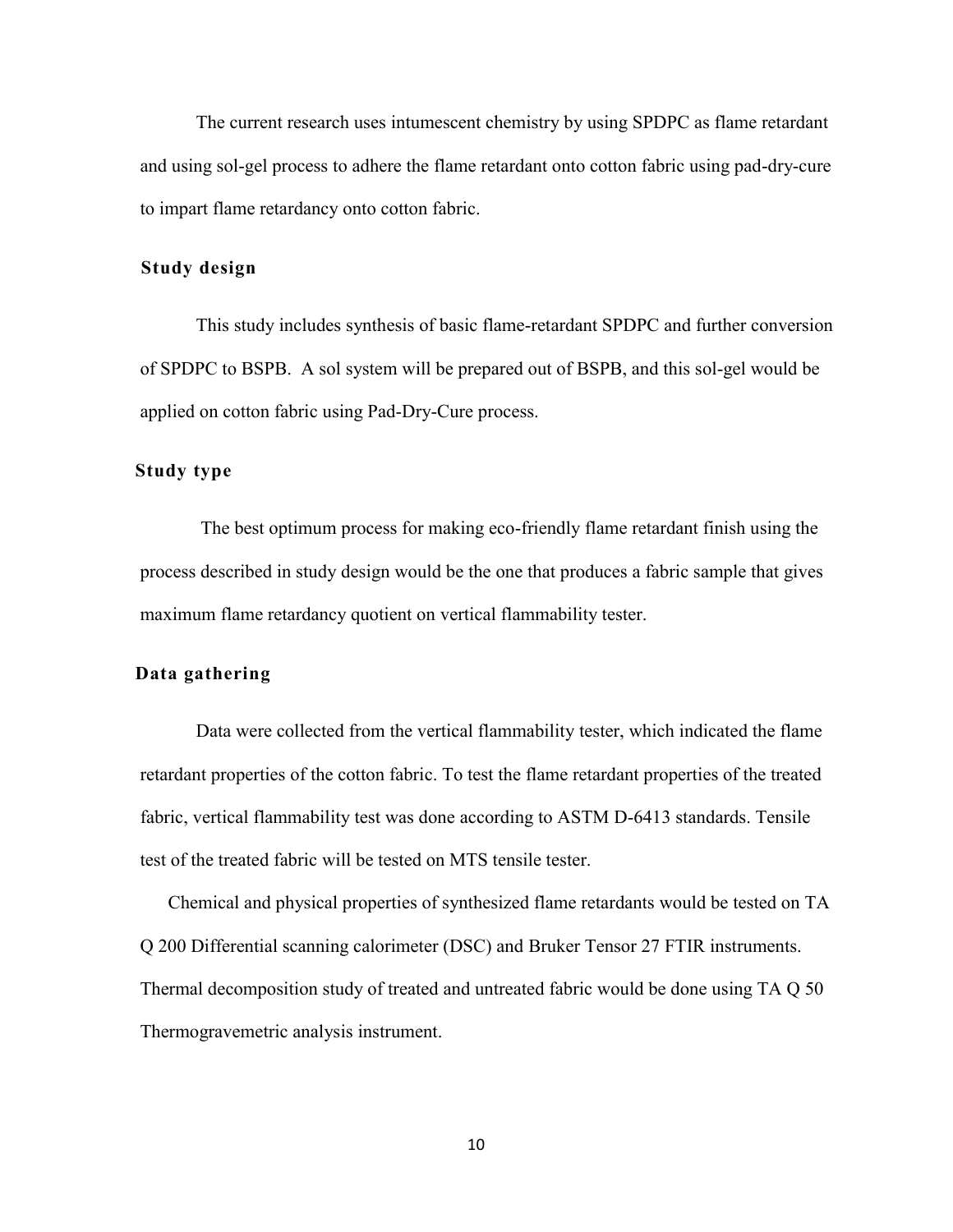#### **Measures to insure safety and confidentiality for human or animal subjects**

No human subject will be involved in this study. The researcher will insure safety by carrying out the synthesis under a closed hood with an exhaust, and wearing protective goggles, a lab coat, and protective gloves during the time of experimentation.

#### <span id="page-18-0"></span>**Data analysis**

 Data were studied on the basis of the readings obtained from the vertical flammability tester showing time required for flame to cover specific distance on the treated fabric. Analysis of variance was used to test any significant change in properties after coating of cotton sample.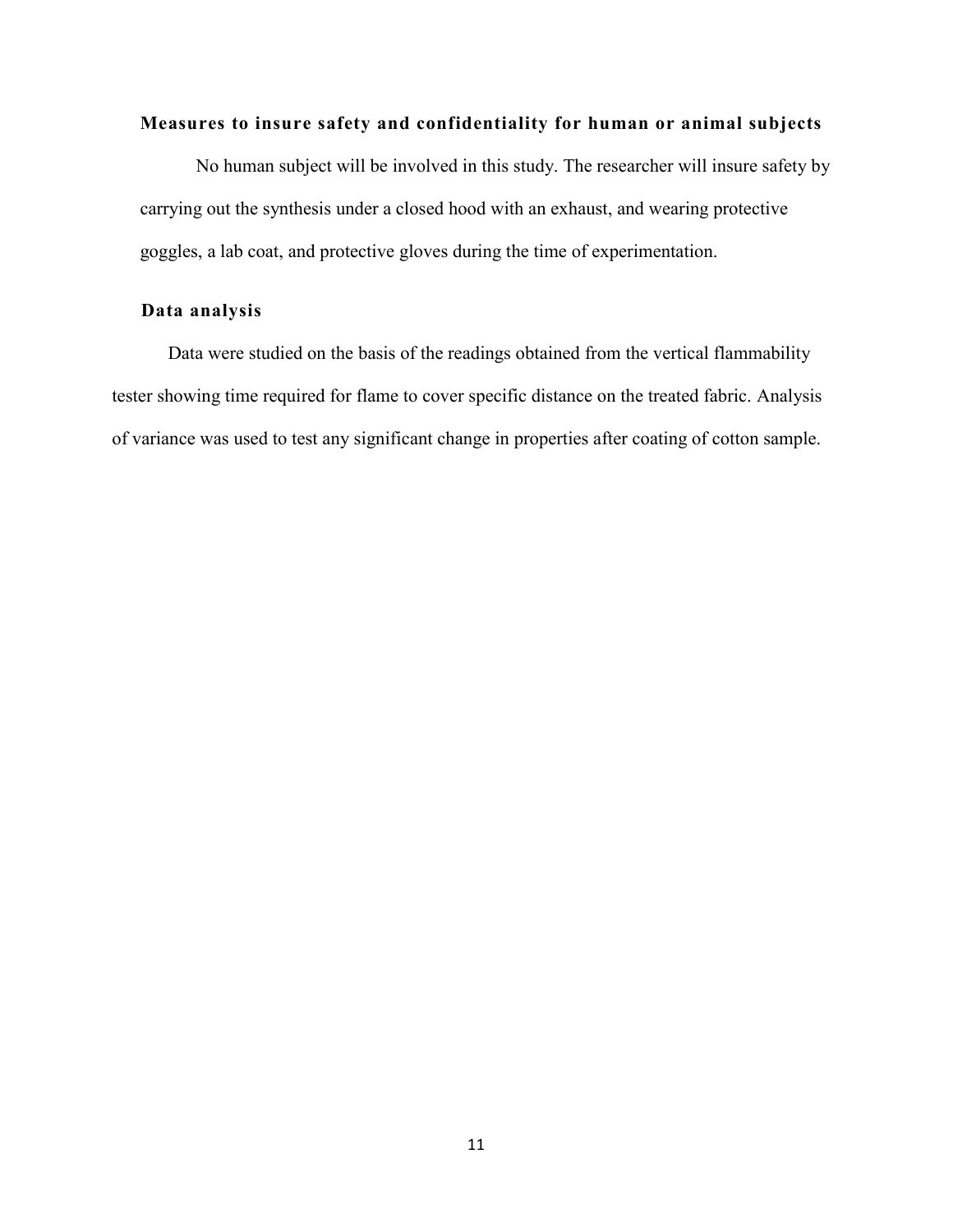#### Chapter 3: Research design and Methodology

#### <span id="page-19-1"></span><span id="page-19-0"></span>Materials and chemicals

The substrate used for this experiment was 100% cotton desized and scoured fabric and was used as received from the manufacturer. Pentaerythriol, 98% pure, MP 253-258 degree Celsius and Phosphorous Oxychloride, 99% pure (BP. 105 degree Celsius) were obtained from Sigma Aldrich Inc. and used as received. Dibutyltin dilaurate reagent, Ethylene glycol, 99.8 % pure (B.P 195-198 degree Celsius), Diethyl ether anhydrous, 99.7% pure (B.P 34.6 degree Celsius), Acetone, 99.9% pure, and ethanol were obtained from sigma Aldrich and were used as received. Silquest A-Link 25  $\gamma$ -Isocyanatopropyltriethoxysilane (B.P 238) was obtained from Momentive and used as received.

#### <span id="page-19-2"></span>Experimental methods

<span id="page-19-3"></span>Synthesis of Spirocyclic pentaerythriol diphosphoryl chloride

Reaction between pentaerythriol and Phosphorous (V) Oxychloride:

1. Weighing of chemicals: Pentaerythriol and phosphoryl chloride were reacted in molar ratio of  $0.5:3.5.$ 

2. These two chemicals were added in a three-neck glass reactor. Nitrogen gas, temperature controller, and condenser were connected to the reactor. A magnetic stirrer was used to stir the mixture with gradual drop-by-drop addition of phosphoryl chloride to pentaerythriol.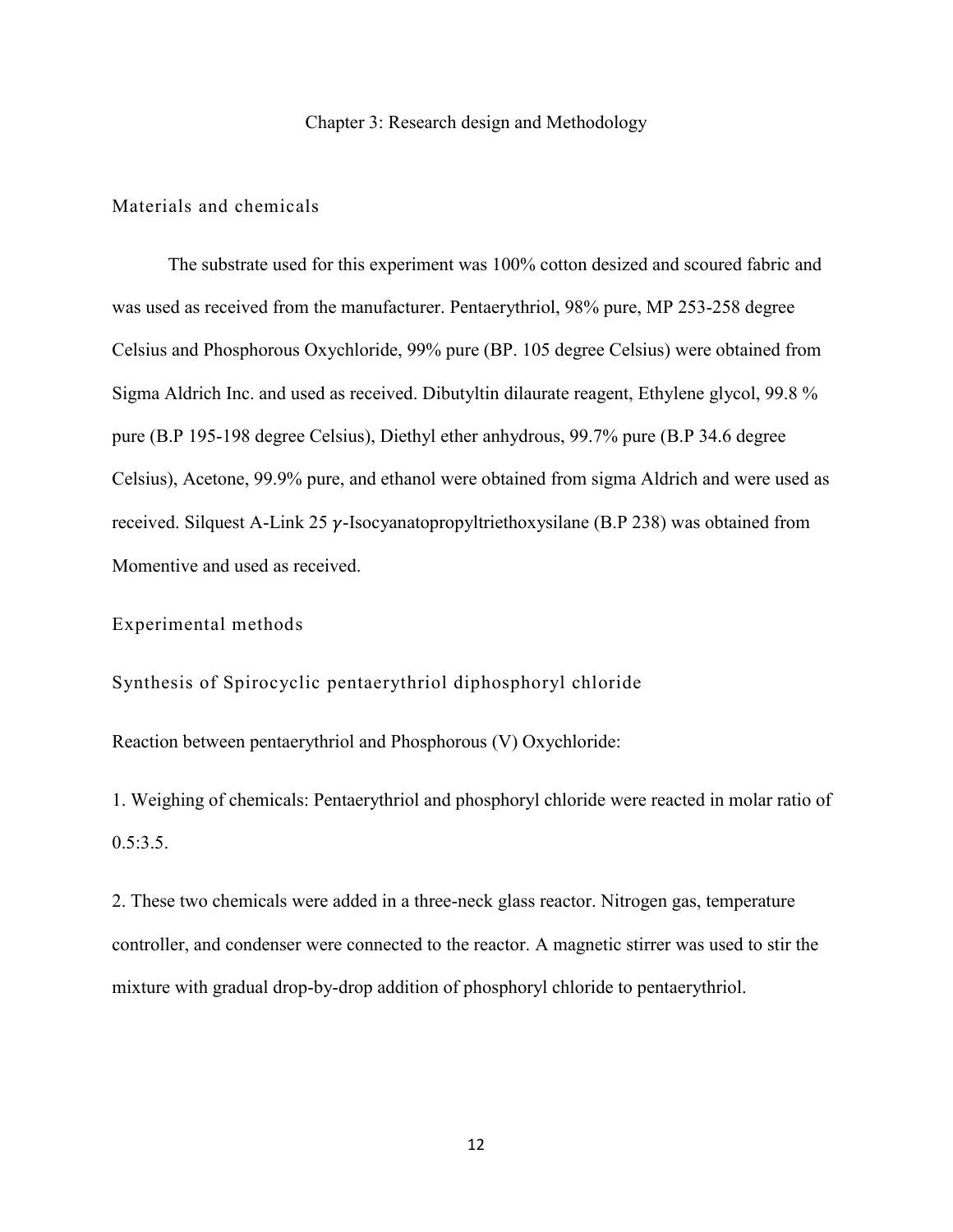3. Temperature was gradually increased to 80 degrees Celsius using an oil heated heating system. Reaction was continued at 80 degree Celsius for 2 hours. Further temperature was raised to 115 degree Celsius gradually and held for 20 hours.

4. Semi-viscous white mass was collected at end the end of reaction. The product was washed four times with Diethyl ether and acetone.

5. The reaction product was air dried.

<span id="page-20-0"></span>Synthesis of Bis diglycol Spirocyclic pentaerythriol bisphosphorate (BSPB)*.* Reaction between SPDPC and ethylene glycol:

1. Weighing of chemicals: The synthesized SPDPC and ethylene glycol were reacted in molar ratio 0.1:0.25.

2. This solution was taken in a three-neck glass reactor. Nitrogen gas, temperature controller, and condenser were connected to the reactor. A magnetic stirrer was used for stirring, and the mixture was heated gradually to 80 degree Celsius and the held there for 6 hours. Further temperature was raised to 130 degrees Celsius, and the reaction mixture was held there for 4 hours.

3. The reaction system was cooled and the product was washed with diethyl ether and acetone to obtain white powder. The product was further dried under vacuum at 40 degree Celsius for 1 hour.

<span id="page-20-1"></span>Synthesis of Bis-Silane

13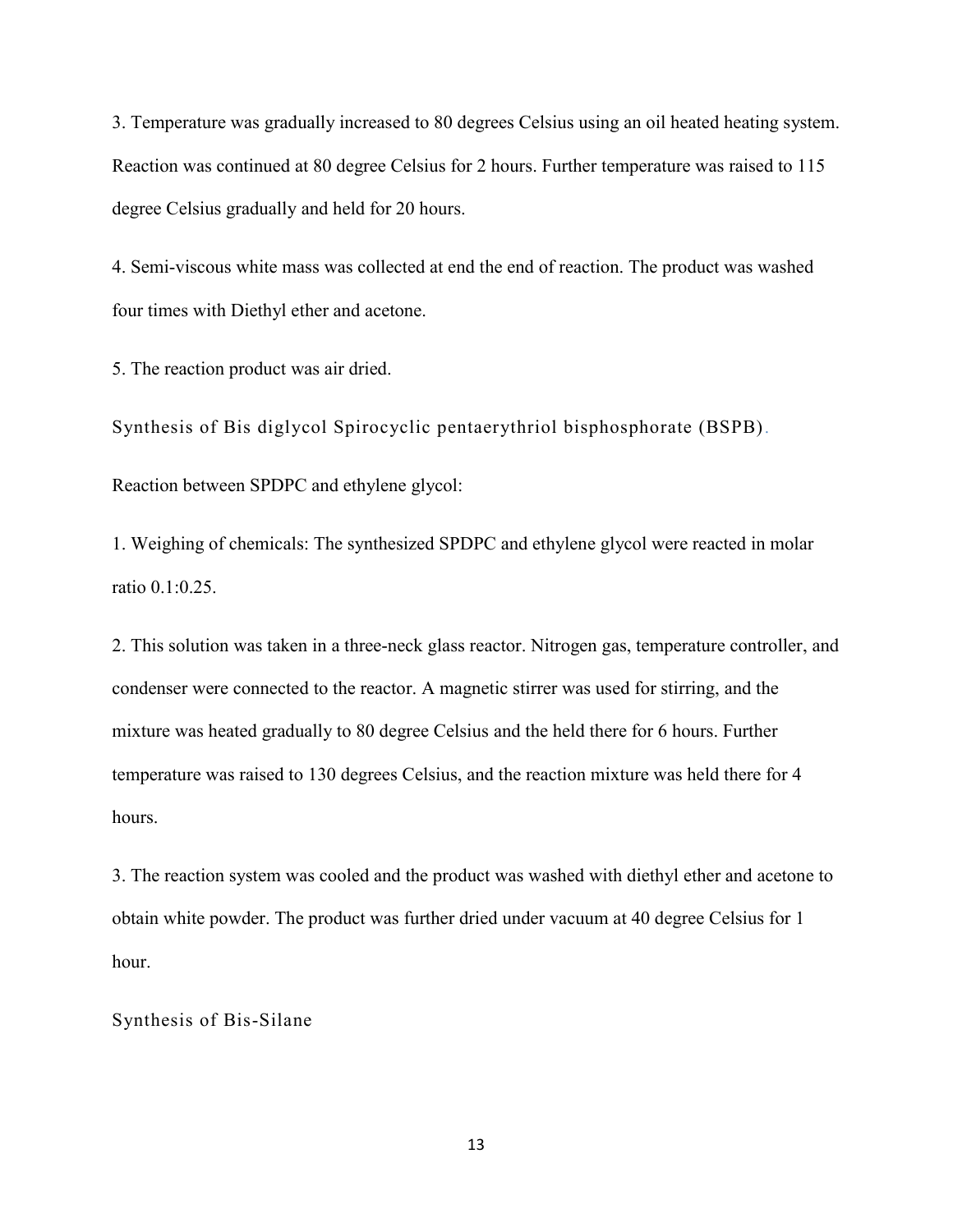1. Weighing of chemicals: BSPB synthesized in step 2 was reacted with isocyanato trimethoxysilane in in molar ratio 1:2.

2. 0.1 gram Dibutyltin dilaurate was used as catalyst for the reaction. The reaction mixture was put in a three-neck glass reactor with arrangements for nitrogen and temperature controller. The reaction mixture was gradually heated to 60 degree Celsius for 4 hours.

3. Reaction mixture was cooled down to room temperature and tested for formation of Bis silane using Fourier transformation infrared spectroscopy

<span id="page-21-0"></span>Synthesis of Sol-gel

1. Weighing: 2 gm. of Bis silane was mixed with 18 ml water and 58 ml of ethanol.

2. The reaction mixture was stirred at 450 rpm using magnetic stirrer for 15 minutes.

<span id="page-21-1"></span>Application of sol-gel on cotton fabric*:*

1. Sol- gel was applied on cotton fabric using pad-dry-cure technique.

2. Mangle pressure was adjusted to 25 psi, and fabric was treated after 4 dip and 4 nips

3. After dip and nip, fabric was dried in oven at 60 degree Celsius for 10 minutes.

4. Finally, dried fabric was cured at 115 degree Celsius for 6 minutes.

<span id="page-21-2"></span>Characterization of cotton fabric treated with flame retardant finish*:*

<span id="page-21-3"></span>FTIR technique to determine the presence of necessary chemical groups and bonds in product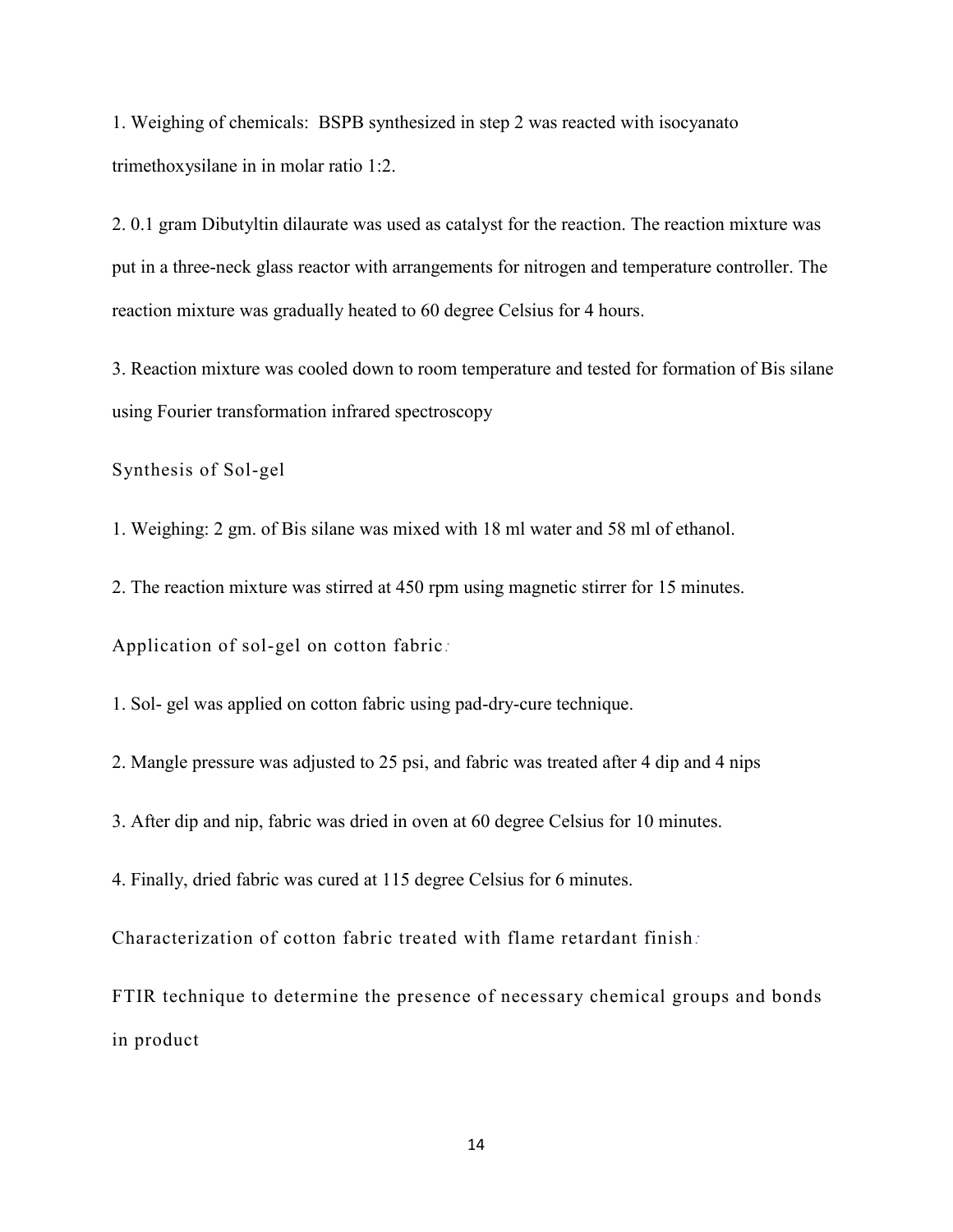FTIR stands for Fourier Transform Infrared Spectroscopy. According to quantum mechanics, every substance is made of molecules. These molecules are capable of attaining a vibrational excited state by taking energy from a basic unit of light, which is quanta. Specific vibrations correspond to specific chemical bonds and chemical groups, and this correlation is described in terms of wavenumbers (Schmitt & Flemming, 1998).

FTIR spectrum of synthesized SPDPC was taken to ensure the presence of P-Cl peak stretching (550 cm<sup>-1</sup>), P-O (1307 cm<sup>-1</sup>), and P-O-C (1027 cm<sup>-1</sup>). Presence of these peaks ensures formation of SPDPC (Horrocks, 2005).

FTIR spectrum of synthesized BSPB was taken to ensure the absence of P-Cl peak (550 cm-<sup>1</sup>) and presence of P=O (1257 cm<sup>-1</sup>) and P-O-C (1027 cm<sup>-1</sup>). Absence of P-Cl peak ensures formation of BSPB (Wilkie, 2006). The silane synthesized from BSPB and IPTMS was tested for presence of bonds N- C (1530 cm<sup>-1</sup>), and C=O (1700 cm<sup>1</sup>).

One drop of the sample was placed on the conical sample plate of a BRUKER FTIR Tensor 27 model testing machine. Before the actual sample was tested, it was necessary to run a background signal on the FTIR instrument.

<span id="page-22-0"></span>Differential scanning calorimeter (DSC) to test melting behavior of SPDPC

DSC instrument measures the heat changes occurring in a material during increase or decrease in temperature. By studying the behavior of materials under exposure of heat, it becomes possible to study materials in their native state.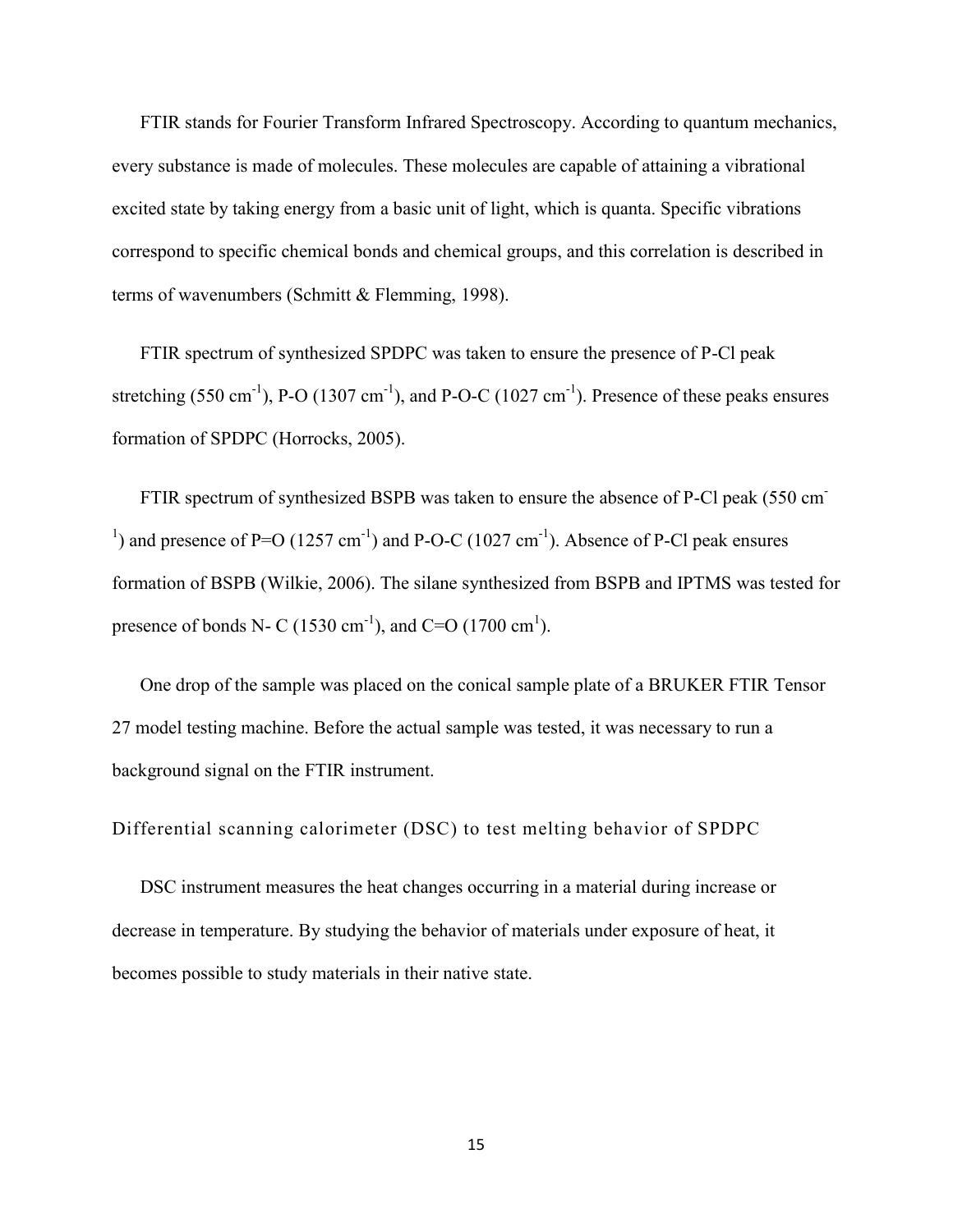DSC is defined as "measurement of the change of the difference in the heat flow rate to the sample and to a reference sample while they are subjected to a controlled temperature program" (Powell, 1998).

A sample of synthesized SPDPC was tested on DSC to determine its melting point. The melting point of SPDPC should range between 235-240 degree Celsius (Horrocks, 2001).

#### <span id="page-23-0"></span>Flame retardant testing

The cotton fabric treated with flame retardant was tested for its flame retardancy according to ASTM D6413-99 vertical flame resistance testing.

A cotton specimen was cut 12 inch x 3 inch, length being parallel to the warp side of the fabric specimen. The sample was positioned vertically above a controlled flame and exposed for a specified period of time. The flame was then removed and afterflame time and afterglow time were measured. Char length and any evidence of melting or dripping were noted.

The specimen was adjusted 0.75 inch above the flame and is exposed to the flame for 12 seconds. After flame time, char length and any melting or dripping were reported (Lewin, 1973).

<span id="page-23-1"></span>Durability testing of coated cotton fabric

Cotton fabric coated with flame retardant was tested for its durability using standard textile testing procedures. The specimen was tested for its tensile strength using the ASTM D 5035-95 method and bending resistance using ASTM D5342-97. Thickness testing was done using Electro Physik precision Elektro Physik precision standard 526  $\mu$ m  $\pm$  1% on the Minitest 600B coating thickness gauge.

<span id="page-23-2"></span>Tensile testing of the flame retardant coated fabric

16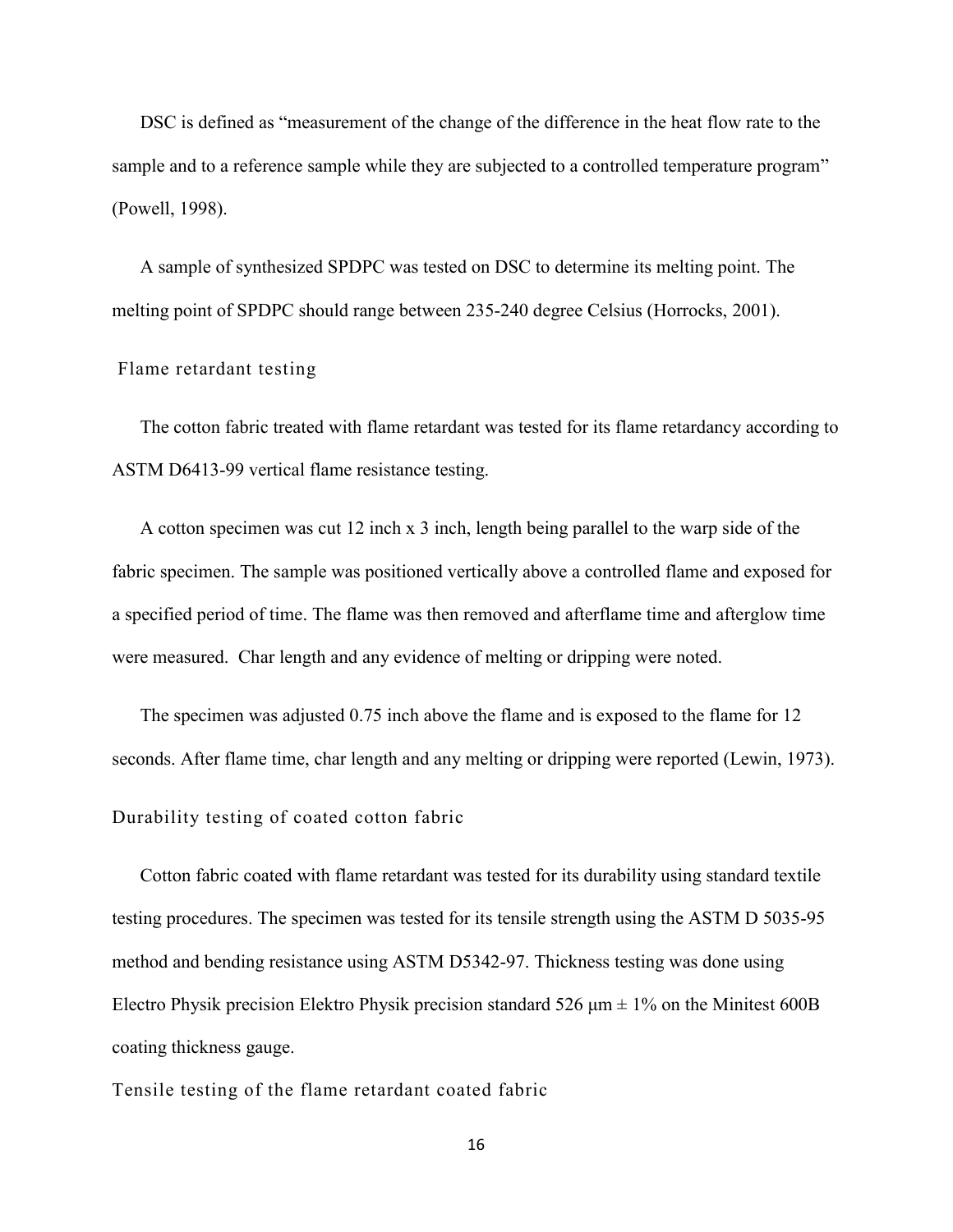The flame retardant coated fabric sample was tested for tensile strength properties using ASTM D5035-95 standard. The specimen under test is clamped to the MTS tensile testing instrument and a force is applied gradually until it breaks. The sample was prepared of size 8 inch x 1inch and clamped to jaws which were 6 inches apart as their start position. The sample was subjected to constant extension as the jaws moved apart at 2 inches per minute.

Five coated samples and five uncoated cotton samples were tested for breaking strength. Change in breaking strength after coating and standard deviation were reported. Bending resistance of flame retardant coated fabric

<span id="page-24-0"></span>This test determines the stiffness of the coated specimen by bending the specimen of defined dimension through a specified angle using a specific testing instrument. In this case it is Teledyne Taber stiffness tester (model 150- B). The sample is bent on both the left and right sides through 15 degrees.

ASTM D5342 method was followed as guide for testing

Five test specimens of  $1.50 \pm 0.01$ " x  $2.75 \pm 0.01$ " dimension were tested for bending resistance after coating of flame retardant coating. The value obtained after the average of the deflections to right and left, which is taber unit, was multiplied by 0.098066 to express the stiffness is millinewton meters.

#### <span id="page-24-1"></span>Thickness of coating

The thickness of the coated fabric was determined using Elektro Physik precision standard 526  $\mu$ m  $\pm$  1% on the Minitest 600B coating thickness gauge. Thickness of the coated fabric sample was subtracted from thickness of uncoated cotton sample to determine the thickness of the coat after a specific number of dips and nips of coating. Operating instruction from Elektro Physik Minitest 600 manual was followed to conduct the testing.

17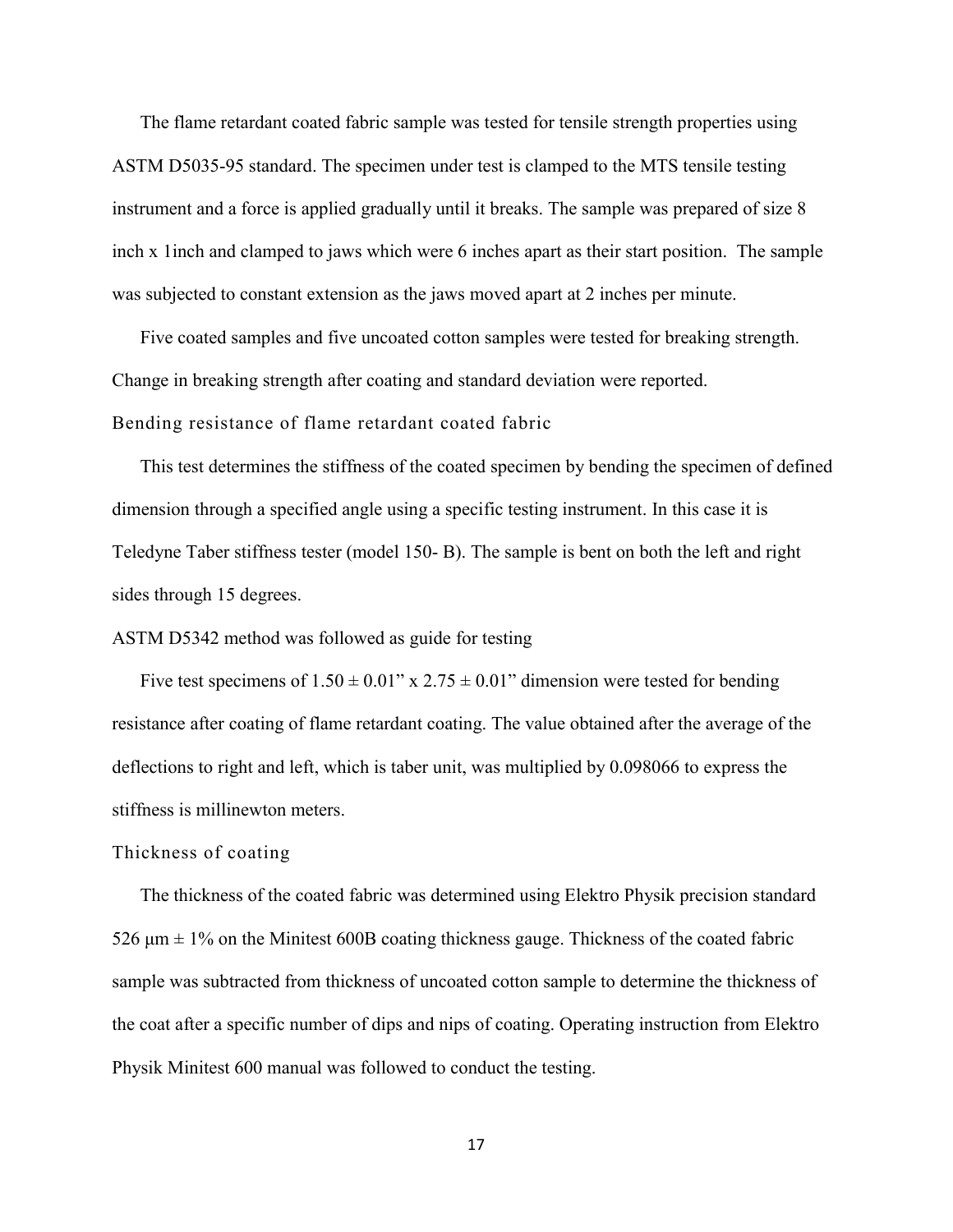Chapter 4: Results and Discussion:

<span id="page-25-0"></span>The primary focus of the thesis was to develop eco-friendly flame retardant fabric having the necessary durable properties. Thus an experiment consisting of synthesis plans and textile testing was designed to achieve this objective.

This chapter discusses various testings like FTIR and DSC that were carried out to ensure correct product after each stage of synthesis of the flame retardant finish. Along with that, the chapter covers reporting and analysis of test data gathered from textile testing of coated fabric for its flame retardancy and durable properties.

<span id="page-25-1"></span>Synthesis of SPDPC: Reaction of Phosphorous Oxychloride and pentaerythriol *.*

In the synthesis of SPDPC, pentaerythriol and phosphorous Oxychloride were reacted in ratio 0.5:3.5 for 2 hours at 80 degrees Celsius and then for 20 hours at 115 degrees Celsius. The reaction was carried out in a three-neck glass reactor under inert atmosphere created with a supply of nitrogen. Detailed scheme of synthesis is explained in the methodology section.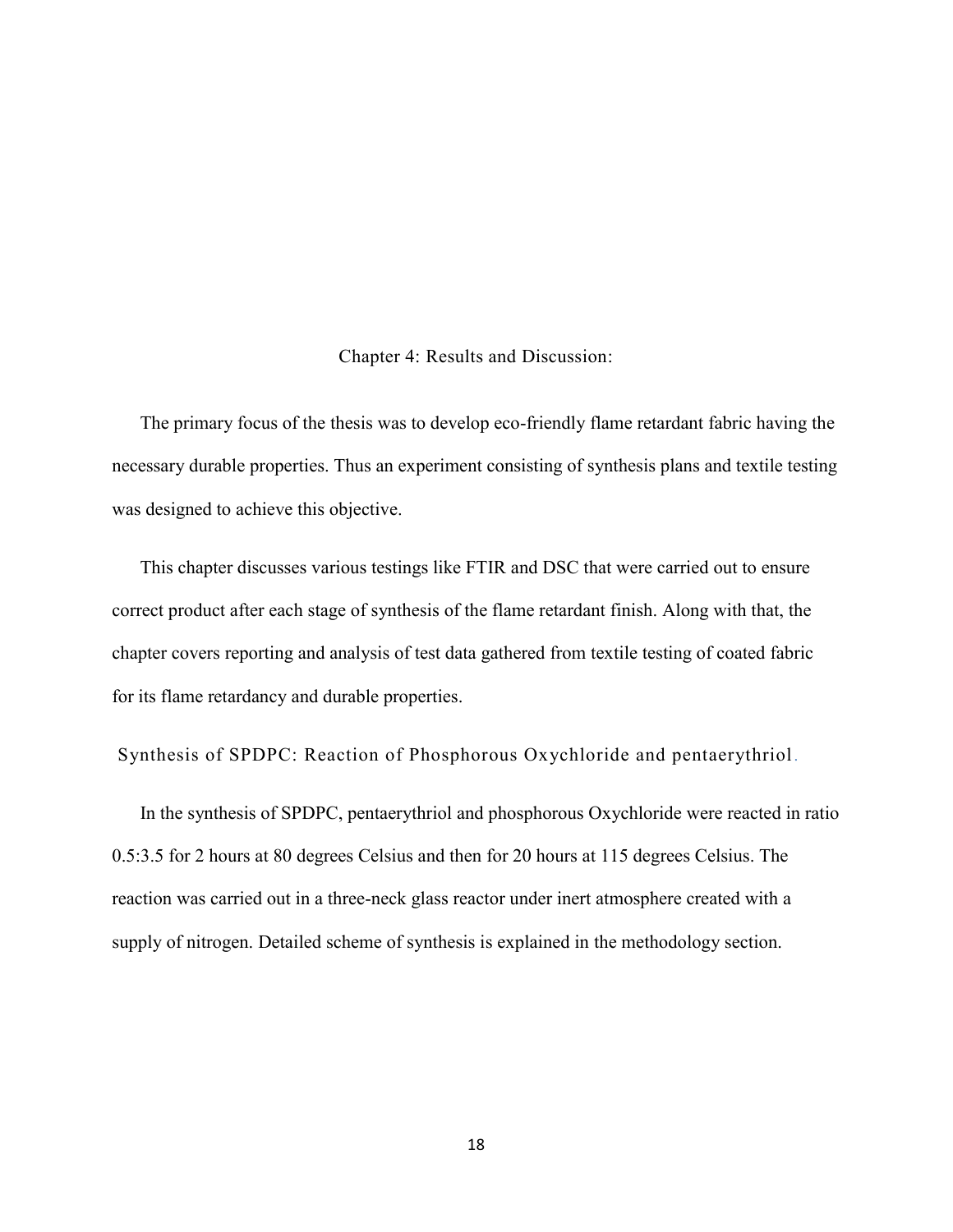

*Figure 6.* Spirocyclic pentaerythriol diphosphoryl chloride

<span id="page-26-1"></span>Figure 6 shows the reaction between pentaerythriol and phosphorous Oxychloride leading to formation of P-Cl linkage, which is the key reacting link for further synthesis of BSPB from SPDPC.

#### <span id="page-26-0"></span>SPDPC FTIR Analysis

Fourier transform infrared spectroscopy can be used to identify the presence of particular chemical groups in a compound. In this study, the Bruker tensor 27 FTIR instrument was used to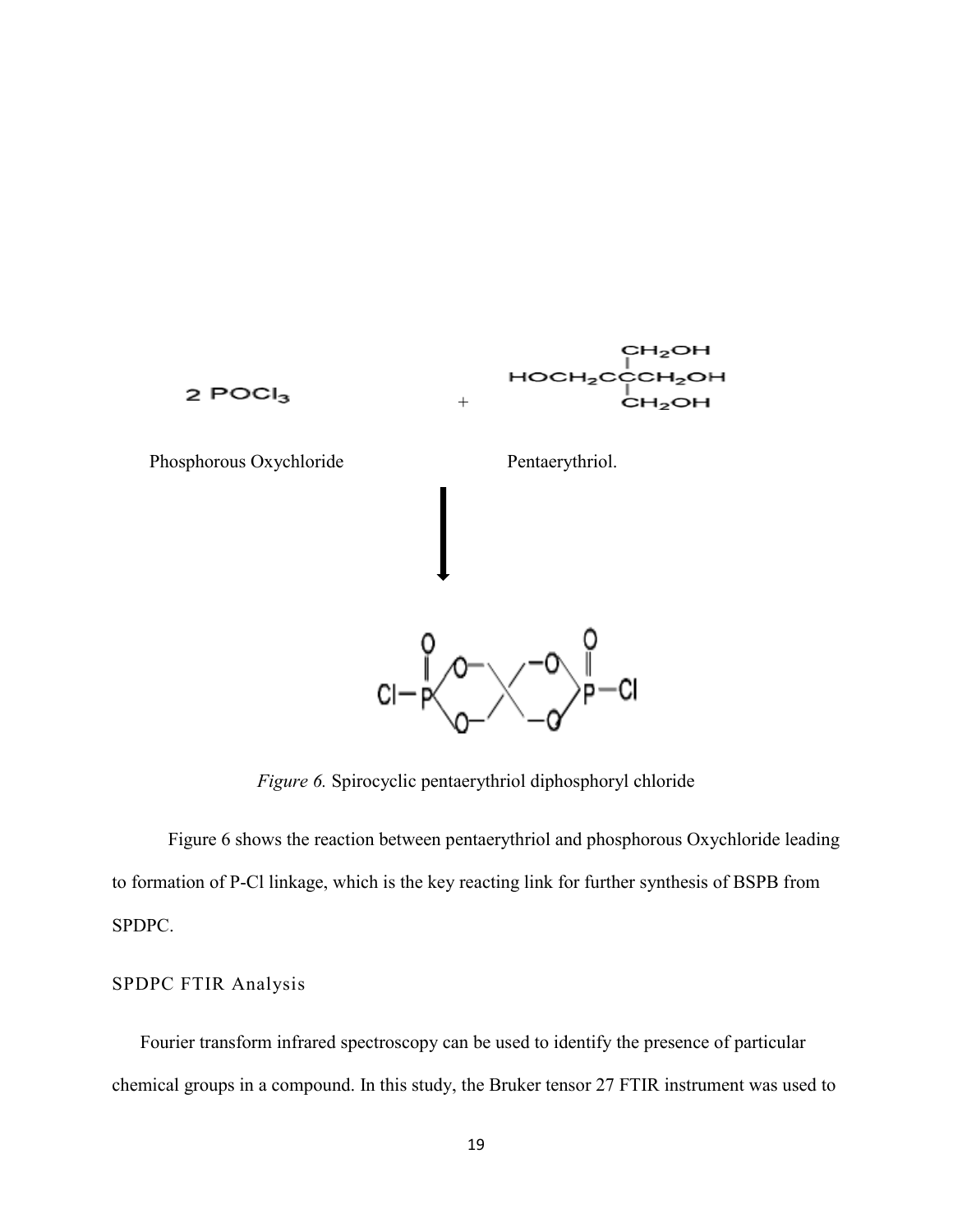identify the presence of P-Cl at  $(550 \text{ cm}^{-1})$ , P-O vibration stretching at  $(1307 \text{ cm}^{-1})$ , and P-O-C vibration stretching at  $(1027 \text{ cm}^{-1})$  in the synthesized product after reaction between pentaerythriol and phosphorous Oxychloride. Presence of these bonds indicates the synthesis of SPDPC.

The FTIR spectra of the product formed after reaction of pentaerythriol and phosphorous Oxychloride was tested on Bruker Tensor 27 instrument. Following FTIR spectra was obtained. The presence of following peaks in IR spectrum of the product indicates formation of SPDPC.

<span id="page-27-0"></span>Table 1

*SPDPC FTIR data*

| Serial number | Bond     | Wavenumber              |
|---------------|----------|-------------------------|
|               | P-Cl     | $550 \text{ cm}^{-1}$   |
|               | $P-O$    | $1307$ cm <sup>-1</sup> |
|               | $-P-O-C$ | $1027$ cm <sup>-1</sup> |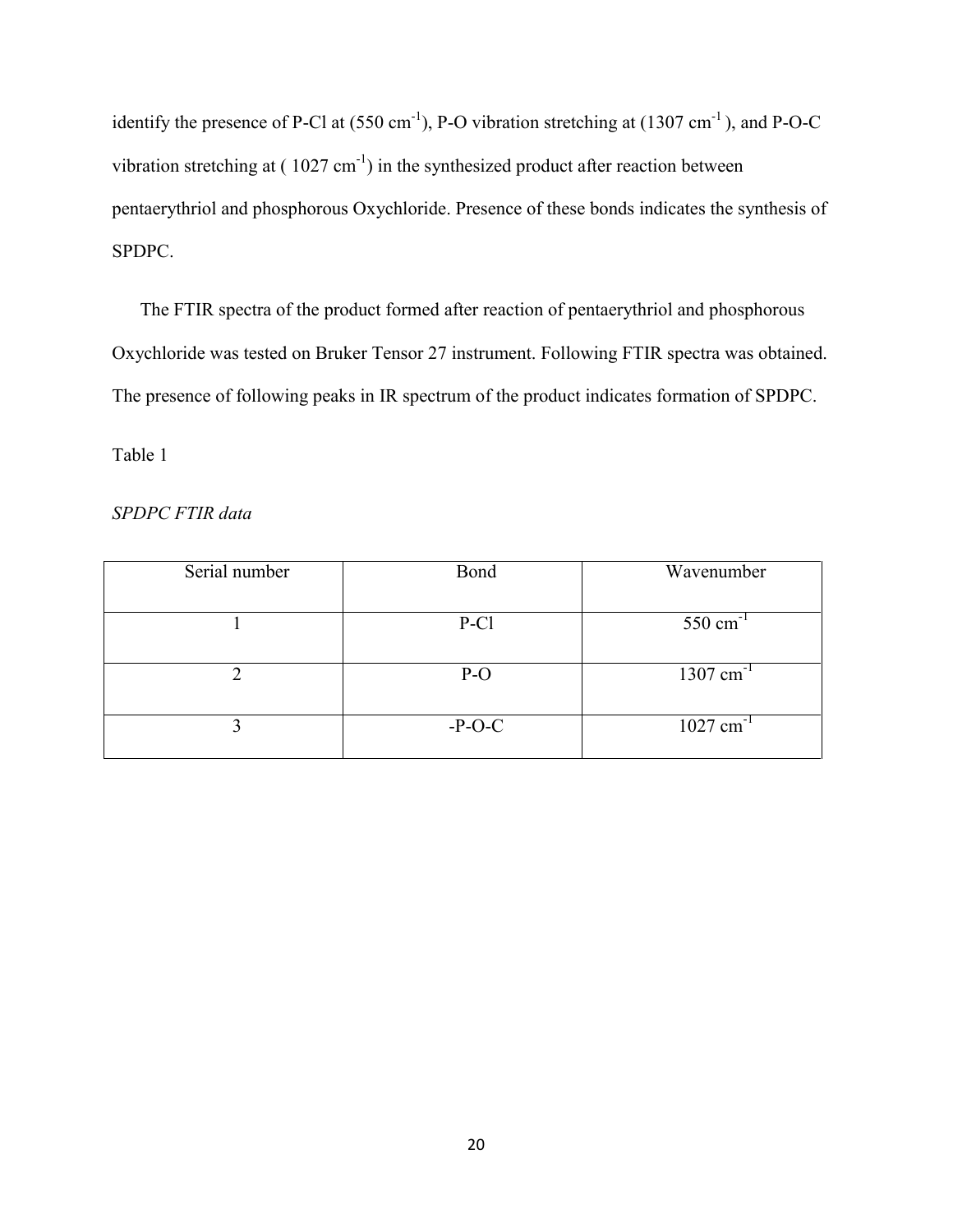<span id="page-28-1"></span>

 *Figure 7.* FTIR curve for SPDPC

Figure 7 shows the presence of peak 540 cm<sup>-1</sup> stretching is related to P-Cl stretching.

<span id="page-28-0"></span>Differential scanning calorimeter to test melting point of SPDPC

SPDPC was synthesized in lab as discussed earlier in methodology section. The synthesized sample was tested on differential scanning calorimeter to determine its melting point. This melting of the synthesized sample was compared to the previously reported melting behavior of SPDPC to confirm the success of synthesis. It has been reported that SPDPC melts in range of 235-240 degree Celsius (Horrocks, 2001).

The instrument used for testing was DSC Q200 V24.4 Build 116. A 10 mg sample of SPDPC was tested by heating the specimen from ambient temperature to 270 degree Celsius at 10 degree Celsius /min .Melting point of SPDPC was found out to be 245.57 degree Celsius by analyzing the peak in DSC curve obtained from the testing.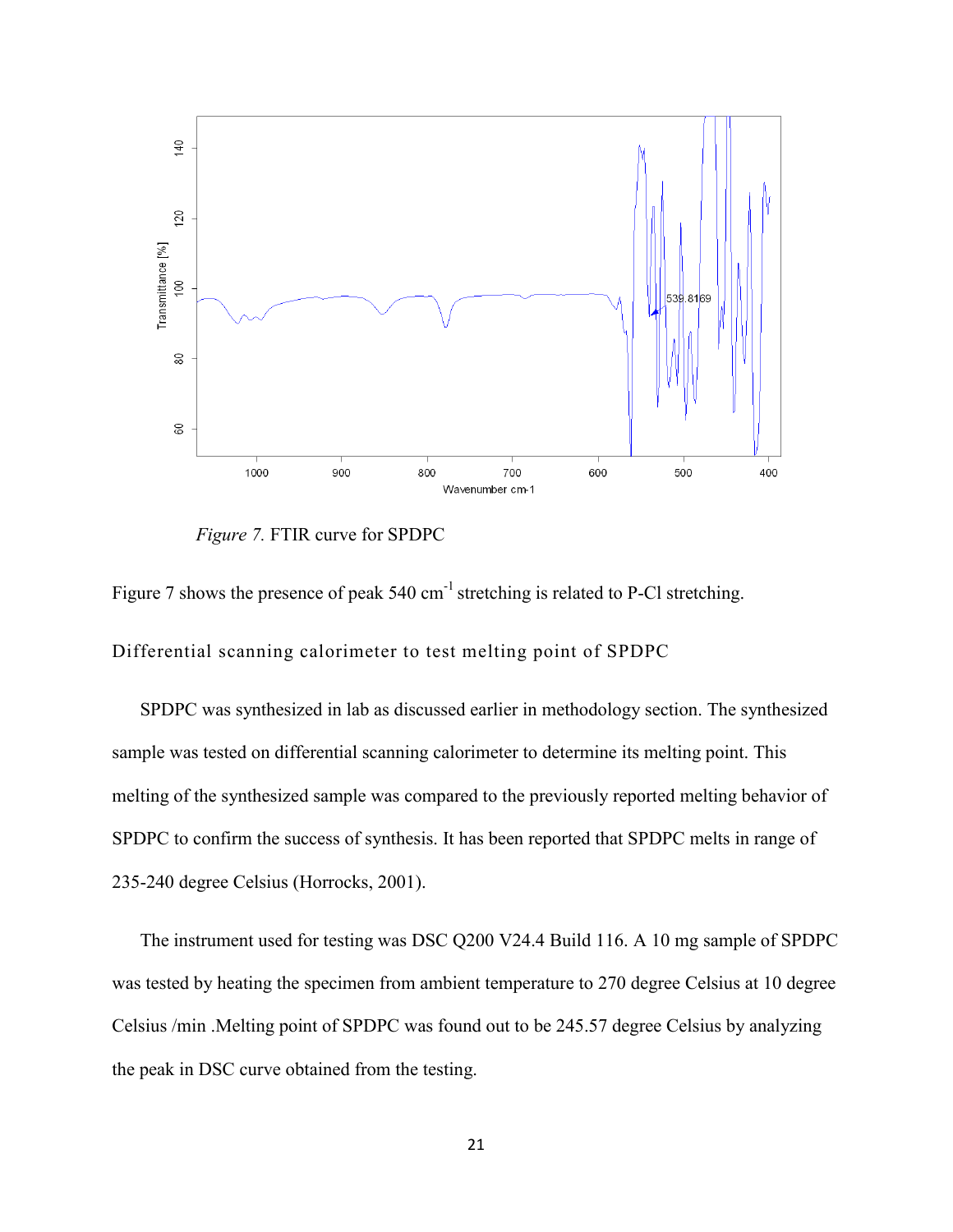Differential scanning calorimeter can be used to study the behavior of material under the influence of heat.



<span id="page-29-1"></span>Since the obtained melting temperature and the FTIR data of the synthesized SPDPC was found to match the reported melting temperature and FTIR data of SPDPC in the literature, it is concluded that SPDPC was successfully synthesized in the lab for this experiment.

Figure 8 shows the melting point of the synthesized SPDPC was 245 .57 degree Celsius, which compares to the reported melting point value of SPDPC, 240 degree Celsius.

<span id="page-29-0"></span>Synthesis of Bis - diglycol Spirocyclic pentaerythriol bisphosphorate (BSPB)

In the synthesis of BSPB, synthesized SPDPC and ethylene glycol were reacted in molar ratio 0.1:0.25 at 80 degree Celsius and held there for 6 hours. After that, temperature was raised to 130 degree Celsius and reaction mixture was held there for 4 hours (Wilkie, 2006). Reaction was carried under inert atmosphere in a three-neck glass reactor in the presence of nitrogen gas. A detailed synthesis and purification scheme is reported in the methodology section.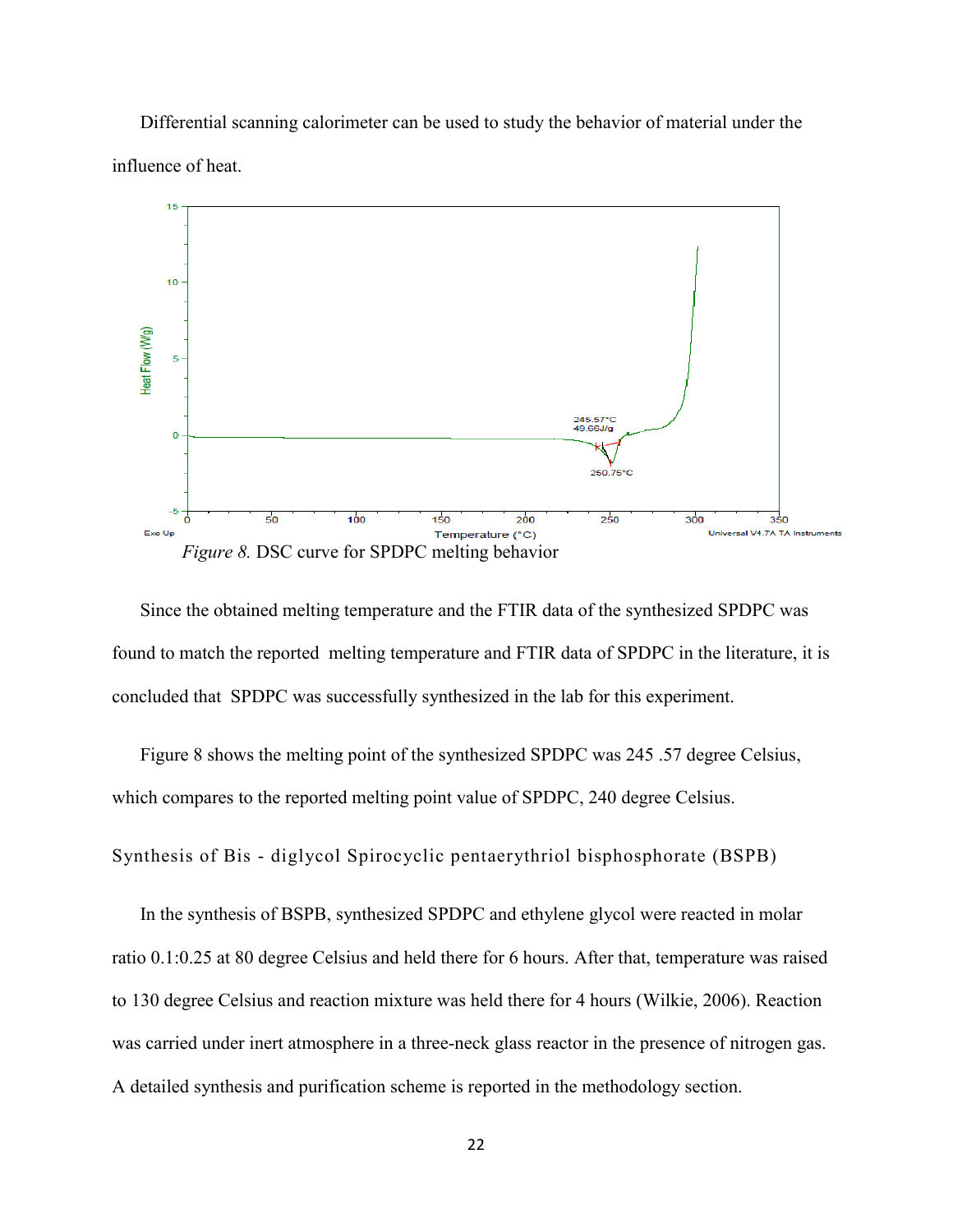

<span id="page-30-1"></span>2HOCH<sub>2</sub>CH<sub>2</sub>OCH<sub>2</sub>CH<sub>2</sub>OH





Bis-diglycol Spirocyclic pentaerythriol bisphosphorate (BSPB)

*Figure 9.* Synthesis of BSPB

Figure 9 shows the reaction scheme for synthesis of BSPB by reacting previously synthesized SPDPC with ethylene glycol under conditions described in synthesis section.

#### <span id="page-30-0"></span>FTIR analysis of BSPB

<span id="page-30-2"></span>FTIR analysis of synthesized BSPB was carried out on a Bruker Tensor 27 testing instrument. The curve obtained was compared to the reported literature for peaks present in BSPB to confirm the correct synthesis of BSPB. Reaction between SPDPC and ethylene glycol indicates the disappearance of P-Cl bond in process of formation of BSPB; thus the disappearance of P-Cl bond in the final product indicates formation of BSPB. Other groups whose presence confirms the correct synthesis of BSPB are shown in table 2.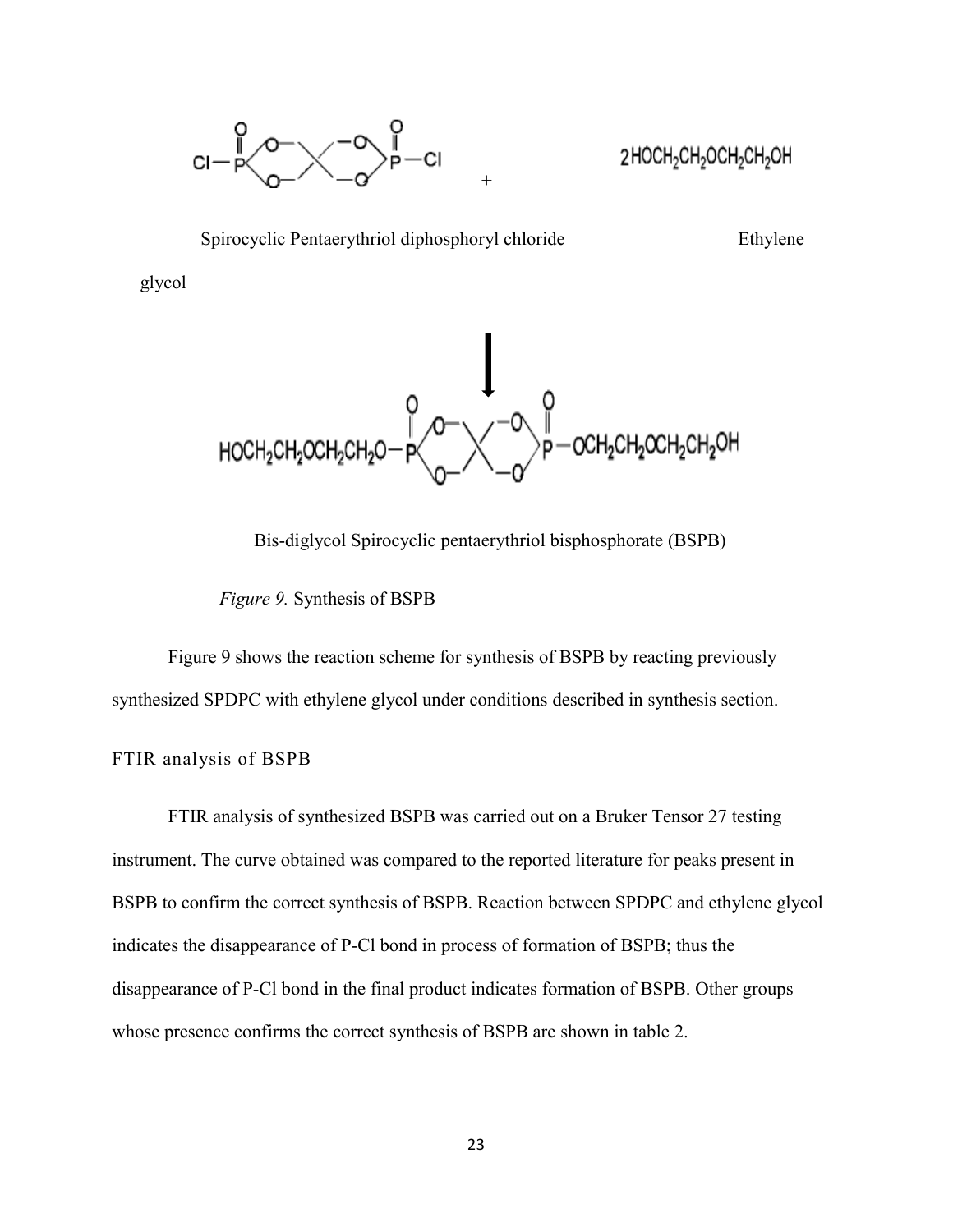### Table 2

#### *BSPB FTIR peaks*

| Serial number | Bond     | Wavenumber              |
|---------------|----------|-------------------------|
|               | $-OH$    | $3362$ cm <sup>-1</sup> |
| ∍             | $-P=O$   | $1257$ cm <sup>-1</sup> |
|               | $-P-O-C$ | $1027$ cm <sup>-1</sup> |
|               | $-C-O-C$ | $1130 \text{ cm}^{-1}$  |



 *Figure 10*. FTIR Curve for BSPB

<span id="page-31-0"></span>FTIR curve for sample taken out of synthesized BSPB confirms the correct synthesis of BSPB as the P- Cl curve has disappeared at  $550 \text{ cm}^{-1}$ .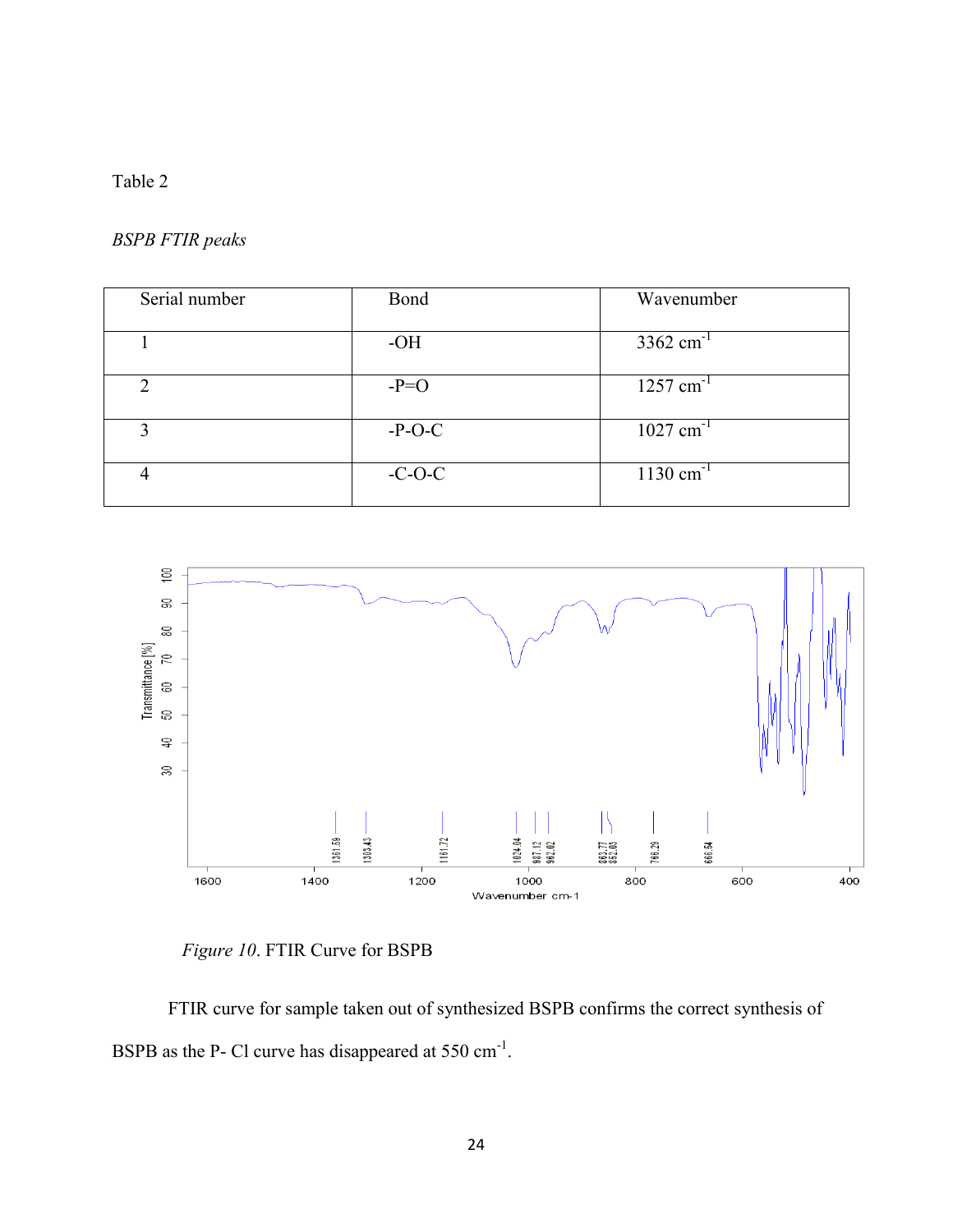### <span id="page-32-0"></span>Synthesis of Bis-Silane

BSPB synthesized in earlier reaction was reacted with Isocyanatopropyl trimethoxysilane in in molar ratio 1:2. Reaction was carried out for 4 hours at 60 degrees Celsius with Dibutyl tin dilaurate as catalyst. A detailed scheme of the synthesis is explained in the methodology section.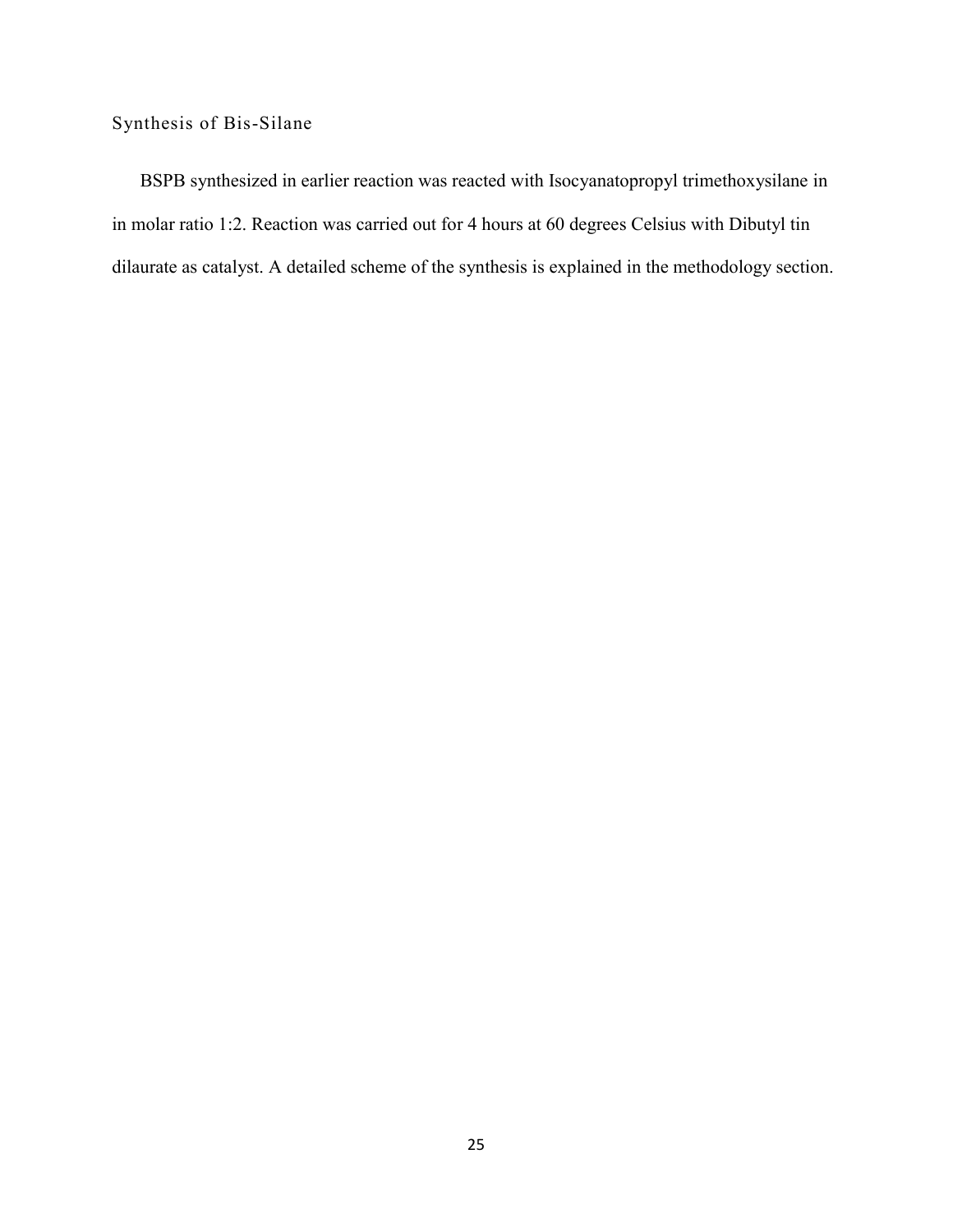Reaction scheme of Bis-Silane synthesis by reacting



 *Figure 11*. Reaction scheme for Bis-Silane

<span id="page-33-0"></span>The above scheme of reaction shows the synthesis of Bis silane from the reaction between BSPB and Isocyanatopropyl trimethoxysilane.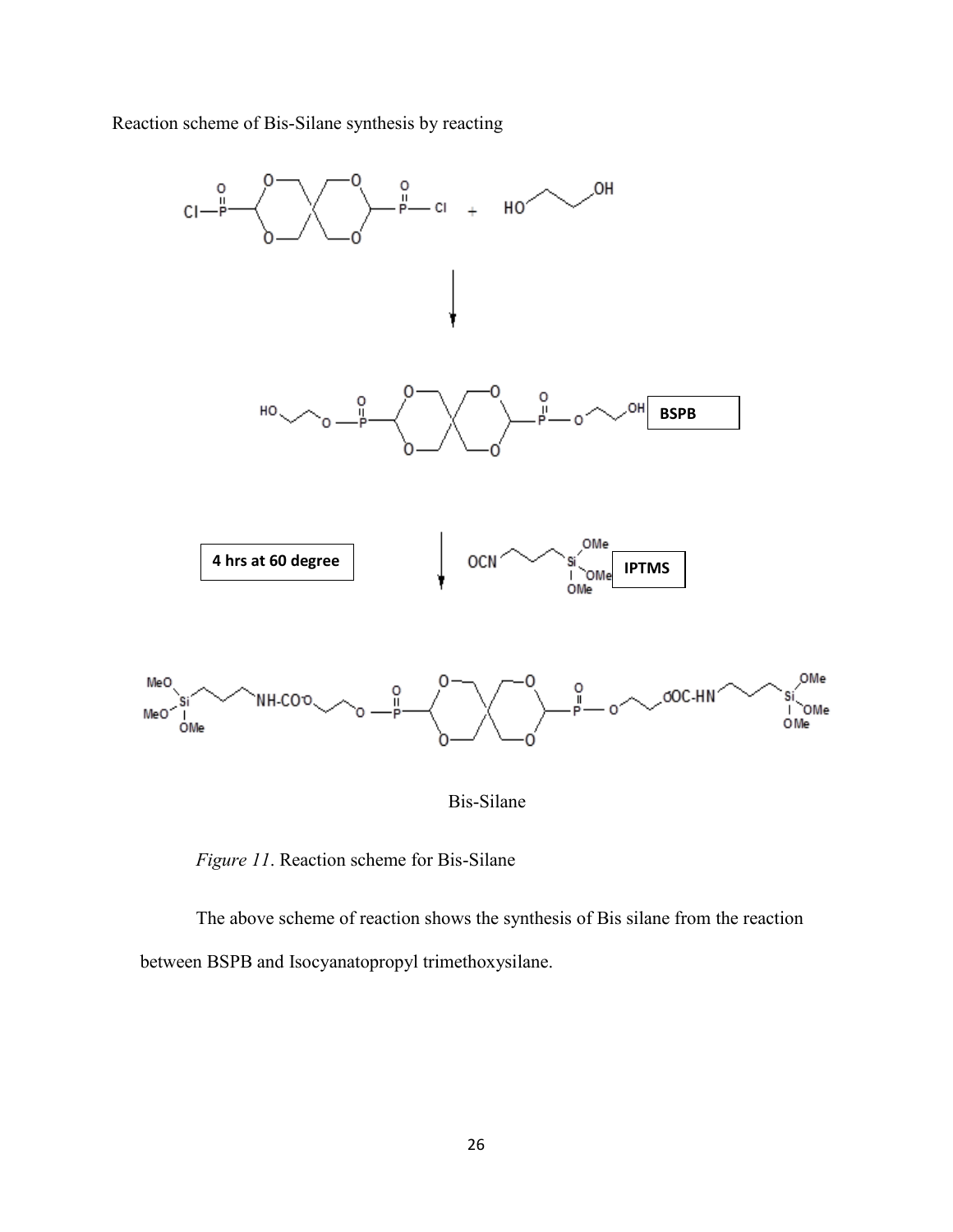

 *Figure 12*. FTIR analysis of Bis Silane

<span id="page-34-0"></span>The reaction scheme for Bis silane shows Bis silane has urea linkage, which consists of C=O linkage and N-H bond. Formation of Bis silane is confirmed with presence of following peaks in the FTIR curve taken of the Bis silane synthesized.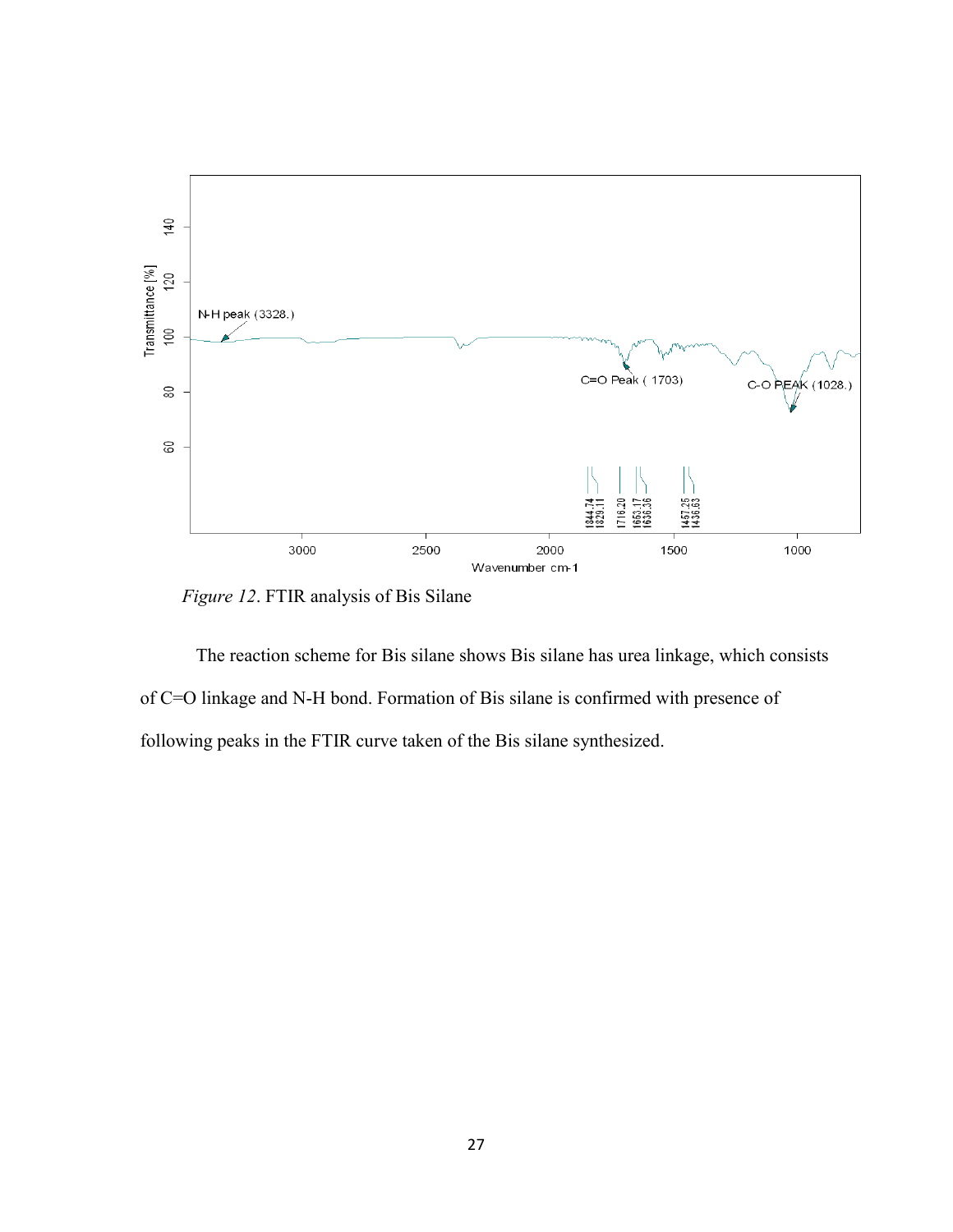#### <span id="page-35-2"></span>Table 3

#### *FTIR peaks for Bis- Silane*

| Serial number | Bond  | Wavenumber              |
|---------------|-------|-------------------------|
|               | $N-H$ | $3328$ cm <sup>-1</sup> |
|               | $C=O$ | $1703$ cm <sup>-1</sup> |
|               | $C-O$ | $1028$ cm <sup>-1</sup> |

<span id="page-35-0"></span>Synthesis of Sol-gel and its application on textile substrate:

Sol-gel is made by dispersing the Bis -silane synthesized in water and methanol and stirring it in high speed magnetic stirrer at 450 rpm. The ratios of various ingredients mixed together in the sol-gel recipe are discussed in the methodology section.

pH of the sol gel solution was found to be acidic, pH 3. Electronic pH meter was used to take the pH readings.

#### <span id="page-35-1"></span>Application of the finish:

The synthesized flame retardant finish was applied on a 100% cotton sample using a padding mangle and Pad-Dry-Cure method. Detailed application scheme is mentioned in methodology section. The Hydroxyl group of the Sol-gel flame retardant finish reacts chemically with the cellulose in cotton to form strong covalent bonds, thus attaching the flame retardant finish to cotton substrate (Alongi, 2011).

Bis - Silane has -OCH<sub>3</sub> group as reacting groups which gets converted into -OH after reacting with water and ethanol, thus forming the Sol-gel. Further, when cotton cellulose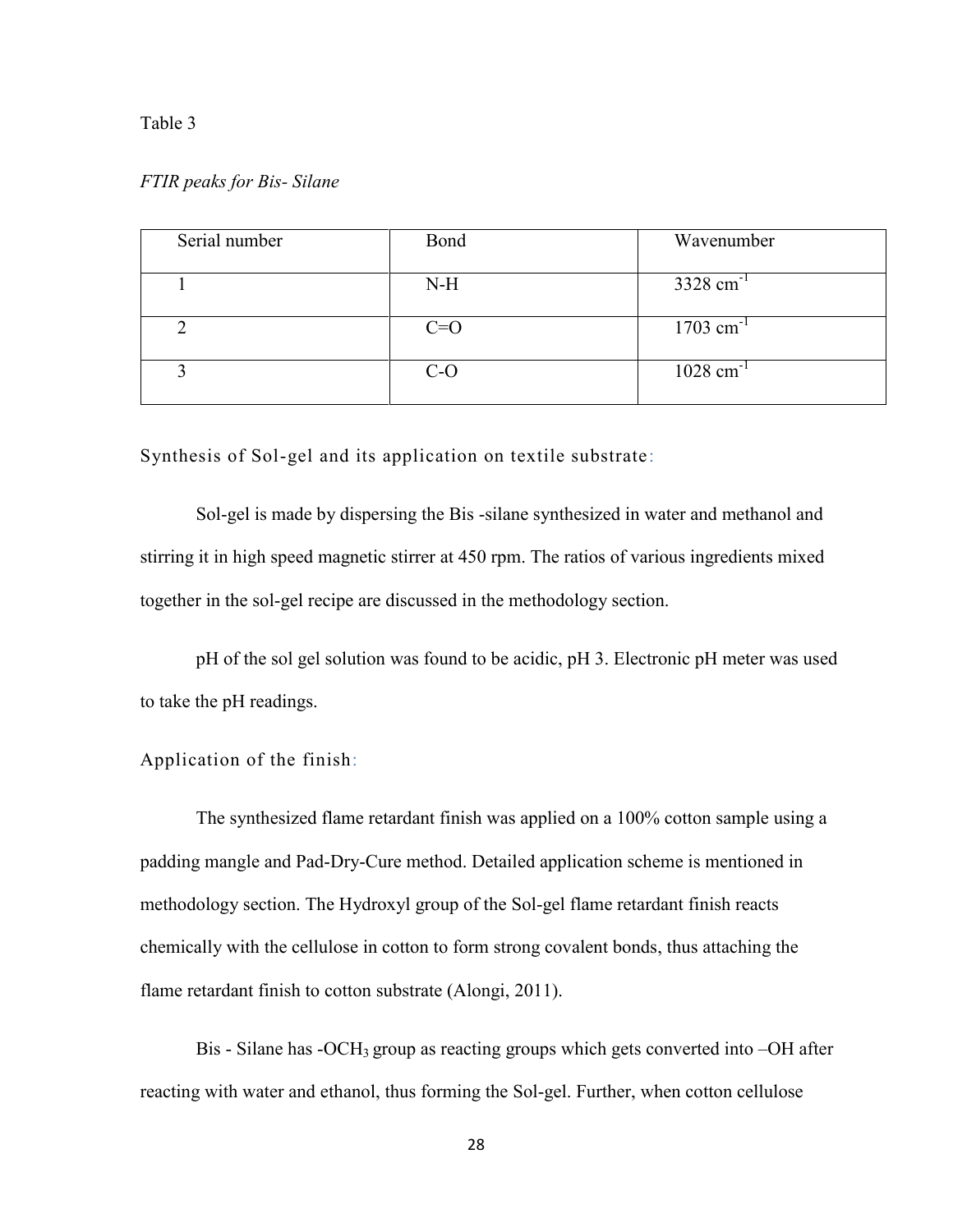which has primary and secondary hydroxyl (-OH) groups react with the -OH groups in Solgel and forms a strong covalent bond (Alongi, 2011).

<span id="page-36-0"></span>Thermo gravimetric analysis (TGA) testing of thermal behavior of flameretardant coated sample:

A 100% cotton sample was treated with the synthesized flame retardant following the procedure described in methodology section. A sample was prepared from this treated cotton sample for thermal testing on TGA using the procedure guide for TGA. Thermal behavior of treated and untreated cotton samples in terms of rate of "%weight loss" was studied to draw conclusions about effectiveness of the flame retardant finish. Temperature ramp rate was set at 20 deg.celsius/minute.

TGA curve of thermal behavior of cotton sample treated with flame retardant and untreated cotton sample.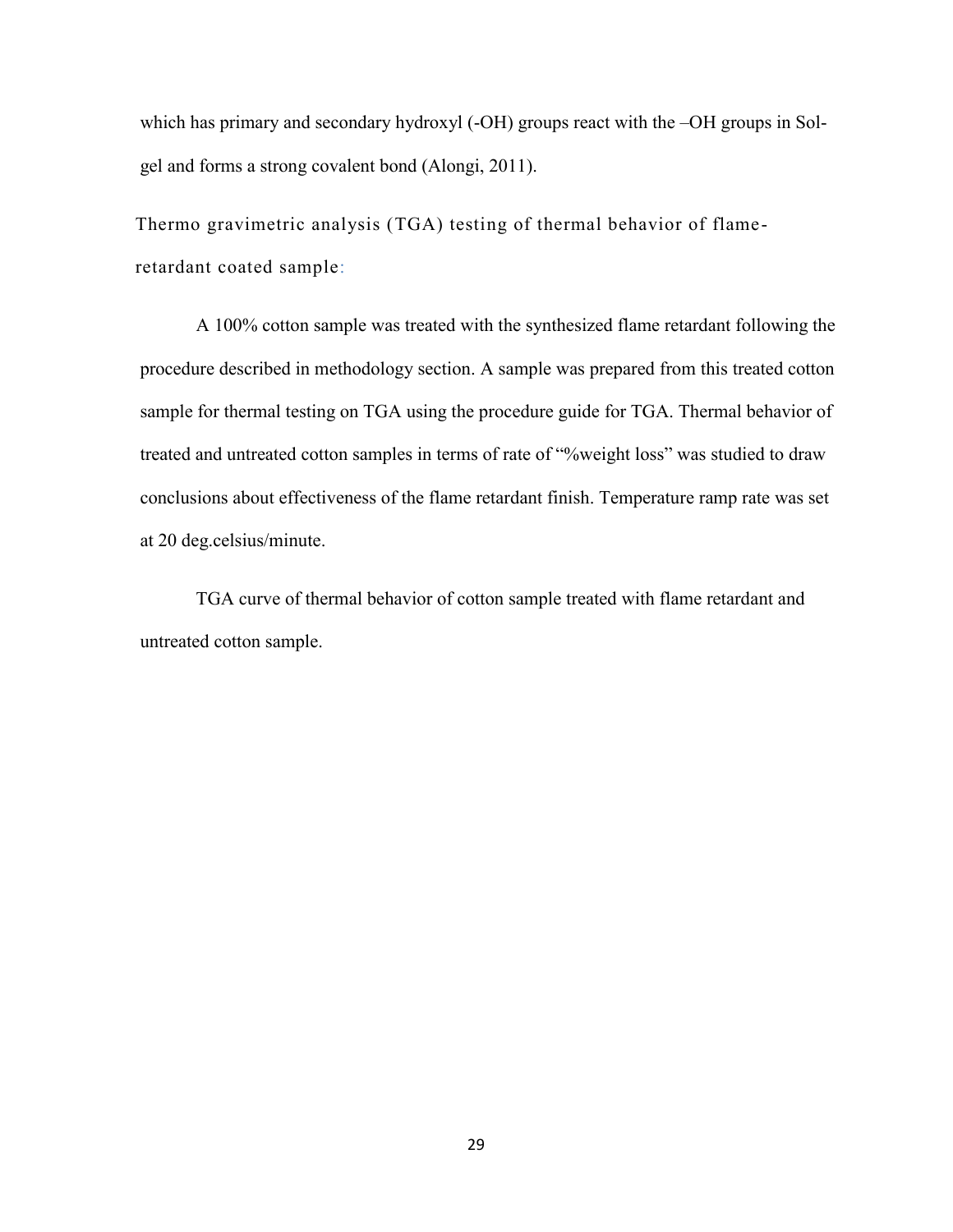

 *Figure 13*. TGA analysis of treated cotton

<span id="page-37-0"></span>The TGA thermal degradation curve for coated and uncoated cotton samples indicate that the thermal degradation curve for a coated sample of cotton has a lower slope than the thermal degradation curve of an uncoated sample. This indicated that the coated sample lost weight at a slower rate as than the uncoated sample due to thermal degradation. The uncoated sample lost no weight till 380 degree celsius and then abruptly went thermal degradation at about 420 degree celsius, which is degradation temperature of cotton. The uncoated sample was completely degraded at about 700 degree celsius. The coated sample started weight loss at 360 degree celsius and followed a steady weight loss unlike abruptly degradating like uncoated cotton sample. The coated sample did not degrade completely until 900 degrees celsius. This analysis clearly indicates that a coated flame retardant sample is thermally more stable than the uncoated cotton sample.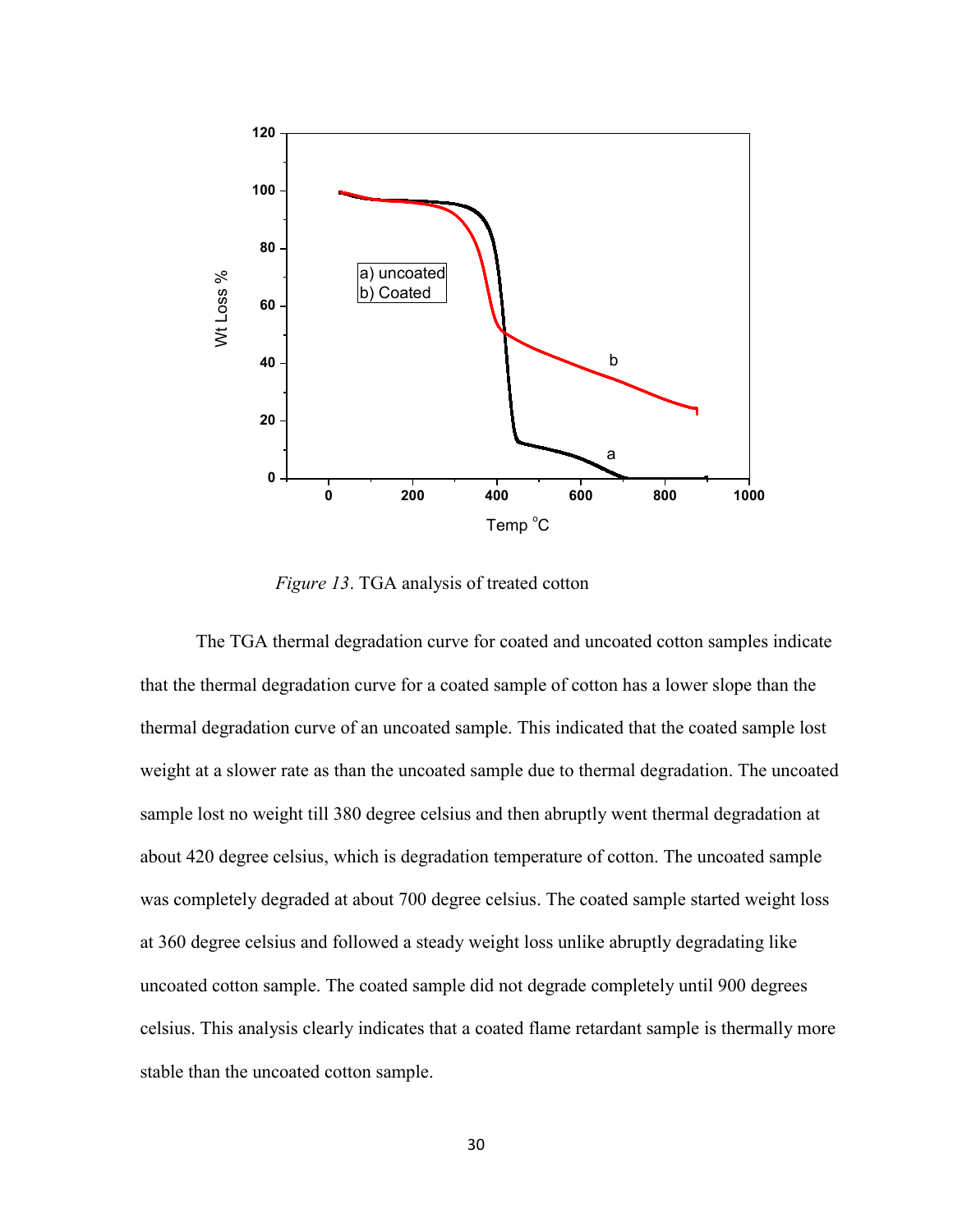<span id="page-38-0"></span>Textile testing to test physical properties of Flame retardant coated textile substrate: Tensile strength testing of treated textile substrate:

Textile substrated coated with synthesized flame retardant was tested for any significant change in its tensile strength after coating. Test data for peak load, strain at break in %, and modulus of uncoated and coated sample in warp and weft directions were recorded using MTS tensile testing instrument (Appendix A). The ASTM D5035 test method was followed for testing.

ANOVA test for comparison of means was run to test if there was significant change in tensile change of fabric after coating.

<span id="page-38-1"></span>Analysis of change in peak load (lbf) of fabric sample: T testing for test of Tensile test data is shown in Table 4.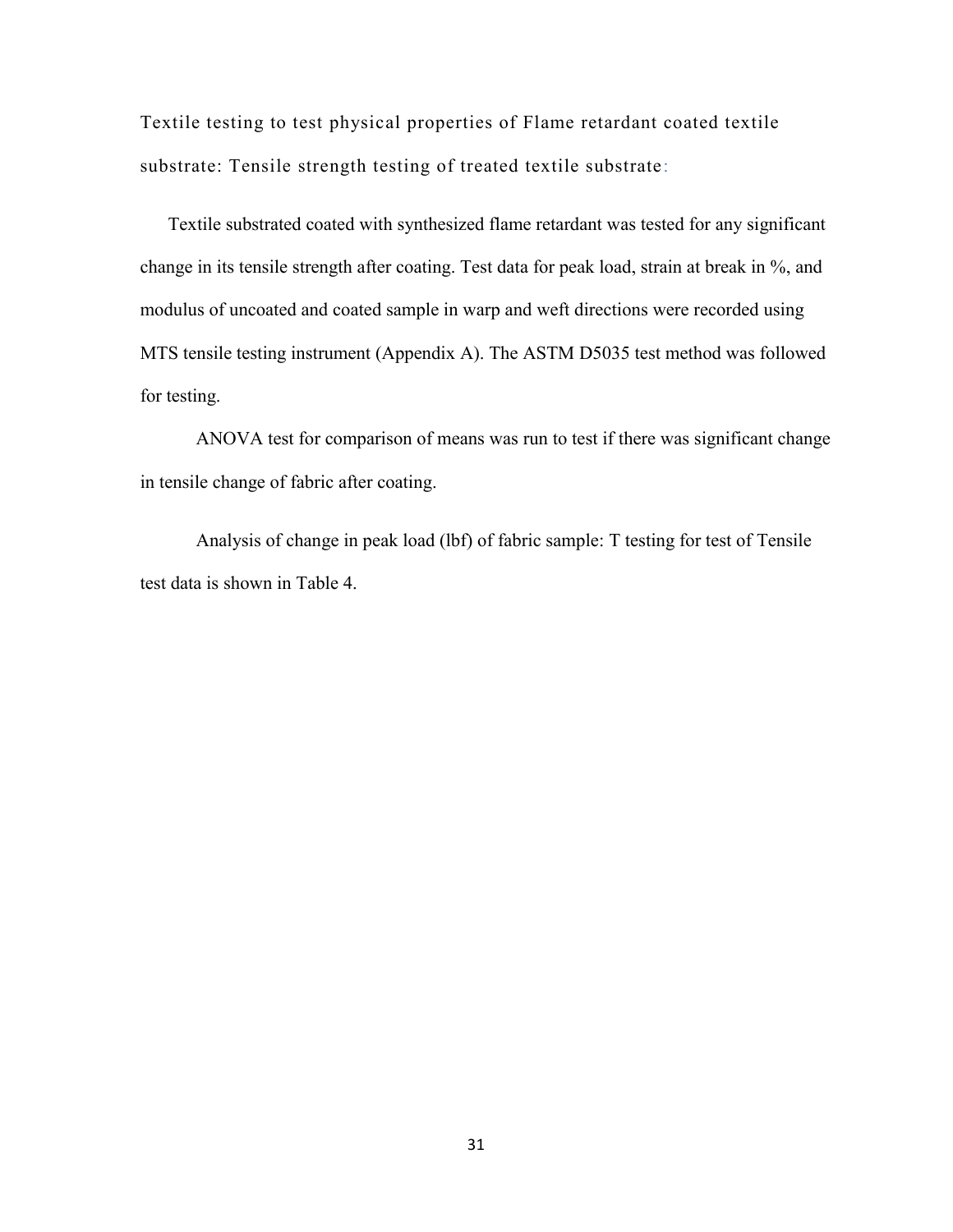#### Table 4

#### *ANOVA for peak load*

| Value             | Uncoated sample | Coated sample  |
|-------------------|-----------------|----------------|
|                   | $(Warp)$ (lbf)  | $(Warp)$ (lbf) |
| Mean              | 42.405          | 36.615         |
| Standard          | 3.1538          | 4.534          |
| Deviation         |                 |                |
| Stand.error in    | 1.41            | 2.02           |
| mean              |                 |                |
| $N =$ Sample size | 6               | 6              |

So calculated  $t$  –value = 2.3196, Df = 8.

At 95% confidence interval the two tailed  $p$  –value = 0.0496.

Thus, we conclude that the change in peak load of uncoated and coated fabric was significant. This could be attributed to a loss in strength of cotton due to reaction of the acid with the cotton, resulting in formation of hydrocellulose. Hydrocellulose are formed due to breaking of 1-4 linkage in cotton, thus reducing the strength of cotton fiber.

Further, the difference in mean values of peak load for uncoated and coated fabric shows that there is 13.65% reduction in the strength of coated fabric. As per data received from the US military, the acceptable standards for strength reduction post-flame retardant treatment in army uniform is 54% . Hence, the strength reduction of 13.65% is acceptable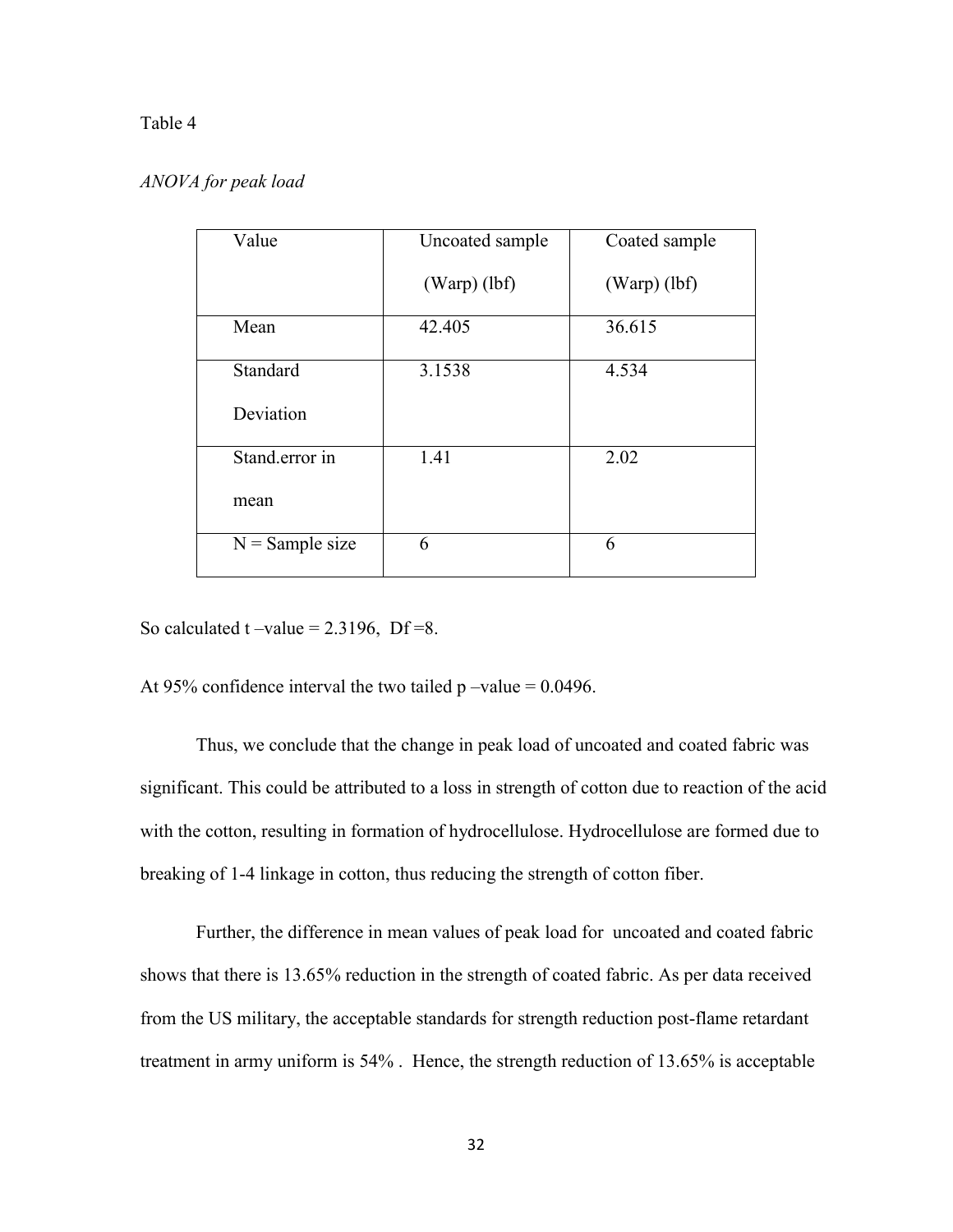although it can be reduced by working on maintaining the pH of the finish in slightly acidic pH (pH 5-6).

<span id="page-40-0"></span>Thickness measurement for coated and uncoated fabric:

Flame retardant finish was applied on the cotton substrate using pad-dry-cure method. Thickness testing was performed on the coated and uncoated fabric to see if there was a significant change in thickness of fabric after coating.

The thickness of the fabric was determined using the Elektro Physik precision standard 526 μm± 1% on the Minitest 600B coating thickness gauge. Thickness of coated and uncoated fabric was measured at 10 different areas on the sample (Appendix B). Testing was done as per guidelines in the ASTM B499 test method.

<span id="page-40-1"></span>ANOVA test for comparison of means was run to determine if there was significant change in thickness of fabric after coating.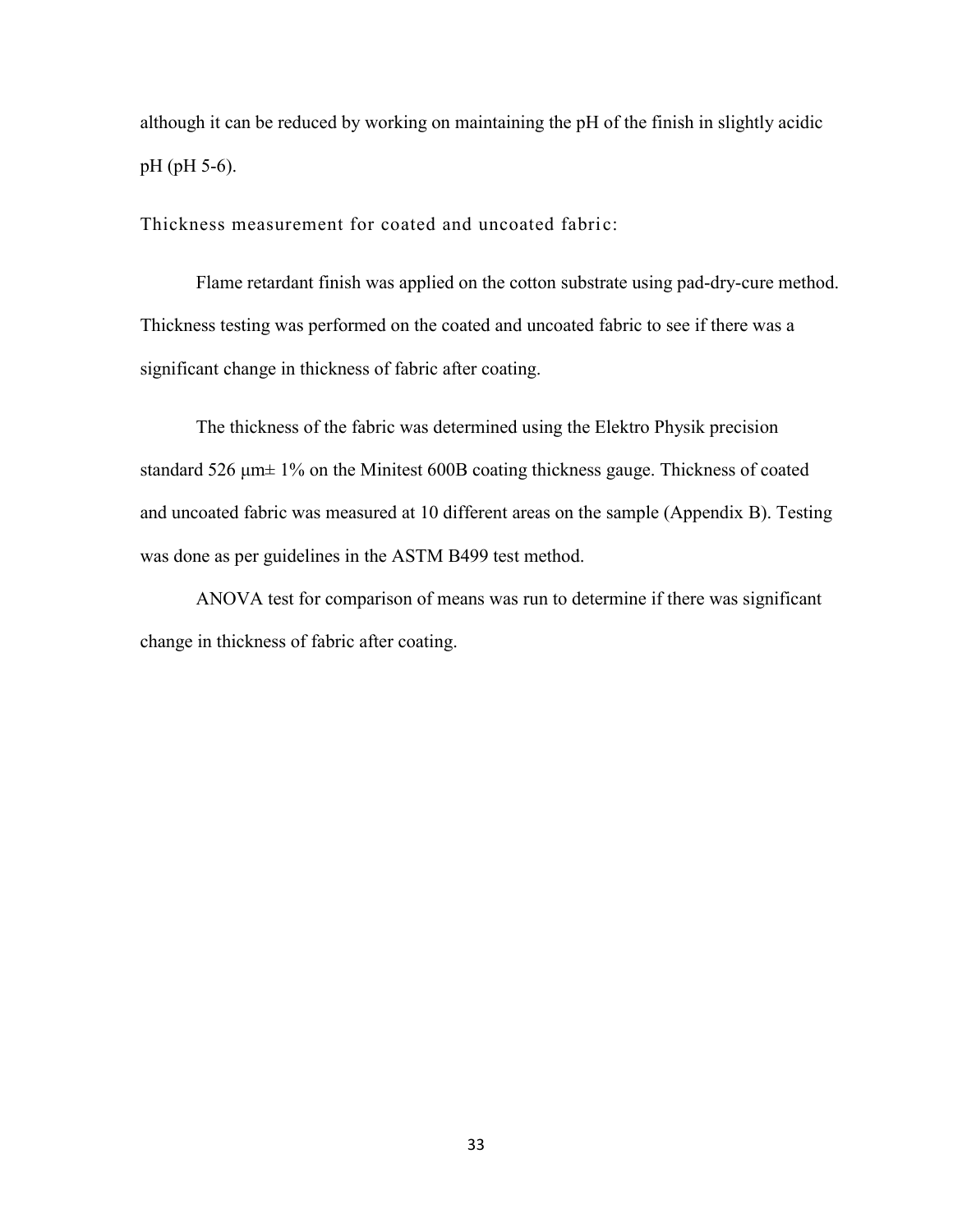#### Table 5

#### *ANOVA for thickness*

| Value             | Thickness of     | Thickness of     |
|-------------------|------------------|------------------|
|                   | Uncoated         | Coated           |
|                   | sample $(\mu m)$ | sample $(\mu m)$ |
| Mean              | 744.00           | 781.00           |
| Standard          | 10.75            | 21.83            |
| Deviation         |                  |                  |
| Stand.error in    | 3.4              | 6.9              |
| mean              |                  |                  |
| $N =$ Sample size | 10               | 10               |

So calculated t-value =  $4.8079$ , Df = 18.

At 95% confidence interval, the two tailed  $p$  –value = 0.0001.

Thus since the P value is significantly lower than 0.05, there was a statistically significant change in thickness of fabric after coating. Mean values of thickness of coated and uncoated show that there was a 5% increase in thickness of coated fabric. Padding mangle nip pressure is the determining factor in pad-dry-cure process to decide the thickness of coat. The thickness of final coat can be adjusted by adjusting the nip pressure of padding mangle.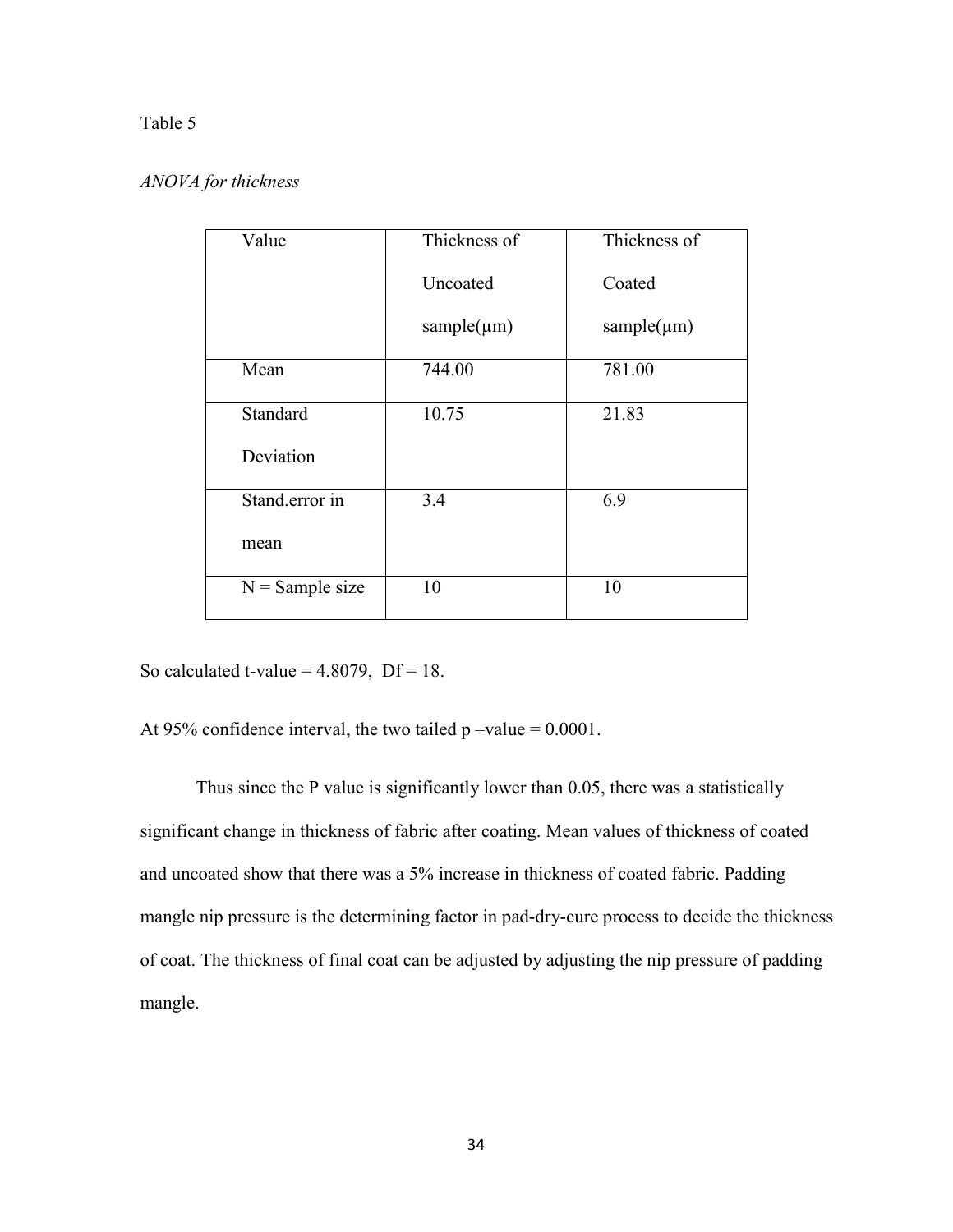<span id="page-42-0"></span>Flame retardancy testing of treated fabric sample:

The flame retardant coated samples were tested for flame retardancy in a vertical flame retardancy testing instrument. The cotton sample treated with the synthesized flame retardant finish was tested for flame retardancy with the ASTM D6413-99 method. The objective of the test was to test the treated sample for flame retardancy based on its flame time, burn length, and any dripping behavior on exposure to flame. According to ASTM D6413-99, burn length is defined as distance from the original edge to the farthest evidence of damage to the test specimen due to flame impingement, including areas of partial or complete consumption, charring, or embrittlement, but not including areas sooted, stained, warped, or discolored, nor areas where material has shrunk or melted away from the heat source.

ASTM- D 6413 vertical flammability test was followed for testing.

#### Table 6

Test results for vertical flame retardant testing of coated fabric:

<span id="page-42-1"></span>

| Test result              | Coated                                  | Uncoated        |
|--------------------------|-----------------------------------------|-----------------|
| Flame extinguishes time: | 10.5 seconds                            | Burnt to char   |
| Char length:             | 113 mm                                  | Burnt to char   |
| Afterglow.               | N <sub>0</sub>                          | N <sub>O</sub>  |
| Dripping                 | No, as it was a natural fiber (cotton). | NO <sub>1</sub> |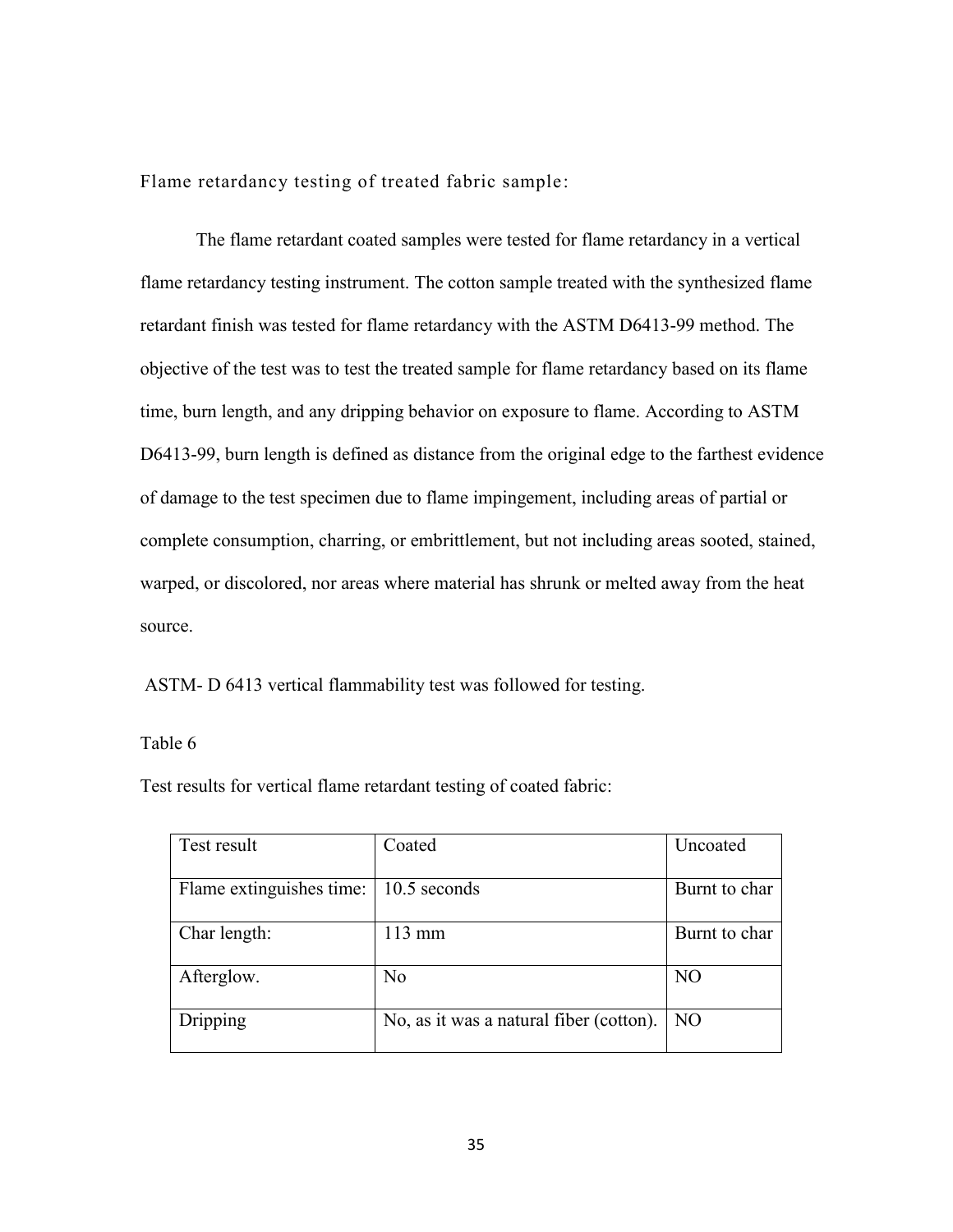### Test pictures



Coated sample Uncoated sample: Burnt to char

 *Figure 14*. Comparative illustration of the burn sample in the Vertical flammability test.

<span id="page-43-0"></span>The images for vertical flammability test for the coated and uncoated fabric sample indicates that the coated sample had significant flame retardancy and resisted propagation of flame. The uncoated fabric sample turned to char.

Thus we conclude that the fabric coated with flame retardant finish resisted the propagation of flame and exhibited flame retardancy.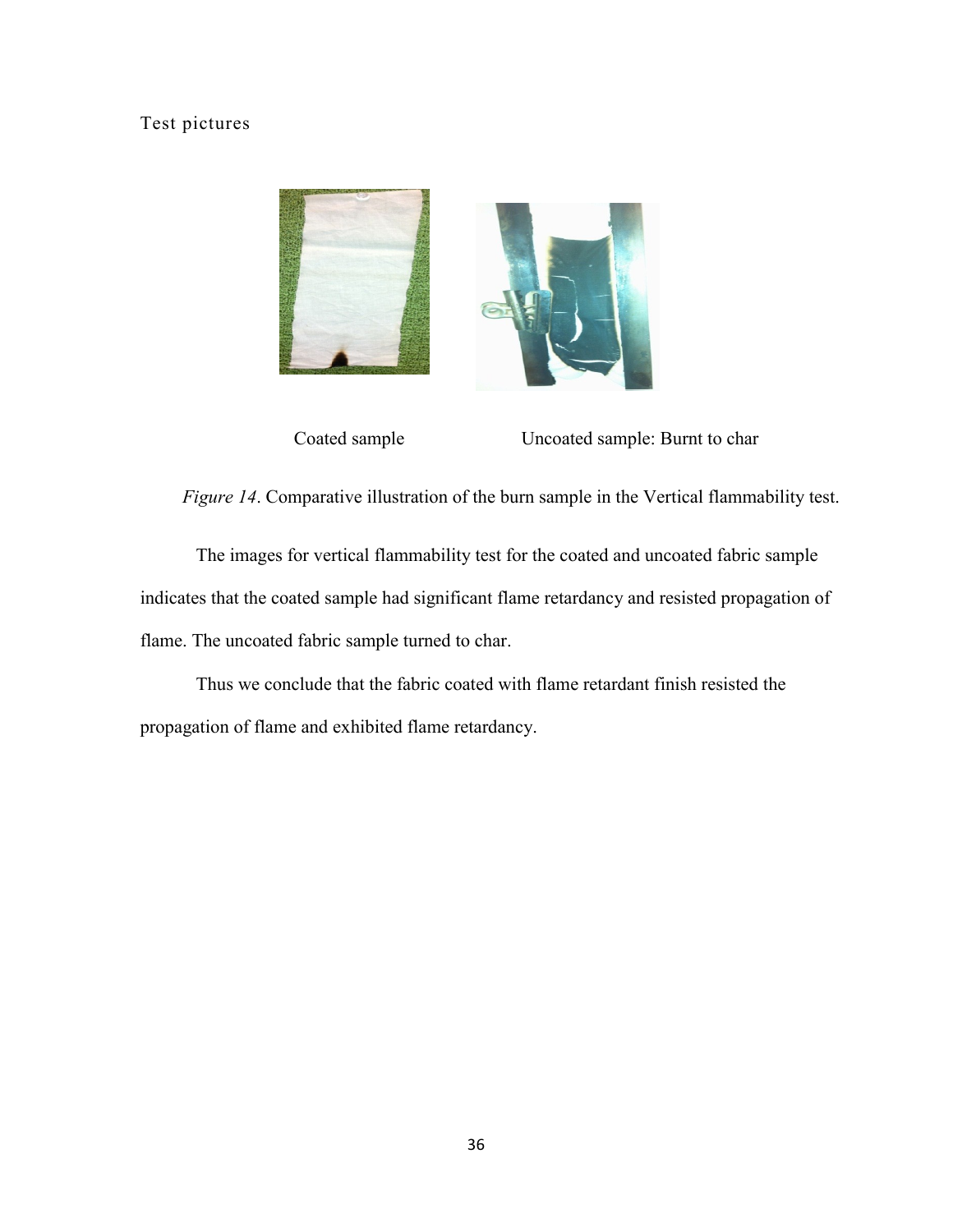#### Chapter 5: Conclusion

<span id="page-44-0"></span>This research was set up to achieve the basic objective of developing a new ecofriendly flame retardant finish and applying it on the cotton fabric to test for its flame retardancy behavior. After the analysis of results obtained from experiments in this study, following conclusions were reached for the set objectives:

Objective 1: Synthesize Spirocyclic pentaerythriol diphosphoryl phosphorous (SPDPC) in laboratory.

Conclusion: From FTIR data and DSC curve analysis, it was confirmed that SPDPC was successfully synthesized in this experiment.

Objective 2: Convert the synthesized SPDPC into Bis diglycol Spirocyclic pentaerythriol bisphosphorate (BSPB).

Conclusion: FTIR analysis of the synthesized BSPB confirmed that BSPB was successfully synthesized.

Objective 3: Attach the BSPB to the fabric using sol gel chemistry to make ecofriendly flame retardant finish.

Conclusion: Sol-gel was prepared using BSPB and applied on cotton fabric using pad-dry cure. Vertical flammability results showed that the coated fabric retarded the propagation of flame.

Objective 4: Conduct essential tests on the treated fabric to investigate the flame retardancy of fabric and other essential fabric properties such as tensile strength and change in stiffness of the coated cotton sample.

37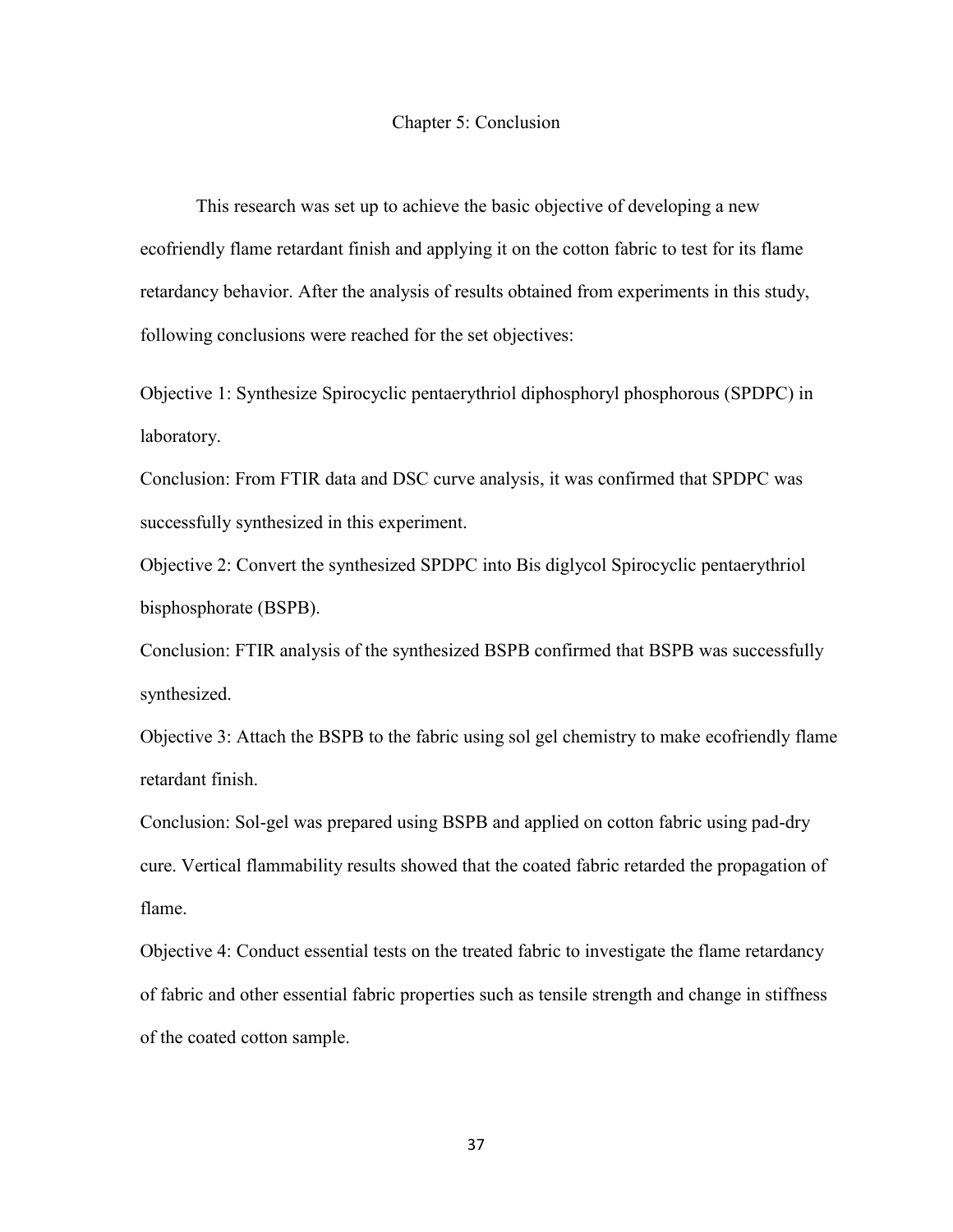Conclusion: Flame retardant testing results and Thermo gravimetric analysis showed positive results for flame retardancy of coated textile substrate. Coated fabric showed 13.5 % reduction in tensile strength. There was a 5% increase in thickness of the coated textile material.

Further, analysis of physical properties of coated substrate showed a statistically significant decrease in tensile strength after coating and curing of the sample. The increase in thickness of the coated textile substrate was found to be statistically significant.

#### <span id="page-45-0"></span>Future research recommendations:

Further research can be in done in areas of improving the synthesis and purification process of SPDPC and BSPB by working on reducing of pH of products close to neutral. Advances in this research could be made by working on interaction of sol-gel with cotton fabric to test the efficiency of bonding between sol gel and hydroxyl groups of cotton. Another interesting feature can be added by the grafting of the hydrophobic group along with the flame retardancy imparting groups to make the final product multi-functional.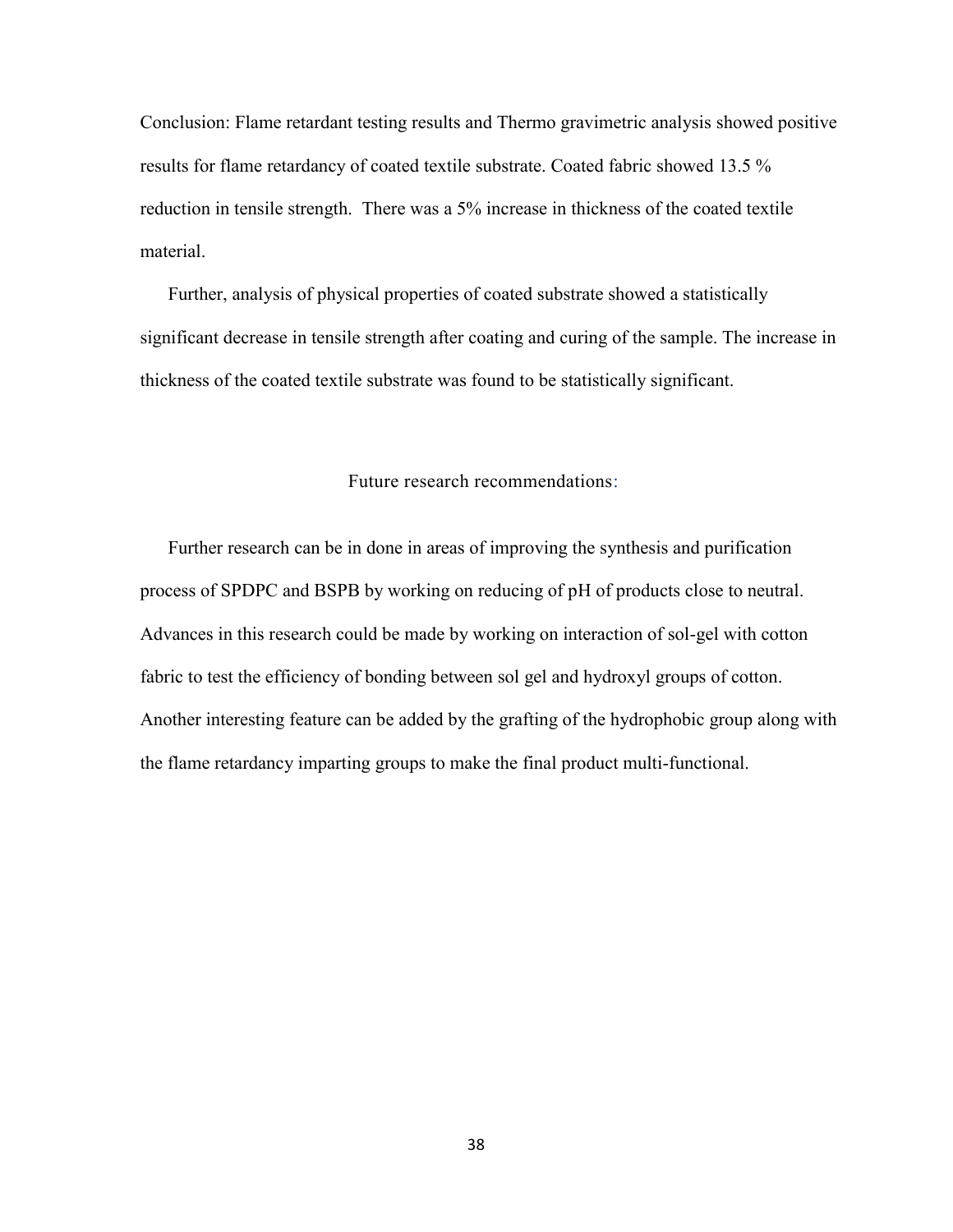#### References

- <span id="page-46-0"></span>Alongi, J., Ciobanu, M., & Malucelli, G. (2011). Sol-gel treatments for enhancing flame retardancy and thermal stability of cotton fabrics: optimization of the process and evaluation of the durability. *Cellulose*, *18*(1), 167-177. doi: 10.1007/s10570-010-9470-2
- Beard, A., & Marzi, T. (n. d.) *Sustainable phosphorus based flame retardants: a case study on the environmental profile in view of European legislation on chemicals and end-of-life (Reach, Weee, Rohs)*. Huerth, Germany. Report Clariant GmbH, D-50354. Oberhausen, Germany. Report Fraunhofer-UMSICHT, D-46049. See also adrian.beard@clariant.com, thomas.marzi@umsicht.fraunhofer.de
- Brinker, C. J.; Frye, G. C.; Hurd, A.J.; & Ashley C.S. (1991). Fundamentals of sol-gel dip coating. *Thin Solid Films, 201* (1991), 97-108.
- De Wit, C. A. (2002). An overview of the brominated flame retardants in the environment. *Chemosphere*, *46*(5), 583-624.
- Hench, L. L., & West, J. K. (1990). The Sol-Gel Process. *American Chemical Society*, *90*, 33 72.
- Hofer, H. (1999). Environmental aspects of flame retardants in textiles. Seibersdorf, Austria. Report OEFZS--L-0057.
- Horrocks, R. A., & Anand, S. C. (2000). *Handbook of technical textiles*. England: Woodhead Publishing Limited.
- Horrocks, R. A., Kandola, B.K, Davies, P.J, Zhang, S. & Padbury, S.A. (2005) Developments in flame retardant textiles-a review. *Polymer Degradation and Stability*, *88*(1), 3-12.
- Horrocks, R. A., & Zhang, S. (2001). Enhancing polymer char formation by reaction with phosphorylated polyols.1.cellulose. *Polymer*, *42* (19), 8025-8033.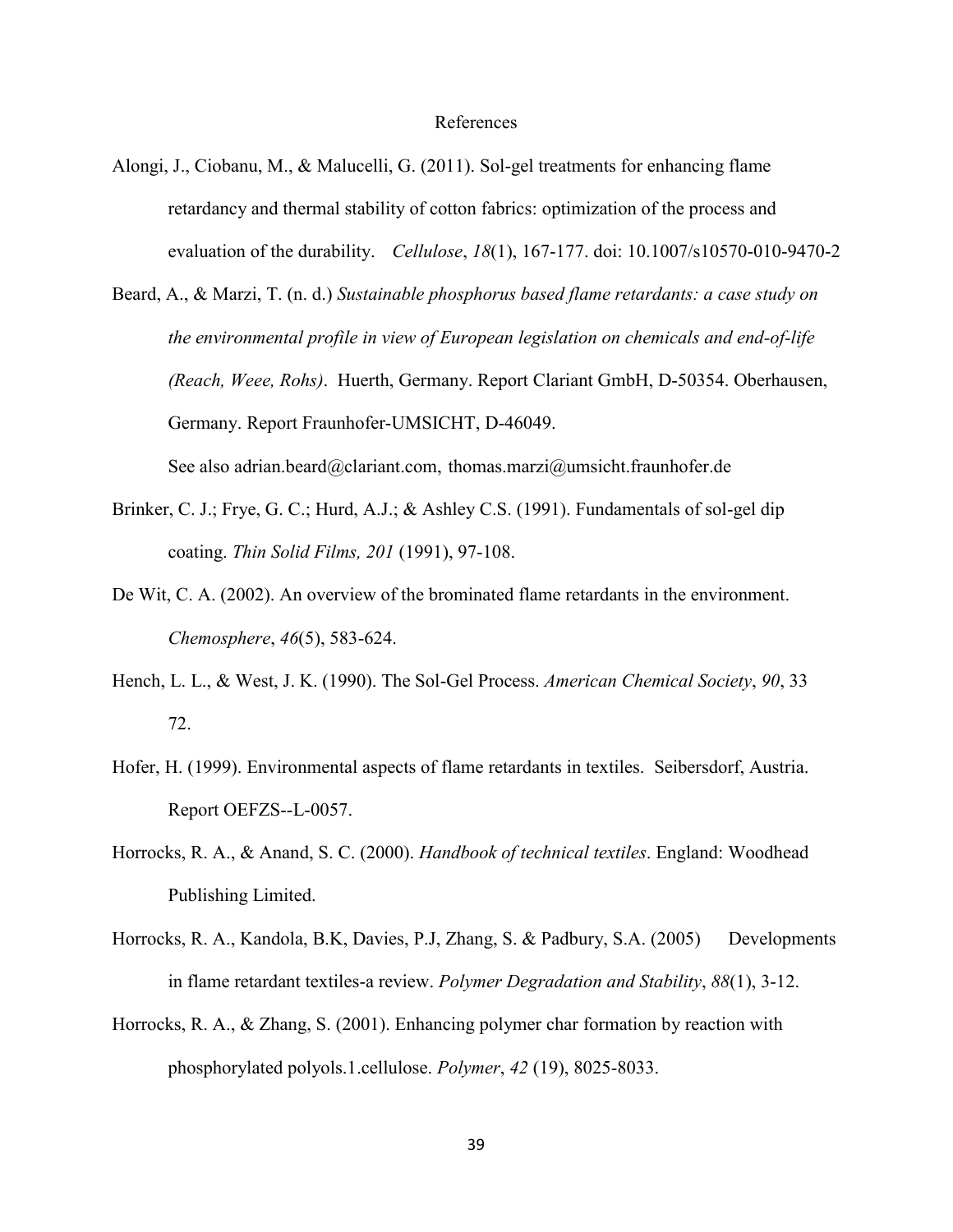- Horrocks, R. A., & Zhang, S. (2004). Char formation in polyamides nylon 6 and nylon 66 and wool keratin phosphorylated by polyol phosphorous chlorides. *Textile Research Journal*, *74*(5), 433-441.
- Horrocks, R. A., & Price, D. (2000). Fire retardant materials. England: Woodhead Publishing Limited.
- Lewin, M., S.B. Sello, S.M. Atlas, and E.M. Pearce (Eds.) (1973). "Technology and test methods of flame proofing of cellulosic." Flame-Retardant Polymeric Materials,, Plenum Press, New York,  $19 - 42$ .
- Lu, Y., Shui, & Hamerton, I. (2002). Recent developments in chemistry of halogen-free flame retardant polymers. *Progress in Polymer Science*, *27*, 1661-1712.
- Nifant'ev, E. E. (1965). Phosphorylation of cellulose. *Russian Chemical Reviews*, *34*(12), 942- 947.
- Powell, C. S. (1998). Phosphorus-based flame retardants for textiles. *American Dyestuff Reporter*, *87* (9), 51 – 53.
- Schmitt, J., & Flemming, H. C. (1998) .FTIR-spectroscopy in microbial and material analysis, Inter. Biodet. Biode. *41* (l-11).
- Wang, L., Jiang, J., Jiang, P.,& Yu, J. (2010). Synthesis, characteristic of a novel flame retardant containing phosphorus and its application in poly (ethylene-co-vinyl acetate). *Fire and Materials*.
- Wang, L., Jiang, J., Jiang, P. & Yu, J. ( 2010) .Synthesis, characteristic of a novel flame retardant containing phosphorus, silicon and its application in ethylene vinyl-acetate copolymer (EVM) rubber. *Journal of Polymer Research*, *17,891*-902.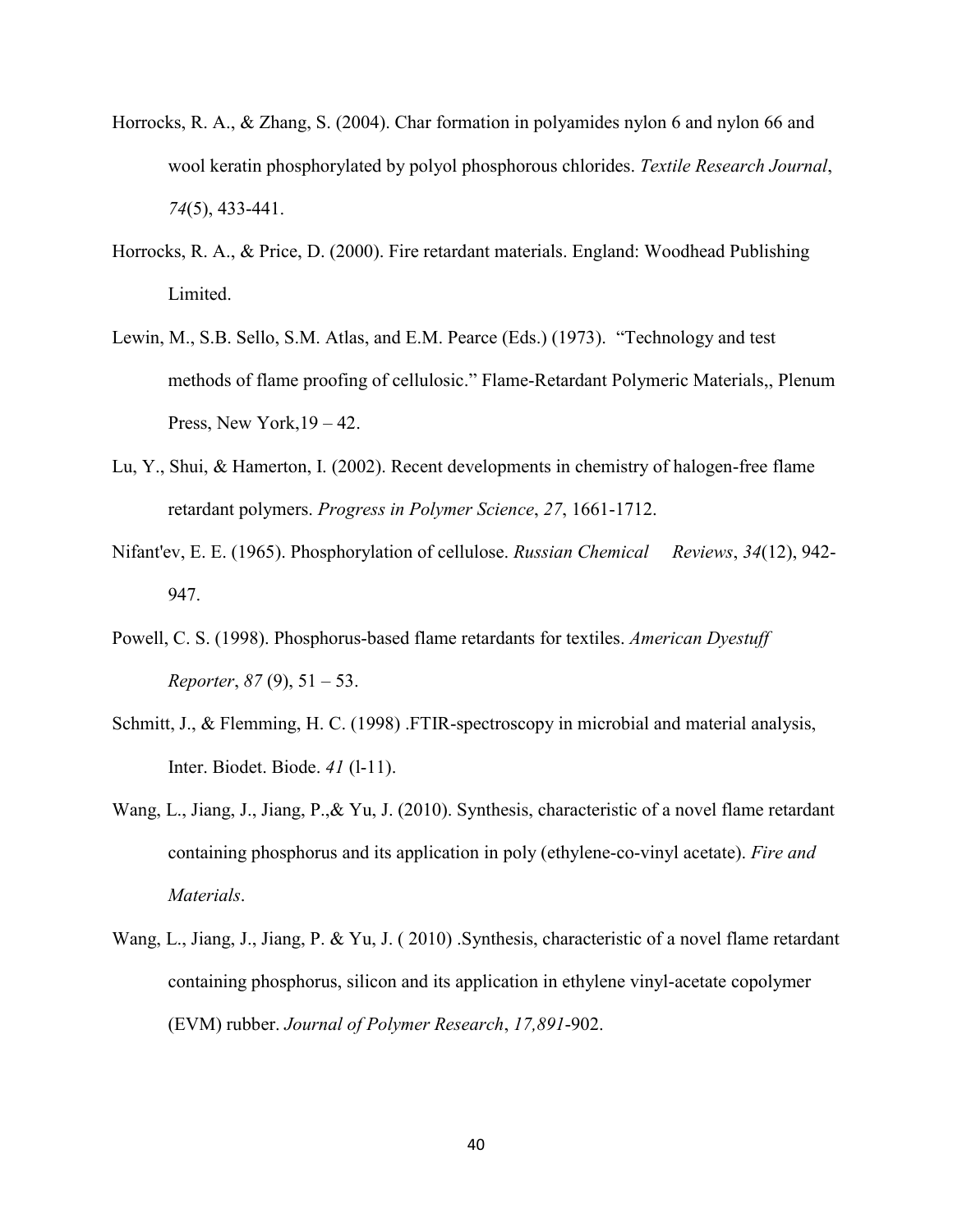Wilkie, C. A., Dong, M., Deacon, X., Chandrasiri, C. & Xue, I. (1996). Grafting to achieve flame retardancy. *Textile Research Journal*, *54*, 117-124.

Wilkie, C. A., Dong, M. & Yu -Zhong, W. (2006). A novel flame retardant of Spirocyclic pentaerythriol bisphosphate for epoxy resins. *Journal for Applied Polymer Science*, *102*, 4978-4982.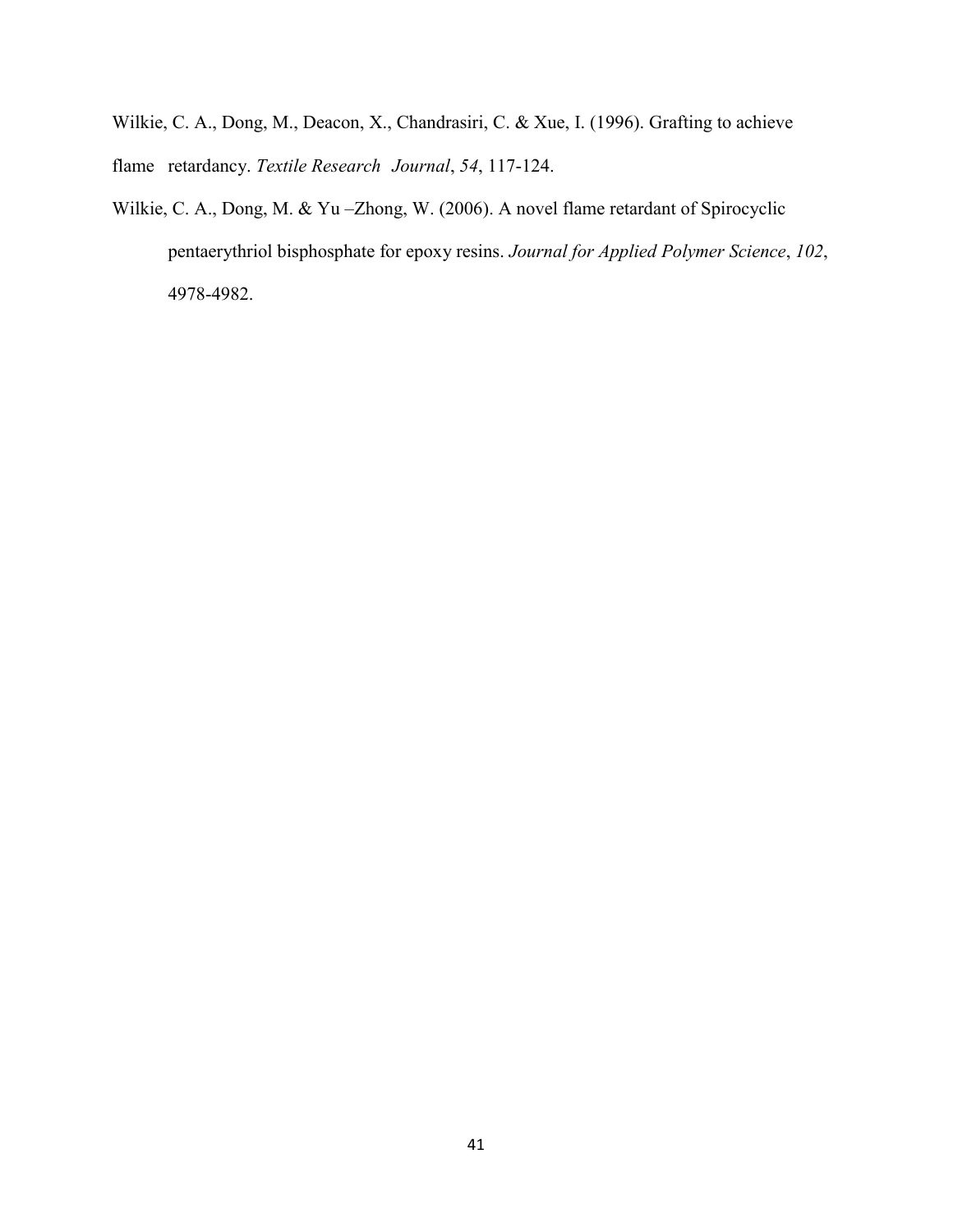Appendix A:

Tensile strength testing of fabric :

Instrument : MTS tensile tester

Sample size: 1"x 8" sample.

Table for tensile testing:

| Sr no.          | Uncoated sample |            | Coated samples |            |
|-----------------|-----------------|------------|----------------|------------|
|                 | Warp (lbf)      | Weft (lbf) | Warp (lbf)     | Weft (lbf) |
| 1               | 39.97           | 35.62      | 36.56          | 33.11      |
| $\overline{2}$  | 42.22           | 34.89      | 38.90          | 37.60      |
| 3               | 41.56           | 38.11      | 34.71          | 31.89      |
| $\overline{4}$  | 43.52           | 33.33      | 36.00          | 34.25      |
| 5               | 42.60           | 36.59      | 35.63          | 37.50      |
| 6               | 44.56           | 38.23      | 37.89          | 36.21      |
| Mean load (lbf) | 42.405          | 36.12      | 36.615         | 35.09      |